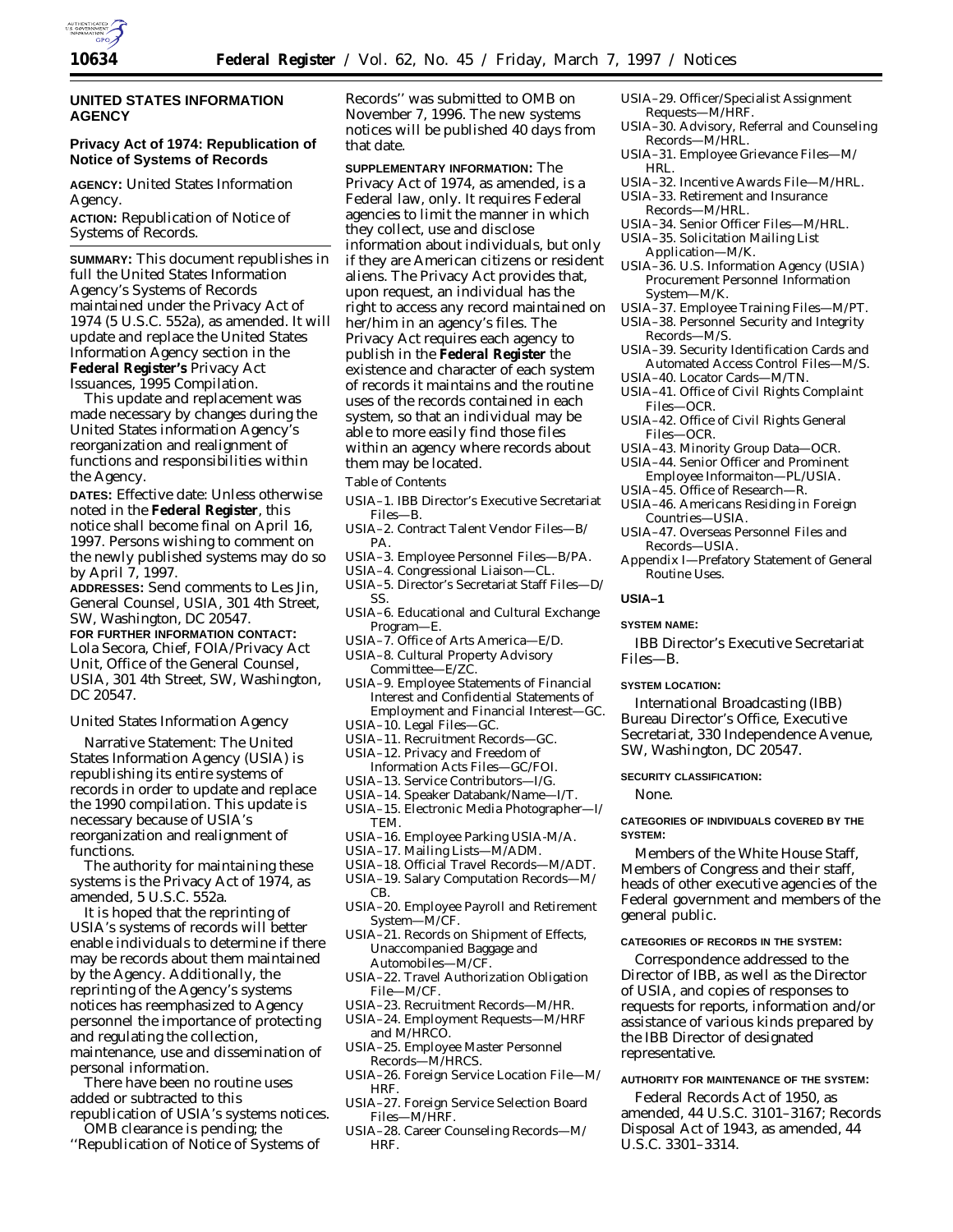**ROUTINE USES OF RECORDS MAINTAINED IN THE SYSTEM, INCLUDING CATEGORIES OF USERS AND THE PURPOSES OF SUCH USES:**

Reference file to provide oversight of the flow of requests of the IBB Director for reports on programming effectiveness of IBB broadcasts, information and/or assistance of various kinds, and to monitor the accomplishment of responses to such requests.

Also see Prefatory Statement of General Routine Uses.

Information is made available on a need-to-know basis to personnel of the IBB and the USIA as may be required in the performance of their official duties.

The information may also be released to other government agencies who have statutory or other lawful authority to maintain such information.

### **POLICIES AND PRACTICES FOR STORING, RETRIEVING, ACCESSING, RETAINING, AND DISPOSING OF RECORDS IN THE SYSTEM:**

#### **STORAGE:**

Records are stored in a computer maintained by and located within the IBB Secretariat and maintained as paper records in file folders in the Secretariat.

### **RETRIEVABILITY:**

Records are cross-indexed by individual name, organization, subject file and by computer reference number.

#### **SAFEGUARDS:**

Computer records are accessible only to authorized employees of the IBB Director's staff. Paper records are kept in locked file cabinets which are contained in a secure area.

#### **RETENTION AND DISPOSAL:**

Records are maintained indefinitely.

### **SYSTEM MANAGER(S) AND ADDRESS:**

Supervisory Staff Analyst, Executive Secretariat, IBB, USIA, 330 Independence Avenue, SW, Washington, DC 20547.

#### **NOTIFICATION PROCEDURE:**

Executive Secretariat, IBB, USIA, 330 Independence Avenue, SW, Washington, DC 20547.

#### **RECORD ACCESS PROCEDURE:**

Requests from individuals should be addressed to: Chief, FOIA/Privacy Act Unit, USIA, 301 4th Street, SW, Washington, DC 20547. To request another individual's file, the requester must have a notarized signed statement from the individual to whom the file pertains.

### **CONTESTING RECORD PROCEDURES:**

The Agency's rules for access and for contesting contents and appealing

determinations by the individual concerned.

### **RECORD SOURCE CATEGORIES:**

Unsolicited correspondence from U.S. Government officials and members of the general public addressed to the Director of the VOA of the Director of the USIA concerning VOA.

#### **EXEMPTIONS CLAIMED FOR THE SYSTEM:**

Certain records contained within this system of records may be exempted from 5 U.S.C. 552a (c)(3), (d), (e)(1), (e)(4), (g), (h) and (f). See 22 CFR 505.15.

# **USIA–2**

#### **SYSTEM NAME:**

Contract Talent Vendor Files—B/PA.

#### **SYSTEM LOCATION:**

International Broadcasting Bureau (IBB), United States Information Agency (USIA), Cohen Building, 330 Independence Avenue, SW, Washington, DC 20547. IBB, USIA, Switzer Building, 330 C Street, SW, Washington, DC 20547.

#### **SECURITY CLASSIFICATION:**

Individual documents up to Confidential.

#### **CATEGORIES OF INDIVIDUALS COVERED BY THE SYSTEM:**

All contract talent vendors who perform free-lance services for the International Broadcasting Bureau (IBB).

### **CATEGORIES OF RECORDS IN THE SYSTEM:**

Records and information pertaining to the testing and qualification of vendors; security clearance applications and approvals; copies of contracts, and detailed record of services performed by vendors and payments made by IBB for these services.

### **AUTHORITY FOR MAINTENANCE OF THE SYSTEM:**

Public Law 80–402; United States Information and Educational Exchange Act of 1948, as amended.

#### **ROUTINE USES OF RECORDS MAINTAINED IN THE SYSTEM, INCLUDING CATEGORIES OF USERS AND THE PURPOSES OF SUCH USES:**

Provide necessary reference information for use by IBB administrative offices in meeting their daily responsibilities of advising on and coordinating programming and fiscal activities relating to contracting in freelance talent vendors.

Also see Prefatory Statement of General Routine Uses.

Information is made available on a need-to-know basis to personnel of the USIA as may be required in the performance of their official duties.

Information in these records is not normally available to individuals or

agencies outside the USIA but records may be released to other government agencies who have statutory or other lawful authority to maintain such information.

# **POLICIES AND PRACTICES FOR STORING, RETRIEVING, ACCESSING, RETAINING, AND DISPOSING OF RECORDS IN THE SYSTEM:**

### **STORAGE:**

Information is retained in document form in file folders and in automated data base system.

### **RETRIEVABILITY:**

Document and computer files are indexed by vendor's name.

### **SAFEGUARDS:**

Document files are locked in securityapproved file cabinets. Computer records require appropriate password to gain access. General access to files is permitted only to administrative staffs and other top management officials having a need to know such information in the normal performance of their duties.

### **RETENTION AND DISPOSAL:**

Files are retained for three to four years after last date of services rendered by vendor, after which time files are then destroyed in accordance with established USIA records disposition procedures.

### **SYSTEM MANAGER(S) AND ADDRESS:**

Director of Administration, International Broadcasting Bureau (IBB), USIA, Cohen Building, 330 Independence Avenue, SW, Washington, DC 20547.

#### **NOTIFICATION PROCEDURE:**

Director of Administration, International Broadcasting Bureau (IBB), USIA, 301 4th Street, SW, Washington, DC 20547.

### **RECORD ACCESS PROCEDURE:**

Requests from individuals should be addressed to: Chief, FOIA/Privacy Act Unit, USIA, 301 4th Street, SW, Washington, DC 20547. To request another individual's file, the requester must have a notarized signed statement from the individual to whom the file pertains.

#### **CONTESTING RECORD PROCEDURES:**

The Agency's rules for access and for contesting contents and appealing determinations by the individual concerned appeal in 22 CFR part 505.

### **RECORD SOURCE CATEGORIES:**

Information is received from vendor (application forms); from USIA Security Office (approval of security clearance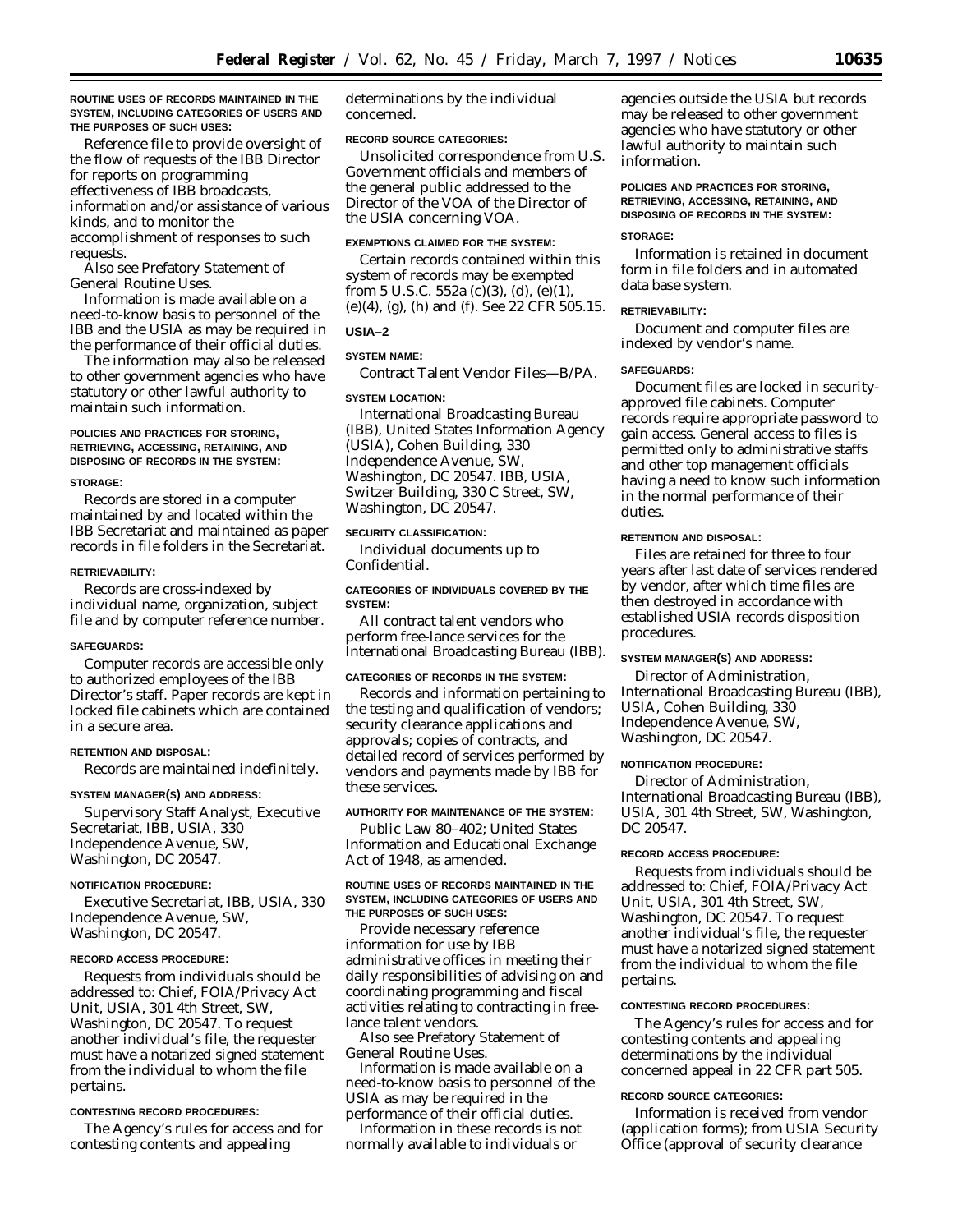request); from documents generated through the normal process of using a vendor and making payments for services rendered (purchase orders and payment records).

# **EXEMPTIONS CLAIMED FOR THE SYSTEM:**

Not applicable.

# **USIA–3**

### **SYSTEM NAME:**

Employee Personnel Files—B/PA.

# **SYSTEM LOCATION:**

International Broadcasting Bureau (IBBB), United States Information Agency (USIA), Cohen Building, 330 Independence Avenue, SW., Washington DC. 20547.

### **SECURITY CLASSIFICATION:**

Individual documents up to Confidential.

# **CATEGORIES OF INDIVIDUALS COVERED BY THE SYSTEM:**

International Broadcasting Bureau (IBB) domestic employees and overseas American employees.

### **CATEGORIES OF RECORDS IN THE SYSTEM:**

Records and information pertaining to the testing, recruitment and appointment of employees (application forms, fiscal documents covering related expenses); records concerning postappointment changes in employee skills, qualifications, and experience; copies of SF–50 ''Notice of Personnel Action'' and payroll change slips.

### **AUTHORITY FOR MAINTENANCE OF THE SYSTEM:**

Public Law 80–402, United States Information and Exchange Act of 1948, as amended.

#### **ROUTINE USES OF RECORDS MAINTAINED IN THE SYSTEM, INCLUDING CATEGORIES OF USERS AND THE PURPOSES OF SUCH USERS:**

Files maintained for convenience due to physical separation from Personnel Office; provide necessary background/ reference information for use by IBB Administrative Offices in meeting their daily responsibilities of advising on and coordinating programming, personnel and fiscal activities relating to recruitment, hiring and employment of staff employees. Also see Prefatory Statement of General Routine Uses.

Information is made available on a need-to-know basis to personnel of the USIA as may be required in the performance of their official duties. Information in these records is not normally available to individuals or agencies outside the USIA but records may be released to other government agencies who have statutory or other lawful authority to maintain such information.

**POLICIES AND PRACTICES FOR STORING, RETRIEVING, ACCESSING, RETAINING, AND DISPOSING OF RECORDS IN THE SYSTEM:**

# **STORAGE:**

All information is retained in document form in file folders and is retained electronically.

#### **RETRIEVABILITY:**

Files are indexed alphabetically by employee name.

# **SAFEGUARDS:**

All files are locked in securityapproved file cabinets, automated systems require appropriate security procedures for access. Access to files is permitted only to administrative staffs and other top management officials having a need to know such information in the normal performance of their duties.

### **RETENTION AND DISPOSAL:**

Files may be retained for up to two years then destroyed in accordance with established USIA records disposal procedures. Copies of documents for which originals exist in Office of Personnel Folders and which are removed from official personnel folders when an employee resigns, are also removed from administrative files and destroyed.

#### **SYSTEM MANAGER(S) AND ADDRESS:**

Director of Personnel, International Broadcasting Bureau (IBB), United States Information Agency (USIA), Cohen Building, 330 Independence Avenue, SW, Washington, DC 20547.

### **NOTIFICATION PROCEDURE:**

Director of Personnel, International Broadcasting Bureau (IBB), United States Information Agency (USIA), Cohen Building, 330 Independence Avenue, SW, Washington, DC 20547.

#### **RECORD ACCESS PROCEDURE:**

Requests from individuals should be addressed to: Chief, FOIA/Privacy Act Unit, USIA, 301 4th Street, SW, Washington, DC 20547. To request another individual's file, the requester must have a notarized signed statement from the individual to whom the file pertains.

### **CONTESTING RECORD PROCEDURES:**

The Agency's rules for access and for contesting contents and appealing determinations by the individual concerned appear in 22 CFR Part 505.

# **RECORD SOURCE CATEGORIES:**

Information is received from employees (application forms); from employees' supervisors (employees' experience, performance, and

recommendations for promotions, etc.); from organizational personnel and fiscal elements (SF 50 personnel actions, payroll change clips, etc.).

#### **EXEMPTIONS CLAIMED FOR THE SYSTEM:**

Not applicable.

### **USIA–4**

# **SYSTEM NAME:**

Congressional Liaison—CL.

#### **SYSTEM LOCATION:**

Office of Congressional Liaison, United States Information Agency (USIA), 301 4th Street, SW, Washington, DC 20547.

#### **SECURITY CLASSIFICATION:**

None for the system. However, portions of the records are classified at the level of confidential and secret.

### **CATEGORIES OF INDIVIDUALS COVERED BY THE SYSTEM:**

Current and former Members of Congress and their staffs.

# **CATEGORIES OF RECORDS IN THE SYSTEM:**

Incoming and outgoing correspondence to Members of Congress, including requests for information and referral of job applicants by Members. Also included are Agency records, cables and memorandums dealing with individual Members and congressional staff and their involvement in Agency programs.

### **AUTHORITY FOR MAINTENANCE OF THE SYSTEM:**

Federal Records Act of 1950, as amended, 44 U.S.C. 3101.

### **ROUTINE USES OF RECORDS MAINTAINED IN THE SYSTEM, INCLUDING CATEGORIES OF USERS AND THE PURPOSES OF SUCH USES:**

Reference file for oversight of Congressional reports. Also see Prefatory Statement of General Routine Uses. Information is made available on a need-to-know basis to personnel of the U.S. Information Agency, but records may be released to other government agencies who have statutory or other lawful authority to maintain such information.

### **POLICIES AND PRACTICES FOR STORING, RETRIEVING, ACCESSING, RETAINING, AND DISPOSING OF RECORDS IN THE SYSTEM:**

## **STORAGE:**

Paper records in file folders and data base storage in mainframe computer system.

# **RETRIEVABILITY:**

Indexed alphabetically by individual name.

### **SAFEGUARDS:**

Maintained in bar-lock file cabinets and data base access is password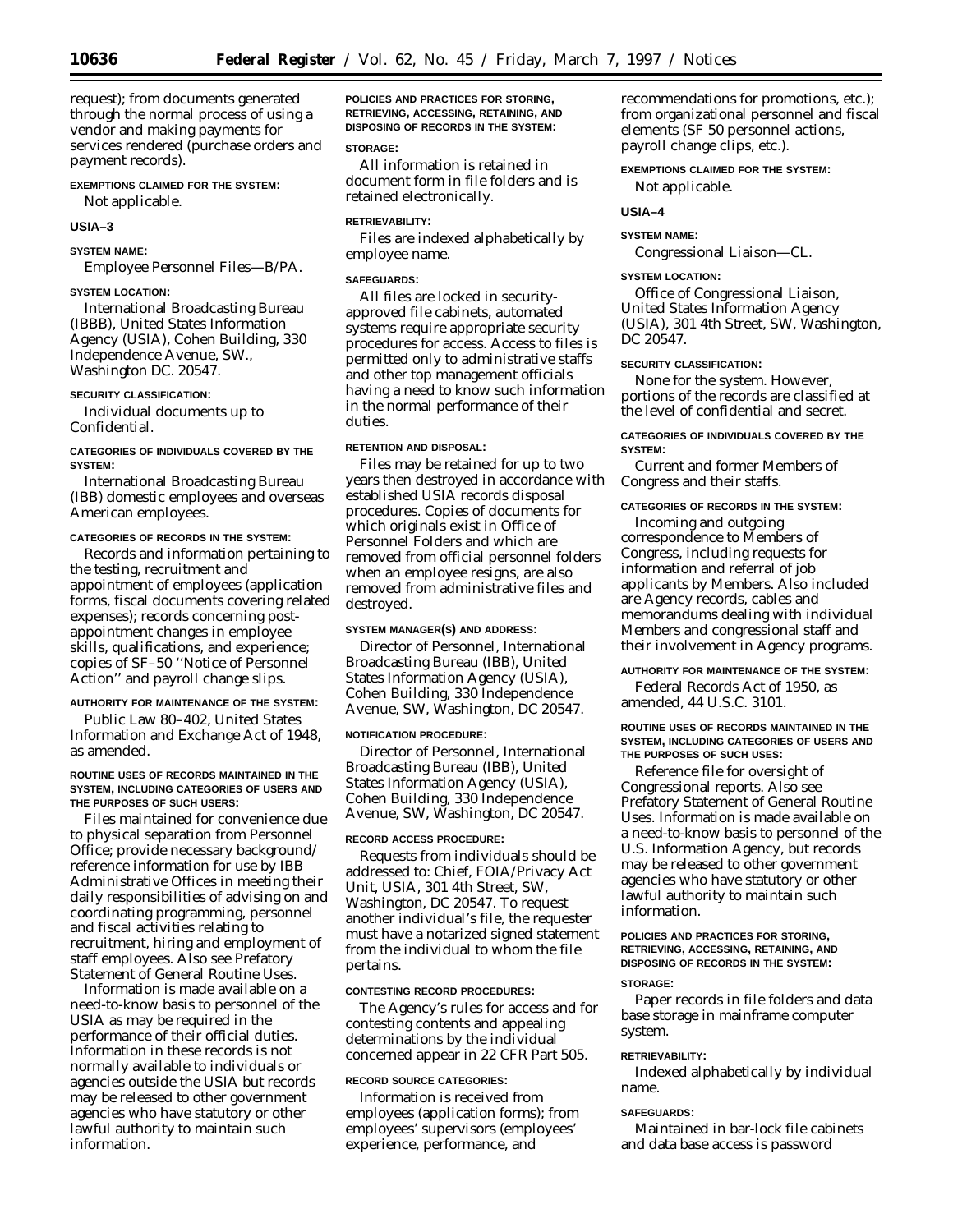controlled at several levels of access by authorized personnel as determined by the Director of USIA.

### **RETENTION AND DISPOSAL:**

Records are kept in active status as long as the individual is a Member of Congress or the files are of active interest. Thereafter, the records become inactive but are still maintained.

### **SYSTEM MANAGER(S) AND ADDRESS:**

Director, Congressional Liaison, USIA, 301 4th Street, SW, Washington DC 20547.

### **NOTIFICATION PROCEDURE:**

Director, Congressional Liaison, USIA, 301 4th Street, SW, Washington, DC 20547.

#### **RECORD ACCESS PROCEDURE:**

Requests from individuals should be addressed to: Chief, FOIA/PA Unit, Office of General Counsel, USIA, 301 4th Street, SW, Washington, DC 20547.

To request another individual's file, the requester must have a notarized signed statement from the individual to whom the file pertains.

#### **CONTESTING RECORD CATEGORIES:**

The Agency's rules for access and for contesting contents and appealing determinations by the individual concerned appeal in 22 CFR part 505.

# **RECORD SOURCE CATEGORIES:**

Communications from Members of Congress and copies of responses generated by various Agency personnel.

# **EXEMPTIONS CLAIMED FOR THE SYSTEM:** Not applicable.

# **USIA–5**

#### **SYSTEM NAME:**

Director's Secretariat Staff Files— D/SS.

# **SYSTEM LOCATION:**

Executive Secretariat, United States Information Agency (USIA), 301 4th Street, SW, Washington, DC 20547.

#### **SECURITY CLASSIFICATION:**

Some documents may be classified confidential, secret and top secret.

### **CATEGORIES OF INDIVIDUALS COVERED BY THE SYSTEM:**

Members of the White House Staff, Members of Congress, heads of other executive agencies of the Federal Government, Federal Judges and members of the general public.

# **CATEGORIES OF RECORDS IN THE SYSTEM:**

Correspondence addressed to the Director of USIA, and copies of responses to requests for reports,

information and/or assistance of various kinds prepared by the Director or her/ his designated representative.

### **AUTHORITY FOR MAINTENANCE OF THE SYSTEM:**

The Federal Records Act of 1950, as amended, 44 U.S.C. 3101–3107; Records Disposal Act of 1943, as amended. 4 U.S.C. 3301–3314.

### **ROUTINE USES OF RECORDS MAINTAINED IN THE SYSTEM, INCLUDING CATEGORIES OF USERS AND THE PURPOSES OF SUCH USES:**

Reference file to provide oversight of the flow of requests to the USIA Director for reports, information and/or assistance of various kinds' and to monitor the accomplishment of responses to such requests. Also see Prefatory Statement of General Routine Uses. Information is made available on a need-to-know basis to personnel of the USIA as may be required in the performance of their official duties. The information may also be released to other government agencies who have statutory or other lawful authority to maintain such information.

# **POLICIES AND PRACTICES FOR STORING, RETRIEVING, ACCESSING, RETAINING, AND DISPOSING OF RECORDS IN THE SYSTEM:**

#### **STORAGE:**

Records are stored in a computer maintained by and located within the USIA and maintained as paper records in file folders in USIA.

#### **RETRIEVABILITY:**

Records are cross-indexed by individual names, titles, agencies and by computer reference number.

#### **SAFEGUARDS:**

Computer records are accessible only to authorized employees of the USIA or the Department of State. Paper records are kept in locked file cabinets.

#### **RETENTION AND DISPOSAL:**

Records are maintained indefinitely.

#### **SYSTEM MANAGER(S) AND ADDRESS:**

Executive Secretary, USIA, 301 4th Street, SW, Washington, DC 20547.

### **NOTIFICATION PROCEDURE:**

Executive Secretary, USIA, 301 4th Street, SW, Washington, DC 20547.

#### **RECORD ACCESS PROCEDURE:**

Requests from individuals should be addressed to the Director, FOIA/Privacy Act Unit, Office of the General Counsel, USIA, 301 4th Street, SW, Washington, DC 20547.

To request another individual's file, the requester must have a notarized signed statement from the individual to whom the file pertains.

#### **CONTESTING RECORD PROCEDURES:**

The Agency's rules for access and for contesting contents and appealing determinations by the individual concerned appear in 22 CFR part 505.

### **RECORD SOURCE CATEGORIES:**

Unsolicited correspondence from U.S. Government officials and members of the general public addressed to the Director, USIA.

### **EXEMPTIONS CLAIMED FOR THE SYSTEM:**

Certain records contained within this system of records may be exempted from 5 U.S.C. 522a (c)(3), (d), (e)(1), (e)(4) (G), (H) and (f). See 22 CFR, Ch. V, § 505.15.

# **USIA–6**

### **SYSTEM NAME:**

Educational and Cultural Exchange Program—E.

#### **SYSTEM LOCATION:**

Bureau of Educational and Cultural Affairs, United States Information Agency (USIA), 301 4th Street, SW, Washington, DC 20547.

# **SECURITY CLASSIFICATION:**

Confidential.

### **CATEGORIES OF INDIVIDUALS COVERED BY THE SYSTEM:**

Applicants, recipients, and prospective recipients of Educational and Cultural Exchange grants; members of the J. William Fulbright Foreign Scholarship Board: American Executive Secretaries of Fulbright Foundations and Commissions; individuals who may be asked to participate in educational advising workshops.

### **CATEGORIES OF RECORDS IN THE SYSTEM:**

Biographic information; project descriptions; evaluations of the performances of former grantees; evaluations of performing artists who may be potential grantees; copies of press releases; news clippings; information related to the grant; related correspondence; academic transcripts; letters of reference.

# **AUTHORITY FOR MAINTENANCE OF THE SYSTEM:**

Mutual Educational and Cultural Exchange Act of 1961; 22 U.S.C. 2451– 58; 22 U.S.C. 2054–57; 22 U.S.C. 1431.

### **ROUTINE USES OF RECORDS MAINTAINED IN THE SYSTEM, INCLUDING CATEGORIES OF USERS AND THE PURPOSE OF SUCH USES:**

The primary function of the Educational and Cultural Exchange Program records is the aiding in the selection of individuals for educational and cultural exchange grants and for the administration of such grants.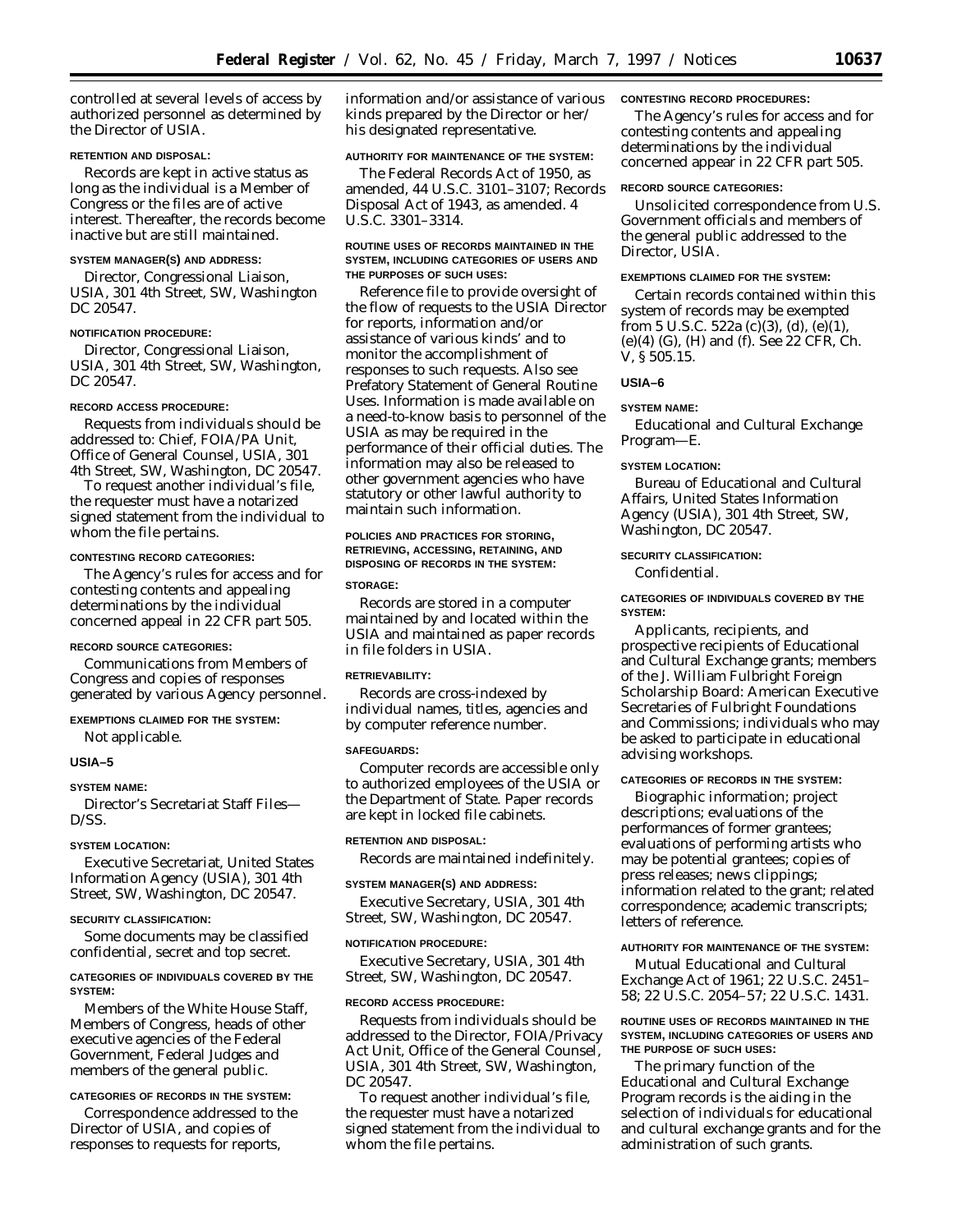Information from these records is also used to develop statistics for use in the operation of the exchange program. The principal users of this information outside USIA are: Office of Personnel Management; Congress; the news media; relative of the grantee trying to reach the individual for bona fide personal reasons; the grantee. In connection with the selection process, information may be released to Binational Commissions; the J. William Fulbright Foreign Scholarship Board; foreign host institutions; contract agencies. Fulbright-Hays alumni names and addresses may be made available to American institutions, organizations or individuals assisting in the organizing and functioning of an association of alumni of the exchange program. Excerpts from the files may be used by non-governmental panels of experts in rating candidates. This information may also be released to other government agencies having statutory or other lawful authority to maintain such information.

Also see Prefatory Statement of General Routine Uses.

### **POLICIES AND PRACTICES FOR STORING, RETRIEVING, ACCESSING, RETRIEVING, ACCESSING, RETAINING, AND DISPOSING OF RECORDS IN THE SYSTEM:**

#### **STORAGE:**

Hard copy; magnetic computer media.

#### **RETRIEVABILITY:**

By name of the individual.

#### **SAFEGUARDS:**

Records are maintained in secured file cabinets or in restricted areas, access to which is limited to authorized personnel.

# **RETENTION AND DISPOSAL:**

Retention of these records varies from 3 years to an indefinite period of time, depending upon the specific kind of record involved. Records of nonrecommended candidates are only maintained for up to 12 months after submission of the application. They are retired or destroyed in accordance with published schedules of the USIA.

#### **SYSTEM MANAGER(S) AND ADDRESS:**

Associate Director, Bureau of Educational and Cultural Affairs, USIA, 301 4th Street, SW, Washington, DC 20547.

### **NOTIFICATION PROCEDURE:**

Associate Director, Bureau of Educational and Cultural Affairs, USIA, 301 4th Street, SW, Washington, DC 20547.

### **RECORD ACCESS PROCEDURE:**

Requests from individuals should be addressed to: Chief, FOIA/Privacy Act Unit, Office of the General Counsel, USIA, 301 4th Street, SW, Washington, DC 20547. To request another individual's file, the requester must have a notarized signed statement from the individual to whom the file pertains.

#### **CONTESTING RECORDS PROCEDURES:**

The Agency's rules for access and for contesting contents and appealing determinations by the individual concerned appear in 22 CFR part 505.

### **RECORD SOURCE CATEGORIES:**

The individual public reference; other offices within the other government agencies; other public and professional institutions possessing relevant information.

# **EXEMPTION CLAIMED FOR THE SYSTEM:**

Certain records contained within this system of records are exempted from 5 U.S.C. 552a (c)(3), (d), (e)(1), (e)(4)(G), (H), (I), and (F).

### **USIA–7**

#### **SYSTEM NAME:**

Office of Arts America—E/D.

#### **SYSTEM LOCATION:**

Office of Arts America, United States Information Agency (USIA), 301 4th Street, SW, Washington, DC 20547.

#### **SECURITY CLASSIFICATION:**

None.

### **CATEGORIES OF INDIVIDUALS COVERED BY THE SYSTEM:**

Individuals who have traveled at U.S. Government expense under USIA Private Sector grants in the performance of grant requirements and biographic information on individuals nominated for the Agency's Artistic Ambassador Program from eligible graduate music schools and conservatories in the United States.

# **CATEGORIES OF RECORDS IN THE SYSTEM:**

Name, position, organizational affiliation, grantee organization, grant number, date, destination, purpose of travel; biographic data where nominee will perform, nominee's repertoire, past concerts and performances, address, telephone number, education, date and place of birth and citizenship.

#### **ROUTINE USES OF RECORDS MAINTAINED IN THE SYSTEM, INCLUDING CATEGORIES OF USERS AND THE PURPOSES OF SUCH USES:**

The information relating to American Travelers in this system will be used to compile an annual report for the Speaker of the House of Representatives

and the Chairman of the Senate Foreign Relations Committee as required by Pub. L. 98–164. This file has no other use. Users of this file will be employees of the USIA Office of Arts America having a need to access the information.

The Artistic Ambassador Program file will be used by employees of the USIA Office of Arts America in performance of their duties and by judges to record information on the technical and artistic ability of the artist, which information is ultimately used in selecting winners of competition.

Also see Prefatory Statement of General Routine Uses.

# **POLICIES AND PRACTICES FOR STORING, RETRIEVING, ACCESSING, RETAINING, AND DISPOSING OF RECORDS IN THE SYSTEM:**

#### **STORAGE:**

Information will be maintained in a word processor on list processing with limited access and in file folders under individual names.

### **RETRIEVABILITY:**

records are retrieved by name and organizational affiliation.

### **SAFEGUARDS:**

Records of American travelers are maintained on a word processor located in the USIA Office of Arts America and are password protected so that the file can only be accessed by employees having a need to obtain information which is available only in the file.

### **RETENTION AND DISPOSAL:**

Files will be retained for a minimum of 5 years but no longer than 7 years, at which time they will be disposed of in accordance with the USIA Disposition Schedule.

#### **SYSTEM MANAGER(S) AND ADDRESS:**

Director, Office of Arts America (E/D), USIA, 301 4th Street, SW, Washington, DC 20547.

# **NOTIFICATION PROCEDURE:**

Director, Office of Arts American, E/D, USIA, 301 4th Street, SW, Washington, DC 20547.

#### **RECORD ACCESS PROCEDURE:**

Requests from individuals should be addressed to: Chief, FOIA/Privacy Act Unit, Office of the General Counsel, USIA, 301 4th Street, SW, Washington, DC 20547.

To request another individual's file, the requester must have a notarized signed statement from the individual to whom the file pertains.

#### **CONTESTING RECORD PROCEDURES:**

The Agency's rules for access and for contesting contents and appealing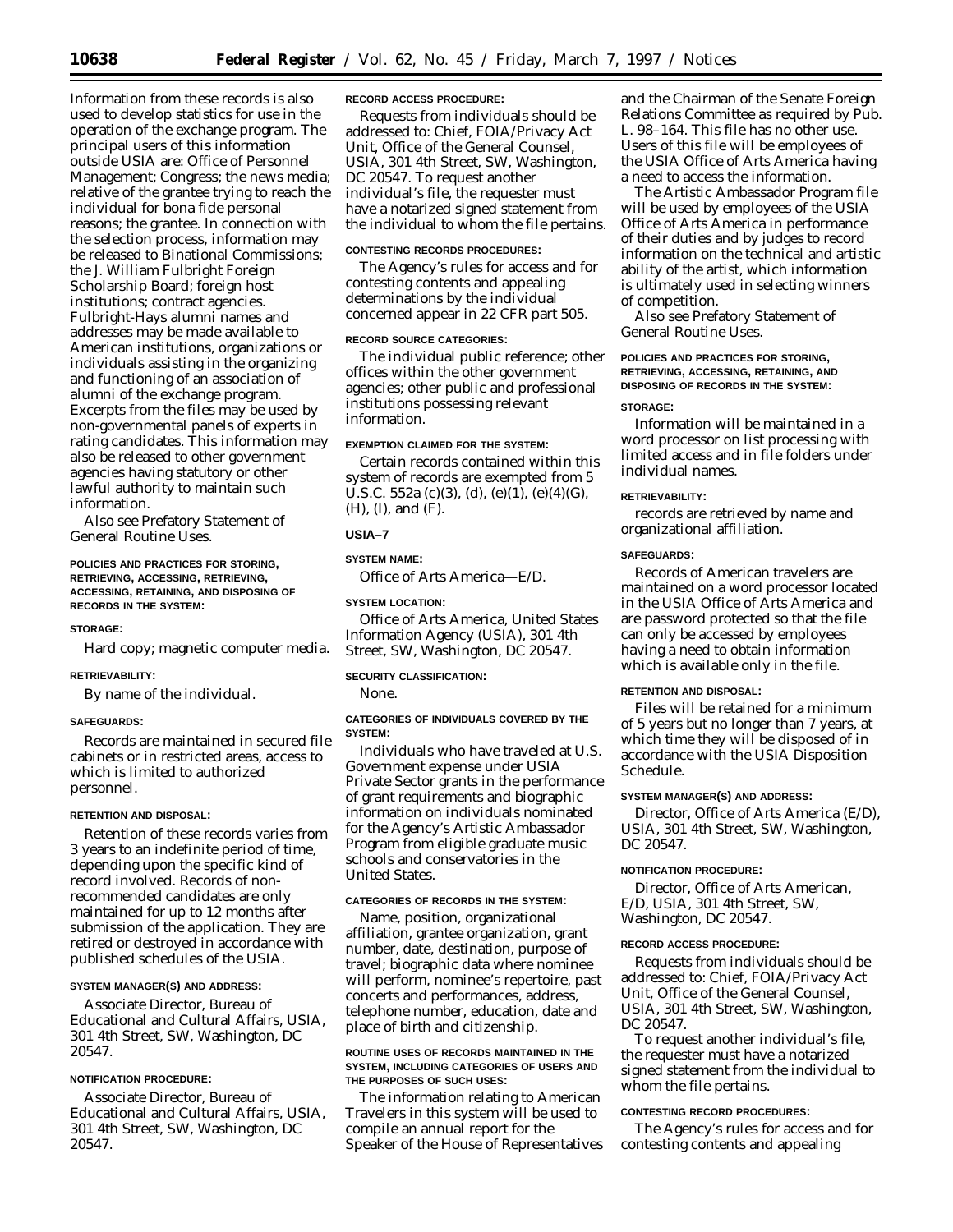determinations by the individual concerned appear in CFR part 505.

### **RECORD SOURCE CATEGORIES:**

Information obtained from grantee organizations and individual grantee.

# **EXEMPTIONS CLAIMED FOR THE SYSTEM:**

Not applicable.

### **USIA–8**

### **SYSTEM NAME:**

Cultural Property Advisory Committee—E/ZC.

#### **SYSTEM LOCATION:**

Cultural Property Advisory Committee, United States Information Agency (USIA), 301 4th Street, SW, Washington, DC 20547.

### **SECURITY CLASSIFICATION:**

None.

**CATEGORIES OF INDIVIDUALS COVERED BY THE SYSTEM:**

Current and former members of the Cultural Property Advisory Committee. The Committee is comprised of experts in the international sale of cultural property; experts in archaeology, anthropology, ethnology or related fields; representatives of museums; and representatives of the general public. They are private citizens appointed by the President to three year terms.

# **CATEGORIES OF RECORDS IN THE SYSTEM:**

Personnel, correspondence, travel. Incorporated therein are curriculum vitae, correspondence between staff and members of the Committee, travel and other documents generated during the members' service on the Committee. Some documents are duplicated by other agency elements, some are not.

# **AUTHORITY FOR MAINTENANCE OF THE SYSTEM:**

Federal Records Act of 1950, as amended, 44 U.S.C. 3101.

### **ROUTINE USES OF RECORDS MAINTAINED IN THE SYSTEM, INCLUDING CATEGORIES OF USERS AND THE PURPOSES OF SUCH USES:**

The information relating to Committee members in this system is used by the Committee staff. Also records may be used, on a need-to-know basis, by USIA's administrative, personnel and security offices; and, by the Director of USIA who may wish to make recommendations to White House Personnel regarding appointments to the Committee.

#### **POLICIES AND PRACTICES FOR STORING, RETRIEVING, ACCESSING, RETAINING, AND DISPOSING OF RECORDS IN THE SYSTEM.**

#### **STORAGE:**

Information is stored in file folders under individuals' names.

### **RETRIEVABILITY:**

Records are indexed alphabetically by individual name under three separate categories: personnel; correspondence; and travel.

#### **SAFEGUARDS:**

Records are maintained in bar-lock file cabinets.

### **RETENTION AND DISPOSAL:**

Records are kept in active status as long as the Committee member serves. Thereafter, the records become inactive but are maintained until they are disposed of in accordance with the USIA disposition schedules.

### **SYSTEM MANAGER(S) AND ADDRESS:**

Executive Director, Cultural Property Advisory Committee (E/PAC); USIA, 301 4th Street, SW, Washington, DC 20547.

### **NOTIFICATION PROCEDURE:**

Executive Director, Cultural Property Advisory Committee (E/ZC); USIA, 301 4th Street, SW, Washington, DC 20547.

#### **RECORD ACCESS PROCEDURE:**

Requests from individuals should be addressed to: Chief, FOIA/Privacy Act Unit, Office of the General Counsel, USIA, 301 4th Street, SW, Washington, DC 20547.

To request another individual's file the requester must have a notarized signed statement from the individual to whom the file pertains.

### **CONTESTING RECORD PROCEDURE:**

The Agency's rules for access and for contesting contents and appealing determinations by the individual concerned appear in 22 CFR part 505.

#### **RECORD SOURCE CATEGORIES:**

Some information is obtained from individual Committee members, some is staff/Agency generated, and some is obtained from the White House.

### **EXEMPTIONS CLAIMED FOR THE SYSTEM:**

Not applicable.

#### **USIA–9**

#### **SYSTEM NAME:**

Employee Statements of Financial Interest and Confidential Statements of Employment and Financial Interest— GC.

# **SYSTEM LOCATION:**

Office of the General Counsel, United States Information Agency (USIA), 301 4th Street, SW, Washington, DC 20547.

### **SECURITY CLASSIFICATION:**

None for the system. However, some documents may be classified confidential.

### **CATEGORIES OF INDIVIDUALS COVERED BY THE SYSTEM:**

Experts or consultants, employees, paid at the Executive Schedule level; employees classified at GS–13, and the Foreign Service equivalent or above, who are in positions of responsibility for a government decision or taking a government action in regard to: (1) Contracting or procurement; (2) administering or monitoring grants or subsidies; (3) regulating or auditing private or other non-Federal enterprise; (4) required to report employment and financial interest in order to avoid possible conflicts of interest.

# **CATEGORIES OF RECORDS IN THE SYSTEM:**

Statements of personal and family shareholdings and other interest in business enterprises; copies of blind trust and other agreements pertaining to such interests; correspondence as to insulation of control of conflicts of interests; opinions of counsel, including recommendations on waivers.

# **AUTHORITY FOR MAINTENANCE OF THE SYSTEM:**

Executive Order (E.O.) 11222; 5 U.S.C. 7301; 18 U.S.C. 208; Ethics in Government Act of 1948, as amended.

### **ROUTINE USES OF RECORDS MAINTAINED IN THE SYSTEM, INCLUDING CATEGORIES OF USERS AND THE PURPOSES OF SUCH USES:**

Review by Assistant General Counsel for possible conflict of interest. Provide necessary reference information should allegations of conflicts of interest arise. Also see Prefatory Statement of General Routine Uses.

Information is made available on a need-to-know basis to personnel of the USIA as may be required in the performance of their official duties.

Information is made available on a need-to-know basis to personnel of the USIA as may be required in performance of their official duties.

Information in Confidential Statements of Employment and Financial Interest is not normally made available to individuals or agencies outside USIA, but records may be released to other government agencies who have statutory or other lawful authority to maintain such information. Information in Statements of Financial Interest is generally subject to public disclosure.

# **POLICIES AND PRACTICES FOR STORING, RETRIEVING, ACCESSING, RETAINING, AND DISPOSING OF RECORDS IN THE SYSTEM:**

# **STORAGE:**

Paper records in file folders.

# **RETRIEVABILITY:**

Alphabetically by name and by Agency element or geographic area.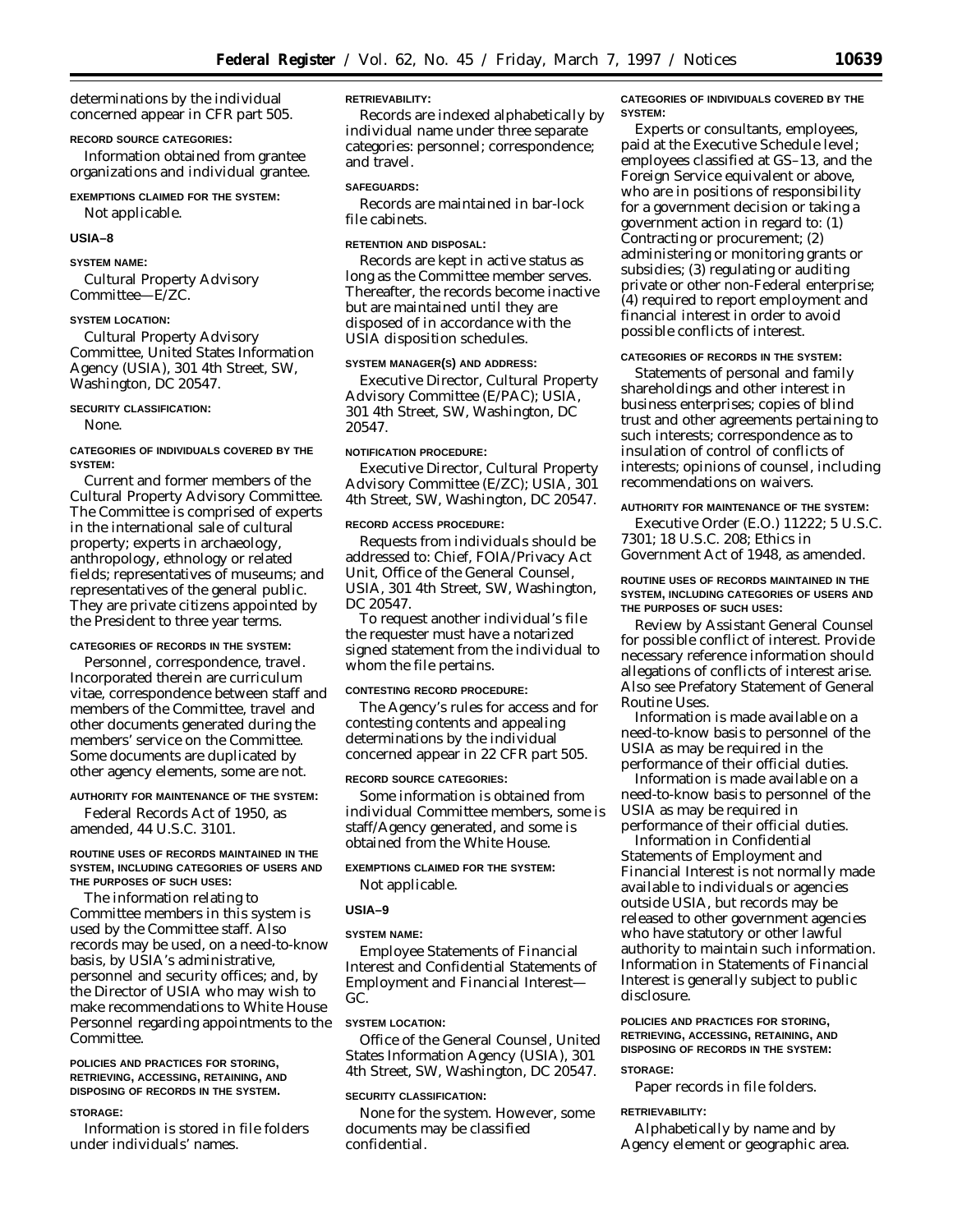**SAFEGUARDS:**

# Maintained in bar-lock cabinets.

# **RETENTION AND DISPOSAL:**

Disposed of six years after employee leaves a position in which a statement is required.

### **SYSTEM MANAGER(S) AND ADDRESS:**

General Counsel, USIA, 301 4th Street, SW, Washington, DC 02547.

# **NOTIFICATION OF PROCEDURE:**

General Counsel, USIA, 301 4th Street, SW, Washington, DC 20547.

### **RECORD ACCESS PROCEDURE:**

Requests from individuals should be addressed to: Chief, FOIA/Privacy Act Unit, Office of the General Counsel, USIA, 301 4th Street, SW, Washington, DC 20547.

To request another individual's Confidential Statement, the requester must have a notarized signed statement from the individual to whom the file pertains.

### **CONTESTING RECORD PROCEDURES:**

The Agency's rules for access and for contesting contents and appealing determinations by the individual concerned appear in 22 CFR part 505.

### **RECORD SOURCE CATEGORIES:**

From the individual who filed the statement.

### **EXEMPTIONS CLAIMED BY THE SYSTEM:**

Not applicable.

### **USIA–10**

## **SYSTEM NAME:**

Legal Files—GC.

# **SYSTEM LOCATION:**

United States Information Agency (USIA), Office of the General Counsel, 301 4th Street, SW, Washington, DC 20547.

## **SECURITY CLASSIFICATION:**

None for the system. However, some documents may be classified confidential.

### **CATEGORIES OF INDIVIDUALS COVERED BY THE SYSTEM:**

Individuals who have filed grievances or discrimination complaints; employees separated or considered for separation for cause; officers selected out; individuals taking legal action against the Agency or its employees; tort claimants and accident victims; employees and related persons for whom legislative action is sought; personal property loss claimants; employees and applicants raising legal issues concerning rights or benefits.

# **CATEGORIES OF RECORDS IN THE SYSTEM:**

Investigatory reports; litigation reports; pre-hearing and trial prefatory material; evidence for discovery and submission to hearing officers or courts; pleadings, briefs, transcripts, decisions and other related documents.

# **AUTHORITY FOR MAINTENANCE OF THE SYSTEM:**

The Federal Records Act, as amended, 44 U.S.C. 3101.

### **ROUTINE USES OF RECORDS MAINTAINED IN THE SYSTEM, INCLUDING CATEGORIES OF USERS AND THE PURPOSES OF SUCH USES:**

To represent the Agency in claims and other actions; to issue legal opinions or determinations on further Agency action. Also see Prefatory Statement of General Routine Uses.

Information is made available on a need-to-know basis to personnel of the USIA as may be required in the performance of their official duties.

The principal users of this information outside the Agency are the Department of Justice, Department of State, Office of Personnel Management, Foreign Service Grievance Board and the Employee Management Relations Committee.

Records contained in these files may be released to agencies outside the USIA who have statutory or other lawful authority to maintain such information.

### **POLICIES AND PRACTICES FOR STORING, RETRIEVING, ACCESSING, RETAINING, AND DISPOSING OF RECORDS IN THE SYSTEM:**

#### **STORAGE:**

Paper records in file folders.

#### **RETRIEVABILITY:**

By the name of the individual and the nature of the legal action.

# **SAFEGUARDS:**

Maintained in locked file cabinets.

#### **RETENTION AND DISPOSAL:**

Records may be retained indefinitely or disposed of when no longer useful or current.

# **SYSTEM MANAGER(S) AND ADDRESS:**

General Counsel, USIA, 301 4th Street, SW, Washington, DC 20547.

# **NOTIFICATION PROCEDURE:**

General Counsel, USIA, 301 4th Street, SW, Washington, DC 20547.

#### **RECORD ACCESS PROCEDURE:**

Requests from individuals should be addressed to: Chief, FOIA/Privacy Act Unit, Office of the General Counsel, USIA, 301 4th Street, SW, Washington, DC 20547.

To request another individual's Confidential Statement, the requester must have a notarized signed statement from the individual to whom the file pertains.

### **CONTESTING RECORD PROCEDURES:**

The Agency's rules for access and for contesting contents and appealing determinations by the individual concerned appear in 22 CFR part 505.

#### **RECORD SOURCE CATEGORIES:**

Information provided by the individual and their attorneys or representatives, and by employees of the Agency; information produced in the processing of a claim, grievance, legal action or issue.

#### **EXEMPTIONS CLAIMED FOR THE SYSTEM:**

Pursuant to 5 U.S.C. 552  $a(k)(2)$  and (k)(5), all investigatory material in the record which meets the criteria of these subsections is exempted from the notice, access and contest requirements (under 5 U.S.C. 552a (c)(3), (d)(e)(1),  $(e)(4)$   $(G)$ ,  $(H)$  and  $(I)$  and  $(f)$  of the Agency regulations) in order for the Agency's legal staff to properly perform its functions. See also 22 CFR 505.15.

### **USIA–11**

### **SYSTEM NAME:**

Recruitment Records—GC.

### **SYSTEM LOCATION:**

Office of the General Counsel, United States Information Agency (USIA), 301 4th Street, SW, Washington, DC 20547.

### **SECURITY CLASSIFICATION:**

None.

## **CATEGORIES OF INDIVIDUALS COVERED BY THE SYSTEM:**

Applicants for legal and summer intern positions.

#### **CATEGORIES OF RECORDS IN THE SYSTEM:**

Inquiries from attorneys and law students seeking employment with the Office of the General Counsel, resumes and responses to inquiries.

### **AUTHORITY FOR MAINTENANCE OF THE SYSTEM:**

Federal Records Act of 1950, as amended, 44 U.S.C. 3101.

### **ROUTINE USES OF RECORDS MAINTAINED IN THE SYSTEM, INCLUDING CATEGORIES OF USERS AND THE PURPOSE OF SUCH USES:**

For reference and screening of candidates for vacancies on the Agency's legal staff.

Also see Prefatory Statement of General Routine Uses.

Information is made available on a need-to-know basis to personnel of the Agency, as may be required in the performance of their official duties.

Information in these records is not normally made available to individuals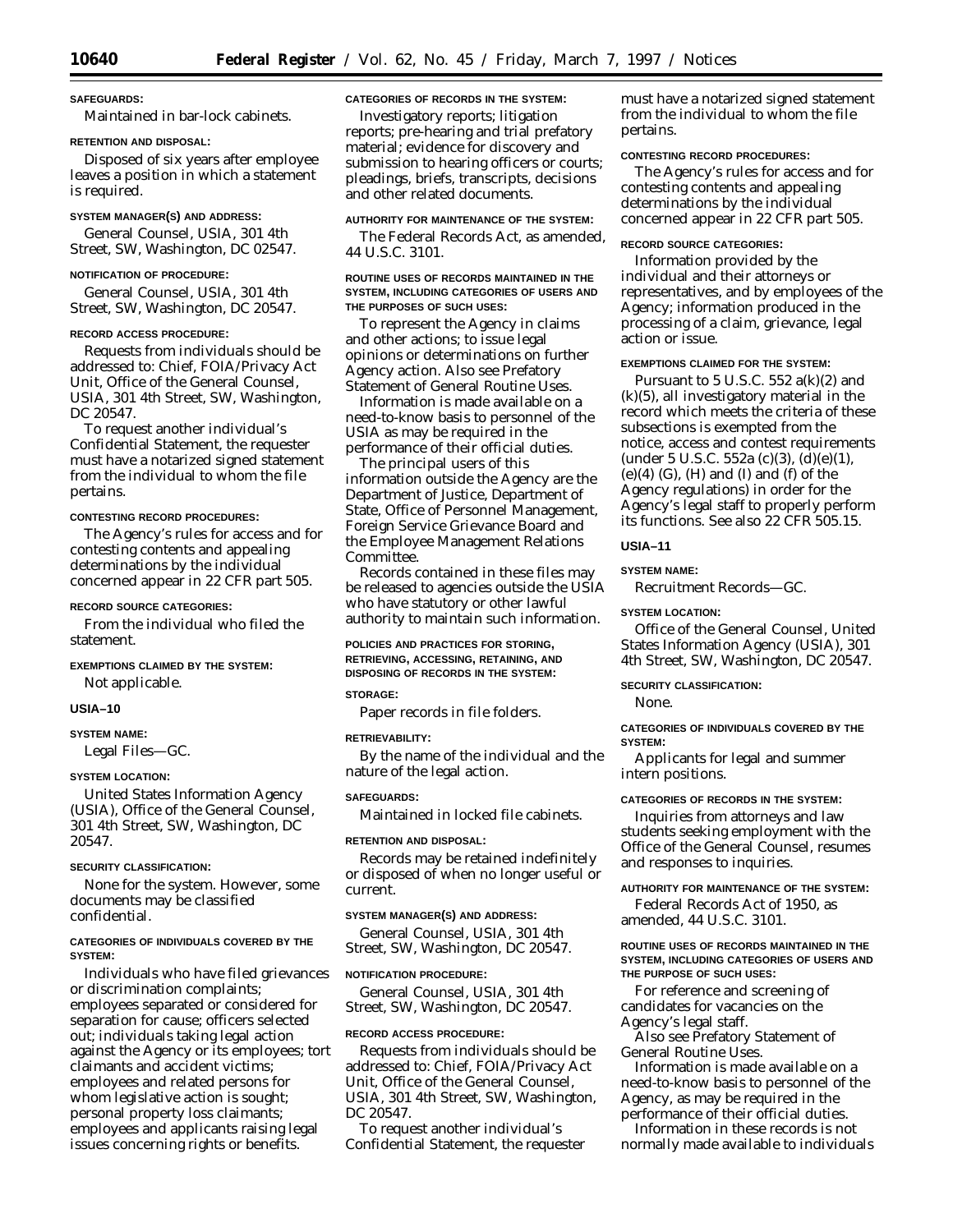or agencies outside the USIA, although it may be released to other agencies who have statutory or other lawful authority to maintain such information.

### **POLICIES AND PRACTICES FOR STORING, RETRIEVING, ACCESSING, RETAINING, AND DISPOSING OF RECORDS IN THE SYSTEM:**

#### **STORAGE:**

Paper records in the file folders.

### **RETRIEVABILITY:**

Filed alphabetically by name.

# **SAFEGUARDS:**

Maintained in locked file cabinets.

# **RETENTION AND DISPOSAL:**

Records may be retained indefinitely or disposed of when no longer useful or current.

#### **SYSTEM MANAGER(S) AND ADDRESS:**

Office of the General Counsel, USIA, 301 4th Street, SW, Washington, DC 20547.

#### **NOTIFICATION PROCEDURE:**

Office of the General Counsel, USIA, 301 4th Street, SW, Washington, DC 20547.

# **RECORD ACCESS PROCEDURES:**

Requests from individuals should be addressed to the Chief, FOIA/Privacy Act Unit, USIA, 301 4th Street, SW, Washington, DC 20547.

#### **CONTESTING RECORD PROCEDURES:**

The Agency's rules for access and for contesting contents and appealing determinations by the individual concerned appear in 22 CFR part 505.

### **RECORD SOURCE CATEGORIES:**

Unsolicited inquiries and job applications received from individuals who are seeking employment with USIA's legal staff.

### **EXEMPTIONS CLAIMED FOR THE SYSTEM:**

Not applicable.

#### **USIA–12**

#### **SYSTEM NAME:**

Privacy and Freedom of Information Acts Files—GC/FOI.

#### **SYSTEM LOCATION:**

Office of the General Counsel, FOIA/ PA Unit, United States Information Agency (USIA), 301 4th Street, SW, Washington, DC 20547.

#### **SECURITY CLASSIFICATION:**

Some documents may be classified Confidential, Secret and Top Secret.

#### **CATEGORIES OF INDIVIDUALS COVERED BY THE SYSTEM:**

Individuals who have requested documents, records or other information concerning themselves from the Agency pursuant to the Privacy Act of 1974 (5 U.S.C. 552a) and the Freedom of Information Act (5 U.S.C. 552).

# **CATEGORIES OF RECORDS IN THE SYSTEM:**

Personal information that may be contained in reports, memoranda, letters, or any other official or unofficial documents that are relevant to the requests.

## **AUTHORITY FOR MAINTENANCE OF THE SYSTEM:**

5 U.S.C. 552a and 5 U.S.C. 552.

### **ROUTINE USES OF RECORDS MAINTAINED IN THE SYSTEM, INCLUDING CATEGORIES OR USERS AND THE PURPOSES OF SUCH USES:**

For processing of requests received pursuant to the Privacy Act and the Freedom of Information Act.

Also see Prefatory Statement of General Routine Uses.

Information is made available on a need-to-know basis to personnel of the USIA as may be required in the performance of their official duties.

Information in these records is not normally available to individuals or agencies outside the USIA but records may be released to other government agencies who have statutory or other lawful authority to maintain such information.

### **POLICIES AND PRACTICES FOR STORING, RETRIEVING, ACCESSING, RETAINING, AND DISPOSING OF RECORDS IN THE SYSTEM:**

### **STORAGE:**

Paper records in file folders and electronically.

### **RETRIEVABLILTY:**

By name of individual or personal identifier.

#### **SAFEGUARDS:**

Records are under surveillance by authorized employees during working hours and are stored in combinationlock cabinets and combination-lock file rooms when not in use.

### **RETENTION AND DISPOSAL:**

Retired and destroyed in accordance with record disposition schedules of the USIA.

## **SYSTEM MANAGER(S) AND ADDRESS:**

Chief, FOIA/Privacy Act Unit, Office of the General Counsel, USIA, 301 4th Street, SW, Washington, DC 20547.

#### **NOTIFICATION PROCEDURES:**

Chief, FOIA/Privacy Act Unit, Office of General Counsel, USIA, 301 4th Street, SW, Washington, DC 20547.

#### **RECORD ACCESS PROCEDURE:**

Requests from individual should be addressed to: Chief, FOIA/Privacy Act Unit, Office of the General Counsel, USIA, 301 4th Street, SW, Washington, DC 20547. To request another individual's file the requester must have a notarized signed statement from the individual to whom the file pertains.

### **CONTESTING RECORD PROCEDURES:**

The right to contest records is limited to information which is incomplete, irrelevant, incorrect or untimely. An individual may contact the following official in order to request correction of or amendment to the individual's records: Chief, FOIA/Privacy Act Unit, Office of General Counsel, USIA, 301 4th Street, SW, Washington, DC 20547.

#### **RECORD SOURCE CATEGORIES:**

Compiled as a result of requests under the Privacy Act and the Freedom of Information Act.

## **EXEMPTIONS CLAIMED FOR THE SYSTEM:**

Certain records contained within the system of records may be exempted from 5 U.S.C. 552a (c)(3), (d), (e)(1), (c)(4) (G), (H), (I) and (f). See 22 CFR 505.15.

### **USIA–13**

### **SYSTEM NAME:**

Service Contributors—I/G.

#### **SYSTEM LOCATION:**

U.S. Information Agency (USIA), 301 4th Street, SW, Washington, DC 20547.

### **SECURITY CLASSIFICATION:**

None.

### **CATEGORIES OF INDIVIDUALS COVERED BY THE SYSTEM:**

Free-lance writers and translators who are available to USIA on an intermittent, fixed-fee basis to perform services for the Agency and authors of newspaper and magazine articles.

#### **CATEGORIES OF RECORDS IN THE SYSTEM:**

Copies of purchase orders issued to contributors; addresses, phone numbers, specialities of contributors; data on number of time contributors have been used and fees paid for services.

#### **AUTHORITY FOR MAINTENANCE OF THE SYSTEM**

IAPR–191.103 issued under authority of 5 U.S.C., Chap. 3 and Federal Property and Administrative Services Act of 1949 (Pub.L. 152, 81st Congress), as amended.

### **ROUTINE USES OF RECORDS MAINTAINED IN THE SYSTEM, INCLUDING CATEGORIES OF USERS AND THE PURPOSES OF SUCH USES:**

Reference material used to select writers, as required, to provide coverage of newsworthy events, such as interviews, with foreign visitors and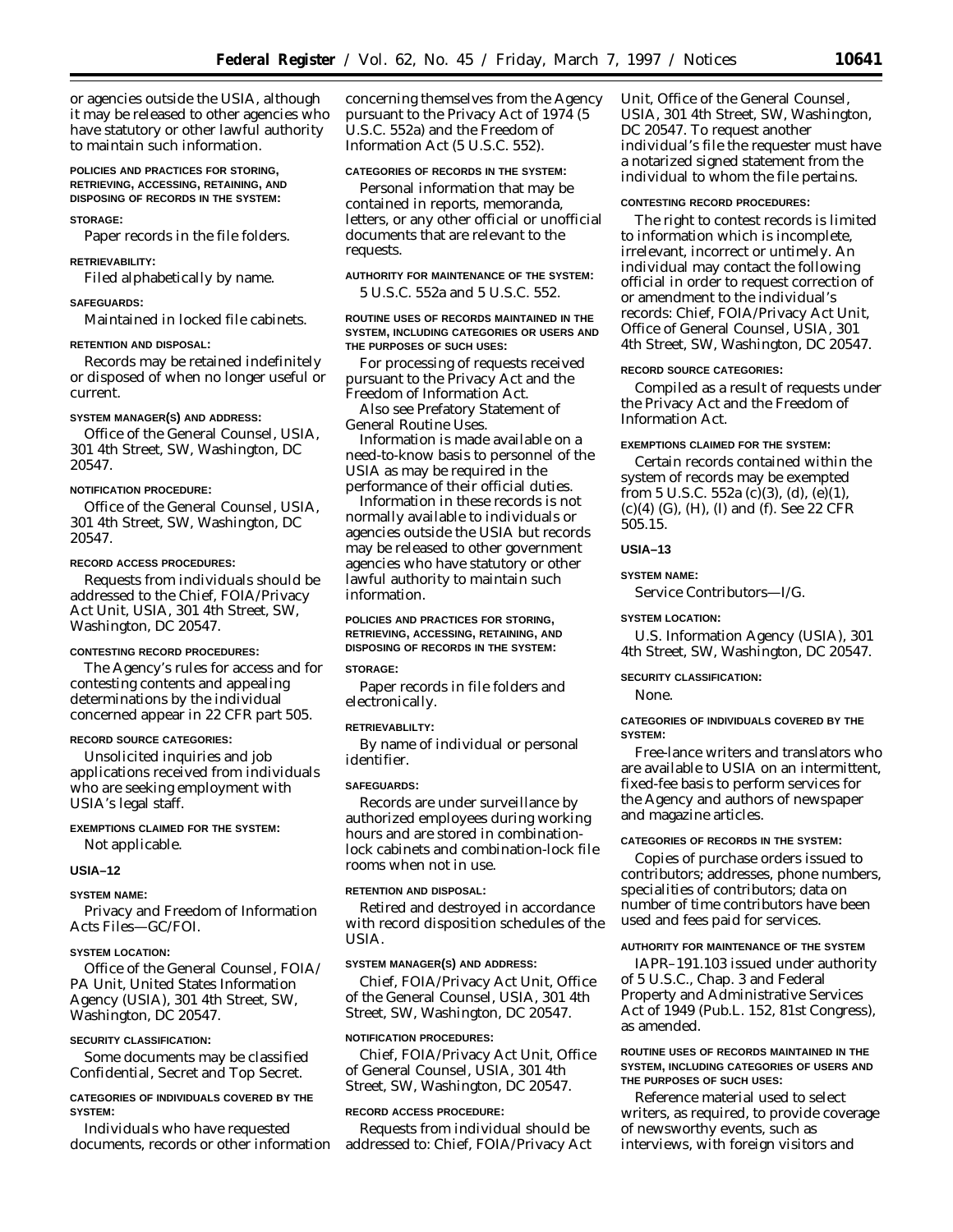students, and coverage of conferences; used to check on completion of assignment before payment for services is approved; for office reference in identifying articles, locating authors.

Information is made available on a need-to-know basis to personnel of USIA as may be required in the performance of their official duties.

Information in these files is not normally available to individuals or agencies outside the Agency, but records may be released to other government agencies who have statutory or other lawful authority to maintain such information.

### **POLICIES AND PRACTICES FOR STORING, RETRIEVING, ACCESSING, RETAINING, AND DISPOSING OF RECORDS IN THE SYSTEM:**

#### **STORAGE:**

Purchase order paper records in file folders.

#### **RETRIEVABILITY:**

By name and geographic location of the contribution; author files maintained alphabetically by name.

#### **SAFEGUARDS:**

Maintained in locked file cabinets.

### **RETENTION AND DISPOSAL:**

Purchase orders retained for two years and then destroyed. Names, addresses and phone numbers retained until contributor is no longer available.

# **SYSTEM MANAGER(S) AND ADDRESS:**

Executive Office, Press and Publications Services, USIA, 301 4th Street, SW, Washington, DC 20547.

#### **RECORD ACCESS PROCEDURE:**

Requests from individuals should be addressed to: Chief, FOIA/Privacy Act Unit, USIA, 301 4th Street, SW, Washington, DC 20547. To request another individual's file, the requester must have a notarized signed statement from the individual to whom the file pertains.

### **CONTESTING RECORD PROCEDURES:**

The Agency's rules for access and for contesting contents and appealing determinations by the individual concerned appear in 22 CFR part 505.

#### **RECORD SOURCE CATEGORIES:**

Referrals by city editors of local newspapers; other free-lance contributors; data on authors obtained from the newspaper or magazine article in which the original article appeared, from the author directly or from standard references such as ''Who's Who'' and ''Editor and Publisher.''

**EXEMPTIONS CLAIMED FOR THE SYSTEM:** Not applicable.

#### **USIA–14**

### **SYSTEM NAME:**

Speaker Databank/Name—I/T.

#### **SYSTEM LOCATION:**

Office of Thematic Programs, United States Information Agency (USIA), 301 4th Street, SW, Washington, DC 20547.

### **SECURITY CLASSIFICATION:**

None.

# **CATEGORIES OF INDIVIDUAL COVERED BY THE SYSTEM:**

American specialists and experts in a variety of fields who have participated or been considered for participation in the Speaker/Specialist Programs.

### **CATEGORIES OF RECORDS IN THE SYSTEM:**

A typical file contains the following information on or about speakers and prospective speakers in the Speaker/ Specialist Program administered by USIA: Biographic data including education and professional experience, countries visited, travel dates, Grant Authorization number and type, cost, fiscal year, correspondence between the speaker and I/T, and communications between the Agency and its overseas posts regarding the speaker's participation in the program.

# **AUTHORITY FOR MAINTENANCE OF THE SYSTEM:**

Executive Order 11034, as amended.

### **ROUTINE USES OF RECORDS MAINTAINED IN THE SYSTEM, INCLUDING CATEGORIES OF USERS AND THE PURPOSES OF SUCH USES:**

Speakers Databank is maintained as a historical record of the Speaker/ Specialist Program. Both the Speaker Databank and the files are used routinely by program development officers, program assistants and clerical personnel in the daily conduct of the Speaker/Specialist Program. They are occasionally consulted by other Agency personnel for such purposes as preparing advance publicity on speakers who will lecture abroad under USIA auspices.

Also see Prefatory Statement of General Routine Uses.

Information is made available on a need-to-know basis to personnel of the USIA as may be required in the performance of their official duties.

Information in these records is not normally available to individuals or agencies outside the USIA but records may be released to other government agencies who have statutory or other lawful authority to maintain such information.

# **POLICIES AND PRACTICES FOR STORING, RETRIEVING, ACCESSING, RETAINING, AND DISPOSING OF RECORDS IN THE SYSTEM:**

### **STORAGE:**

The Speaker Databank is maintained on a personal computer. The files are stored in individual folders by name and consist of the types of information specified under ''Categores of Records.''

#### **RETRIEVABILITY:**

Information can be retrieved from the Speaker Databank as needed. File folders are indexed alphabetically by name.

### **SAFEGUARDS:**

The files are kept in locked file cabinets, and when open during office hours are always tended by one or more employees. Only appropriate personnel are allowed to consult these files routinely. Other Agency personnel interested are allowed to consult them only for legitimate speaker recruitment activities. U.S. Government personnel other than USIA very rarely seek access to these files. When then do, they are asked to produce specific identification and justification.

#### **RETENTION AND DISPOSAL:**

These records are normally maintained for approximately three years. Afterward, they are retired to the USIA archives for a period of from 5– 7 years.

#### **SYSTEM MANAGER(S) AND ADDRESS:**

Associate Director for programs, USIA, 301 4th Street, SW, Washington, DC 20547

### **NOTIFICATION PROCEDURE:**

Associate Director for Programs, USIA, 301 4th Street, SW, Washington, DC 20547.

# **RECORD ACCESS PROCEDURE:**

Requests from individuals should be addressed to: Chief, FOIA/Privacy Act Unit, USIA, 301 4th Street, SW, Washington, DC 20547. To request another individual's file, the requester must have a notarized signed statement from the individual to whom the file pertains.

#### **CONTESTING RECORD PROCEDURES:**

The Agency's rules for access and for contesting contents and appealing determinations by the individual concerned appear in 22 CFR part 505.

#### **RECORD SOURCE CATEGORIES:**

Without significant exceptions, the information on individuals maintained in these files has come from the individual concerned or, occasionally, from others at the request of that individual.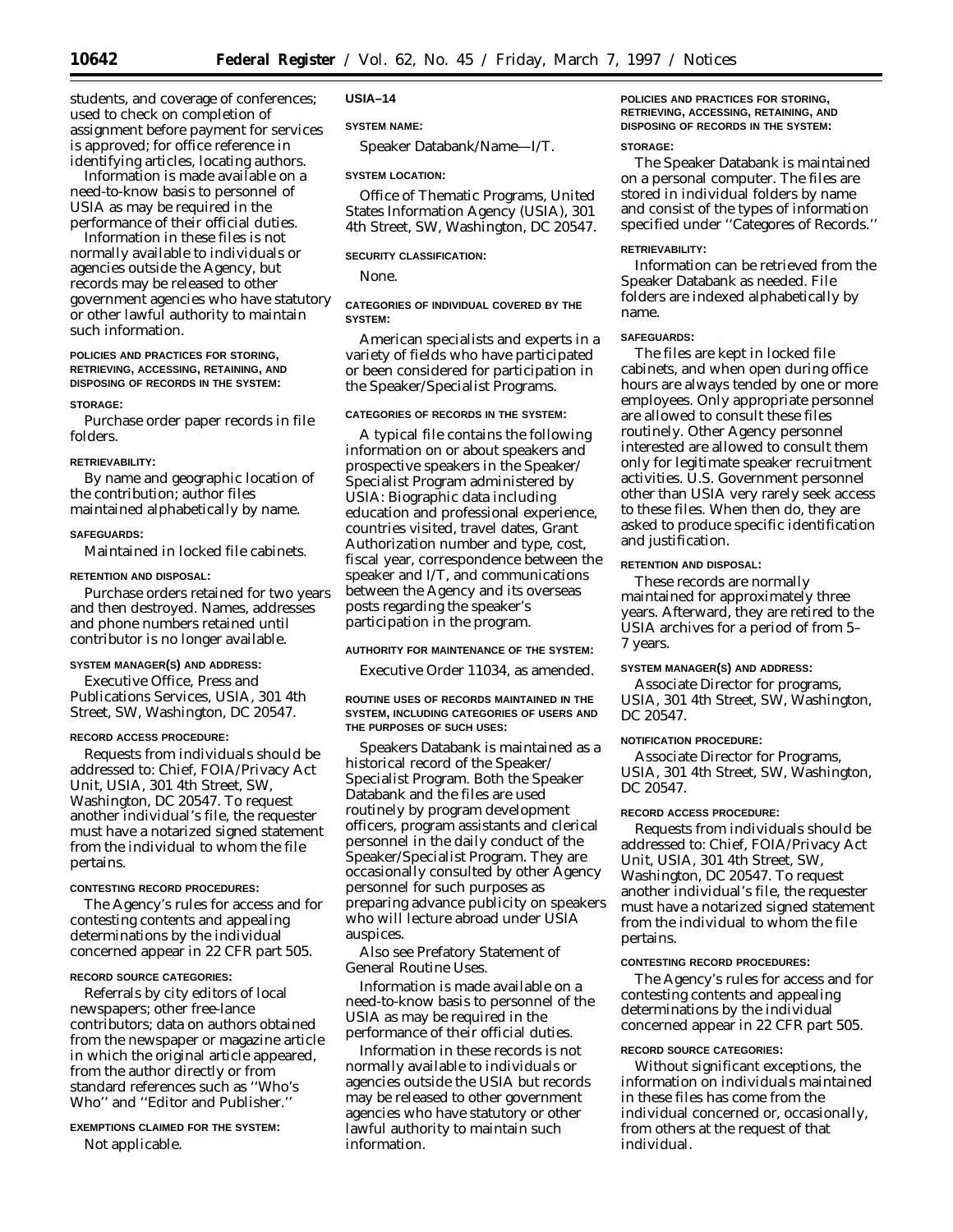### **EXEMPTIONS CLAIMED FOR THE SYSTEM:**

Not applicable.

# **USIA–15**

# **SYSTEM NAME:**

Electronic Media Photographer—I/ TEM.

#### **SYSTEM LOCATION:**

Press and Publications Service, United States Information Agency (USIA), 301 4th Street, SW, Washington, DC 20547.

### **SECURITY CLASSIFICATION:**

None.

### **CATEGORIES OF INDIVIDUALS COVERED BY THE SYSTEM:**

Free-lance photographers and picture agents.

#### **CATEGORIES OF RECORDS IN THE SYSTEM:**

Personal data on free-lance photographers and picture agents such as name, address, telephone number, prices charged for products and services, specialities, availability of rights, evaluations of previous USIA assignments and purchases.

#### **AUTHORITY FOR MAINTANCE OF THE SYSTEM:**

Federal Records Act of 1950, as amended, 44 U.S.C. 3101.

#### **ROUTINE USES OF RECORDS MAINTAINED IN THE SYSTEM, INCLUDING CATEGORIES OF USERS AND THE PURPOSES OF SUCH USES:**

To select photographers for specific assignments; to acquire existing pictures; for general photo research—all for use in the Agency's overseas information program. Also see Prefactor Statement of General Routine Uses.

Information is made available on a need-to-know basis to personnel of the USIA but records may be released to other government agencies who have statutory or other lawful authority to maintain such information.

### **POLICIES AND PRACTICES FOR STORING, RETRIEVING, ACCESSING, RETAINING, AND DISPOSING OF RECORDS BY THE SYSTEM:**

#### **STORAGE:**

Card file and paper records in file folders.

## **RETRIEVABILITY**

Indexed alphabetically by individual name.

# **SAFEGUARDS:**

Maintained in desk drawers and locked file cabinets.

# **RETENTION AND DISPOSAL:**

Records are maintained indefinitely.

### **SYSTEM MANAGER(S) AND ADDRESS:**

Director, Press and publications Service, USIA 301 4th Street, SW, Washington, DC 20547.

#### **NOTIFICATION PROCEDURE:**

Director, Press and Publications Service, USIA, 301 4ht Street, SW, Washington, DC 20547.

#### **RECORD ACCESS PROCEDURE:**

Request from individuals should be addresses to: Chief, FOIA/Privacy Act Unit, USIA, 301 4th Street, SW, Washington, DC 20547. To request another individual's file, the requester must have a notarized signed statement from the individual to whom the file pertains.

### **CONTESTING RECORD PROCEDURES:**

The Agency's rules for access and for contesting contents and appealing determinations by the individual concerned appear in 22 CFR part 505.

#### **RECORD SOURCE CATEGORIES:**

From the individual's concerned; from publications; photo agencies, and photographer associations.

# **EXEMPTIONS CLAIMED FOR THE SYSTEM:**

Not applicable.

### **USIA–16**

# **SYSTEM NAME:**

Employee Parking USIA—M/A.

#### **SYSTEM LOCATION:**

Office of Administration, Bureau of Management, United States Information Agency (USIA), 301 4th Street, SW, Washington, DC 20547.

### **SECURITY CLASSIFICATION:**

# None.

### **CATEGORIES OF INDIVIDUALS COVERED BY THE SYSTEM:**

Agency employees assigned USIA controlled parking spaces; employees awaiting assignment of vacated parking spaces.

### **CATEGORIES OF RECORDS IN THE SYSTEM:**

Names, office locations and telephone number of employees assigned parking space; participants in carpools; records on employees with physical handicaps and doctors or others to contact in case of emergency; waiting list of employees desiring assignment of official parking space.

## **AUTHORITY FOR MAINTENANCE OF THE SYSTEM:**

Code of Federal Regulations (41 CFR part 101) prescribing regulations regarding the use of federally controlled parking spaces.

### **ROUTINE USES OF RECORDS MAINTAINED IN THE SYSTEM, INCLUDING CATEGORIES OF USERS AND THE PURPOSES OF SUCH USES:**

Assignment of parking space to Agency executives; to assure fairness in the assignment of parking space to employees and to give priority to the handicapped and to carpools. Also see Prefatory Statement of General Routine Uses.

Information is made available on a need-to-know basis to personnel to the USIA as may be required in the performance of their official duties.

The information may also be released to other government agencies who have statutory or other lawful authority to maintain such information.

### **POLICIES AND PRACTICES AND STORING, RETRIEVING, ACCESSING, RETAINING, AND DISPOSING OF RECORDS BY THE SYSTEM:**

#### **STORAGE:**

Paper records maintained in file folders and word processing lists in mainframe computer system.

#### **RETRIEVABILITY:**

By name of the employee.

#### **SAFEGUARDS:**

Maintained in bar-lock cabinets and computer access is password controlled.

#### **RETENTION AND DISPOSAL:**

Records destroyed three months after employee relinquishes assigned parking space or is separated from the Agency.  $GRS-11.4(a)$ .

### **SYSTEM MANAGER(S) AND ADDRESS:**

Director, Office of Administration, United States Information Agency (USIA), 301 4th Street, SW, Rm. 618, Washington, DC 20547.

#### **NOTIFICATION PROCEDURE:**

Director, Office of Administration, United States Information Agency (USIA), 301 4th Street, SW, Rm. 618, Washington, DC 20547.

#### **RECORD ACCESS PROCEDURE:**

Requests from individuals should be addressed to: Chief, FOIA/Privacy Act Unit, USIA, 301 4th Street, SW, Washington, DC 20547. To request another individual's file, the requester must have a notarized signed statement from the individual to whom the file pertains.

### **CONTESTING RECORD PROCEDURE:**

The Agency's rules for access and for contesting contents and appealing initial determination by the individual concerned appear in 22 CFR part 505.

# **RECORD SOURCE CATEGORIES:**

Information obtained from individuals concerned, and responses generated by various Agency personnel.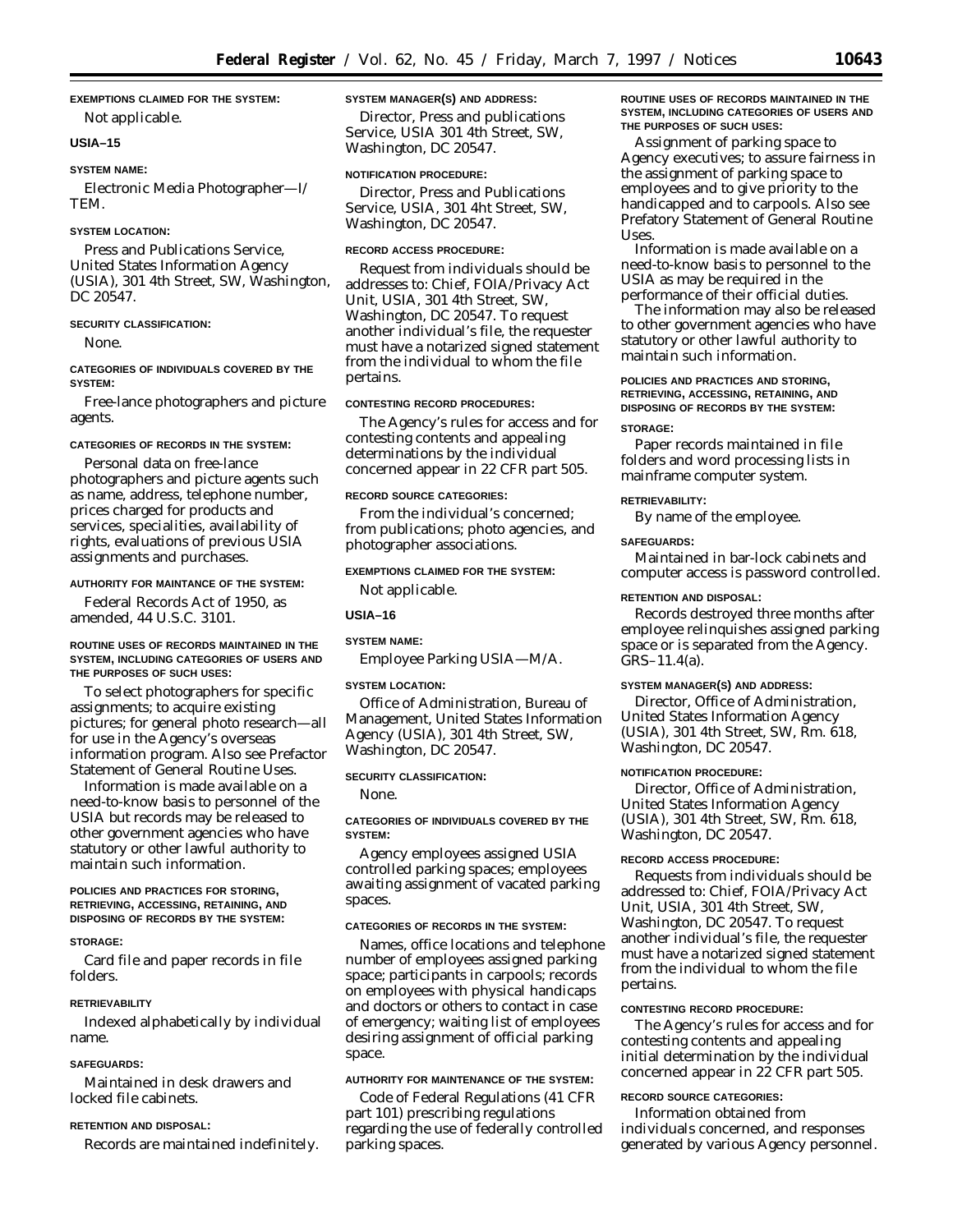# **EXEMPTIONS CLAIMED FOR THE SYSTEM:**

Not applicable.

# **USIA–17**

### **SYSTEM NAME:**

Mailing Lists—M/ADM.

# **SYSTEM LOCATION:**

Office of Administration, Mail and Telephone Branch, United States Information Agency (USIA), 301 4th Street, SW, Washington, DC 20547.

# **SECURITY CLASSIFICATION:**

None.

### **CATEGORIES OF INDIVIDUALS COVERED BY THE SYSTEM:**

USIA/USIA domestic and Foreign Service Officers; radio station managers and technicians, foreign correspondents; American and foreign diplomats; librarians; scholars; Members of Congress; Information counselors of other Federal agencies and the military; officers of international organizations; American journalists; newspaper and magazine editors and publishers; public relations officers; musicians; historians.

# **CATEGORIES OF RECORDS IN THE SYSTEM:**

Records contain name, address, occupation, title and profession of individuals who need to have access to, or have requested information concerning: Agency publication; news pictures; reports on current issues and other reports; messages for overseas distribution; press releases; USIA Manual of Operations and Administration.

### **AUTHORITY FOR MAINTENANCE OF THE SYSTEM:** Public Law 402.

### **ROUTINE USES OF RECORDS MAINTAINED IN THE SYSTEM, INCLUDING CATEGORIES OF USERS AND THE PURPOSES OF SUCH USES:**

Mailing lists are used by Agency elements to distribute printed materials to Agency personnel who need access to such information in the performance of their duties, and to members of the public listed under Categories of Individuals Covered by the System as shown above who have requested such information or who have a professional need and interest in acquiring such information. Also see Prefatory Statement of General Routine Uses.

Information is made available on a need-to-know basis to personnel of the USIA as may be required in the performance of their official duties.

Information in these records is not normally available to individuals or agencies outside the USIA but records may be released to other government agencies who have statutory or other lawful authority to maintain such information.

**POLICIES AND PRACTICES FOR STORING, RETRIEVING, ACCESSING, RETAINING, AND DISPOSING OF RECORDS BY THE SYSTEM:**

# **STORAGE:**

Computer database.

#### **RETRIEVABILITY:**

By code number of the distribution list and the subject matter of the printed material, and then by name arranged alphabetically.

### **SAFEGUARDS:**

Computer Security System.

### **RETENTION AND DISPOSAL:**

Records of database are updated frequently.

# **SYSTEM MANAGERS AND ADDRESS:**

Chief, Mail and Telephone Branch, USIA, 301 4th Street, SW, Rm. 146, Washington, DC 20547.

#### **NOTIFICATION PROCEDURE:**

Chief, Mail and Telephone Branch, USIA, 301 4th Street, SW, Rm. 146, Washington, DC 20547.

#### **RECORD ACCESS PROCEDURE:**

Requests from individuals should be addressed to: Chief, FOIA/Privacy Act Unit, USIA, 301 4th Street, SW, Washington, DC 20547. To request another individual's file, the requester must have a notarized signed statement from the individual to whom the file pertains.

### **CONTESTING RECORD PROCEDURES:**

The Agency's rules for access and for contesting contents and appealing initial determinations by the individual concerned appear in 22 CFR part 505.

### **RECORD SOURCE CATEGORIES:**

From the individual concerned and from public documents such as Congressional and professional directories and journals.

**EXEMPTIONS CLAIMED FOR THE SYSTEM:** Not applicable.

### **USIA–18**

### **SYSTEM NAME:**

Official Travel Records—M/ADT.

# **SYSTEM LOCATION:**

Office of Administration, Travel and Transportation Branch, United States Information Agency (USIA), 301 4th Street, SW, Washington, DC 20547.

## **SECURITY CLASSIFICATION:**

None.

**CATEGORIES OF INDIVIDUALS COVERED BY THE SYSTEM:**

Past and present USIA employees and private citizens who have traveled under Agency auspices.

# **CATEGORIES OF RECORDS IN THE SYSTEM:**

(a) Travel documents and correspondence relating to shipment and storage of personal effects and automobiles; (b) records of active passports and visa requests from foreign embassies; and (c) records of temporary duty travel.

### **AUTHORITY FOR MAINTENANCE OF THE SYSTEM:**

Supplemental Appropriation Act of 1995, Public Law 663, S1331 (82 Congress) (31 U.S.C. 200); section 367, the Revised Statutes, as amended, Antideficiency Act (31 U.S.C. 665).

### **ROUTINE USES OF RECORDS MAINTAINED IN THE SYSTEM, INCLUDING CATEGORIES OF USERS AND THE PURPOSES OF SUCH USES:**

Used by the staff of the Travel and Transportation Branch: (a) To make payments for travel services provided. Agency travelers and the packing and storage or shipment of their household effects and automobiles; (b) to obtain passports and visas for Agency employees and other Agency travelers; and (c) to prepare various reports on Agency travel activities.

Also see Prefatory Statement of General Routine Uses.

Information is made available on a need-to-know basis to personnel of the USIA as may be required in the performance of their official duties.

Information in these records is not normally available to individuals or agencies outside the USIA but records may be released to other government agencies who have statutory or other lawful authority to maintain such information.

# **POLICIES AND PRACTICES FOR STORING, RETRIEVING, ACCESSING, RETAINING, AND DISPOSING OF RECORDS BY THE SYSTEM:**

#### **STORAGE:**

Paper records maintained in file folders in Lektriever storage file, loose leaf binders, and index cards. Computer files also maintained for the shipment and storage of household effects.

#### **RETRIEVABILITY:**

Indexed alphabetically by name.

#### **SAFEGUARDS:**

Passports and related material as well as all other classified material are kept in bar-lock cabinets. Other records are kept in unlocked files which are under surveillance of authorized employees during the working day, and by security guards after official working hours.

# **RETENTION AND DISPOSAL:**

Temporary duty travel authorizations are maintained for four years and then sent to a Federal records center. Household effects records are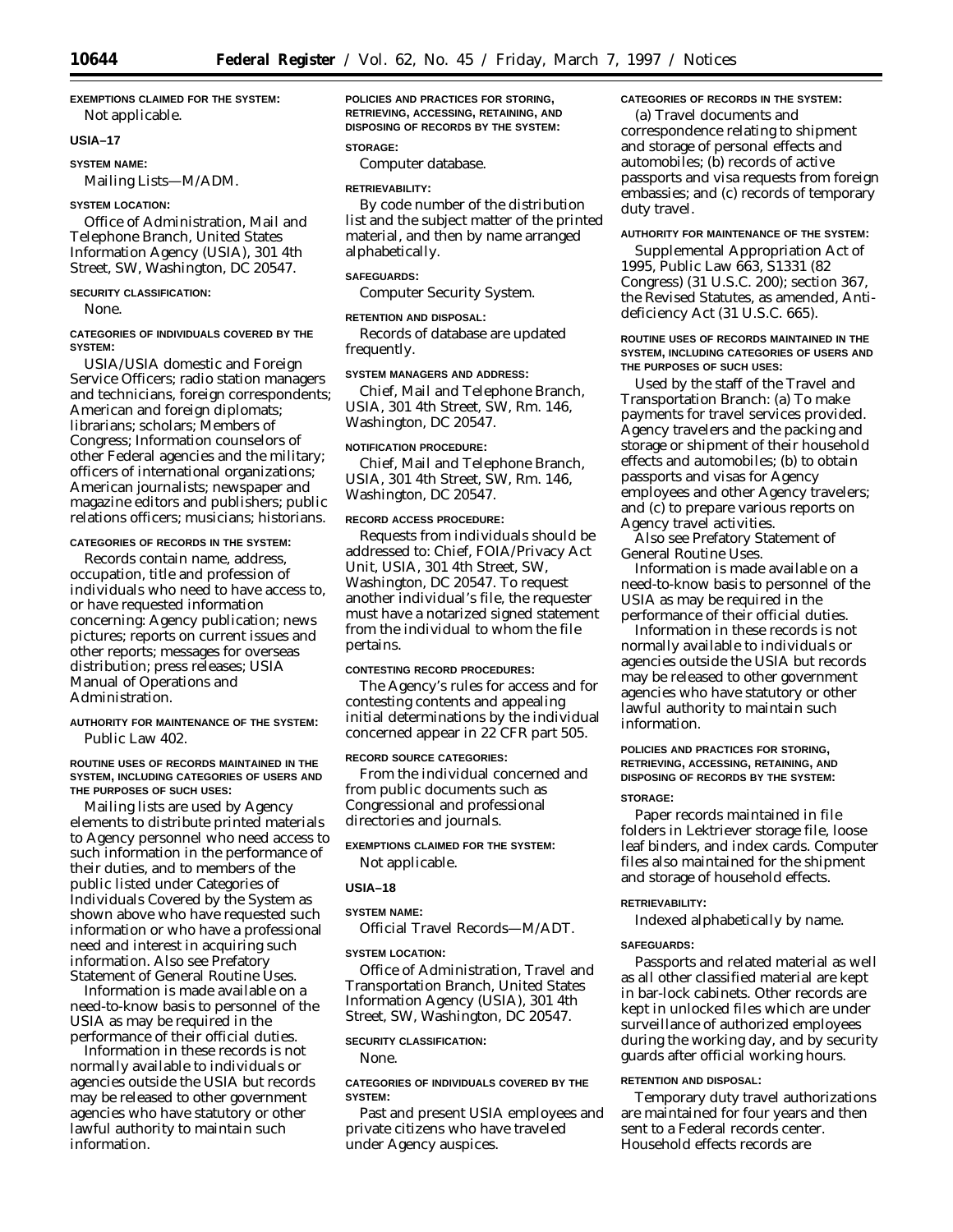maintained for approximately seven years. Passport records are kept for ten years for Agency employees and five years for other travelers.

#### **SYSTEM MANAGER(S) AND ADDRESS:**

Chief, Travel and Transportation Branch, United States Information Agency (USIA), 301 4th Street, SW, Washington, DC 20547.

### **NOTIFICATION PROCEDURE:**

Chief, Travel and Transportation Branch, United States Information Agency (USIA), 301 4th Street, SW, Washington, DC 20547.

### **RECORD ACCESS PROCEDURE:**

Requests from individuals should be addressed to: Chief, FOIA/Privacy Act Unit, USIA, 301 4th Street, SW, Washington, DC 20547. To request another individual's file, the requester must have a notarized signed statement from the individual to whom the file pertains.

#### **CONTESTING RECORD PROCEDURE:**

The Agency's rules for access and for contesting contents and appealing determinations by the individual concerned appear in 22 CFR part 505.

#### **RECORD SOURCE CATEGORIES:**

Travel request forms initiated by various Agency elements, information regarding personal and household effects obtained from the traveler and from carriers, and passport information received from the Department of State's Passport Office.

# **EXEMPTIONS CLAIMED FOR THE SYSTEM:** Not applicable.

**USIA–19**

# **SYSTEM NAME:**

Salary Computation Records—M/CB.

#### **SYSTEM LOCATION:**

Office of the Comptroller, United States Information Agency (USIA), 301 4th Street, SW, Washington, DC 20547.

### **SECURITY CLASSIFICATION:**

None.

#### **CATEGORIES OF INDIVIDUALS COVERED BY THE SYSTEM:**

Persons employed by the Agency during any past fiscal year and the current fiscal year.

#### **CATEGORIES OF RECORDS IN THE SYSTEM:**

Bi-weekly liquidation abstract data; staffing patterns.

### **AUTHORITY FOR MAINTENANCE OF THE SYSTEM:**

Executive Order 10477 of August 1, 1953; Executive Order 10822 of May 20, 1953, implementing section 2(s) of the

Reorganization Plan No 8 of 1953; Budget-Treasury Regulation No. 1 (revised); The Economy Act (31 U.S.C. 686), section 601; section 3679 of the revised statutes as amended (31 U.S.C. 665).

# **PURPOSE(S):**

For the use of the Program Support Branch only for salary computations for Agency budget purposes.

### **ROUTINE USES OF RECORDS MAINTAINED IN THE SYSTEM, INCLUDING CATEGORIES OF USERS AND THE PURPOSES OF SUCH USES:**

For the use of the Program Support Branch only for salary computations for Agency budget purposes.

Information is made available on a need-to-know basis to personnel of the USIA as may be required in the performance of their official duties.

Information in these records is not normally available to individuals or agencies outside the USIA but records may be released to other government agencies who have statutory or other lawful authority to maintain such information.

### **POLICIES AND PRACTICES FOR STORING, RETRIEVING, ACCESSING, RETAINING, AND DISPOSING OF RECORDS BY THE SYSTEM:**

#### **STORAGE:**

Paper records maintained in files.

### **RETRIEVABILITY:**

By name of individual.

#### **SAFEGUARDS:**

1. *Authorized users:* accounts analyst and supervisor.

2. *Physical Safeguards:* security provided by surveillance of authorized employees during working hours and by security guards after working hours.

3. *Procedural (or technical) safeguards:* access to records is strictly limited to those staff members who have a need-to-know.

4. *Implementation guidelines:* USIA Manual of Operations.

#### **RETENTION AND DISPOSAL:**

Retained until no longer needed.

# **SYSTEM MANAGER(S) AND ADDRESS:**

Chief, Program Support Branch, Budget Operations Division, USIA, 301 4th Street, SW, Washington, DC 20547.

#### **NOTIFICATION PROCEDURE:**

Chief, Program Support Branch, Budget Operations Division, USIA, 301 4th Street, SW, Washington, DC 20547.

#### **RECORD ACCESS PROCEDURE:**

Requests from individuals should be addressed to: Chief, FOIA/Privacy Act Unit, USIA, 301 4th Street, SW,

Washington, DC 20547. To request another individual's file, the requester must have a notarized signed statement from the individual to whom the file pertains.

### **CONTESTING RECORD PROCEDURES:**

The Agency's rules for access and for contesting contents and appealing determinations by the individual concerned appear in 22 CFR part 505.

#### **RECORD SOURCE CATEGORIES:**

Office of Personnel Services; Agency's Payroll Department.

# **EXEMPTIONS CLAIMED FOR THE SYSTEM:**

Not applicable.

### **USIA–20**

#### **SYSTEM NAME:**

Employee Payroll and Retirement System—M/CF.

#### **SYSTEM LOCATION:**

Office of the Comptroller, United States Information Agency (USIA), 301 4th Street, SW, Washington, DC 20547.

### **SECURITY CLASSIFICATION:**

None.

### **CATEGORIES OF INDIVIDUALS COVERED BY THE SYSTEM:**

Employees currently on Agency rolls (payroll); all employees on Agency rolls (retirement).

# **CATEGORIES OF RECORDS IN THE SYSTEM:**

Civil Service Retirement System, Foreign Service Retirement and Disability System. Federal Employees Retirement System (FERS), and Foreign Service Pension System; time and attendance records (domestic employees only); master employee registers (domestic only); payroll folders.

# **AUTHORITY FOR MAINTENANCE OF THE SYSTEM:**

Section 113 of the budget and Accounting Procedures Act of 1950, as amended.

### **PURPOSES:**

To assure proper salary payment to domestic Agency employees and for reference regarding salary history; master record of domestic employee accumulation of annual and sick leave, recording of employee contributions to the Civil Service Retirement System and FERS; recording of employee withholdings for transmission to Federal, State and local taxing authorities.

### **ROUTINE USES OF RECORDS MAINTAINED IN THE SYSTEM, INCLUDING CATEGORIES OF USERS AND THE PURPOSES OF SUCH USES:**

To assure proper salary payment to (domestic) employees and for reference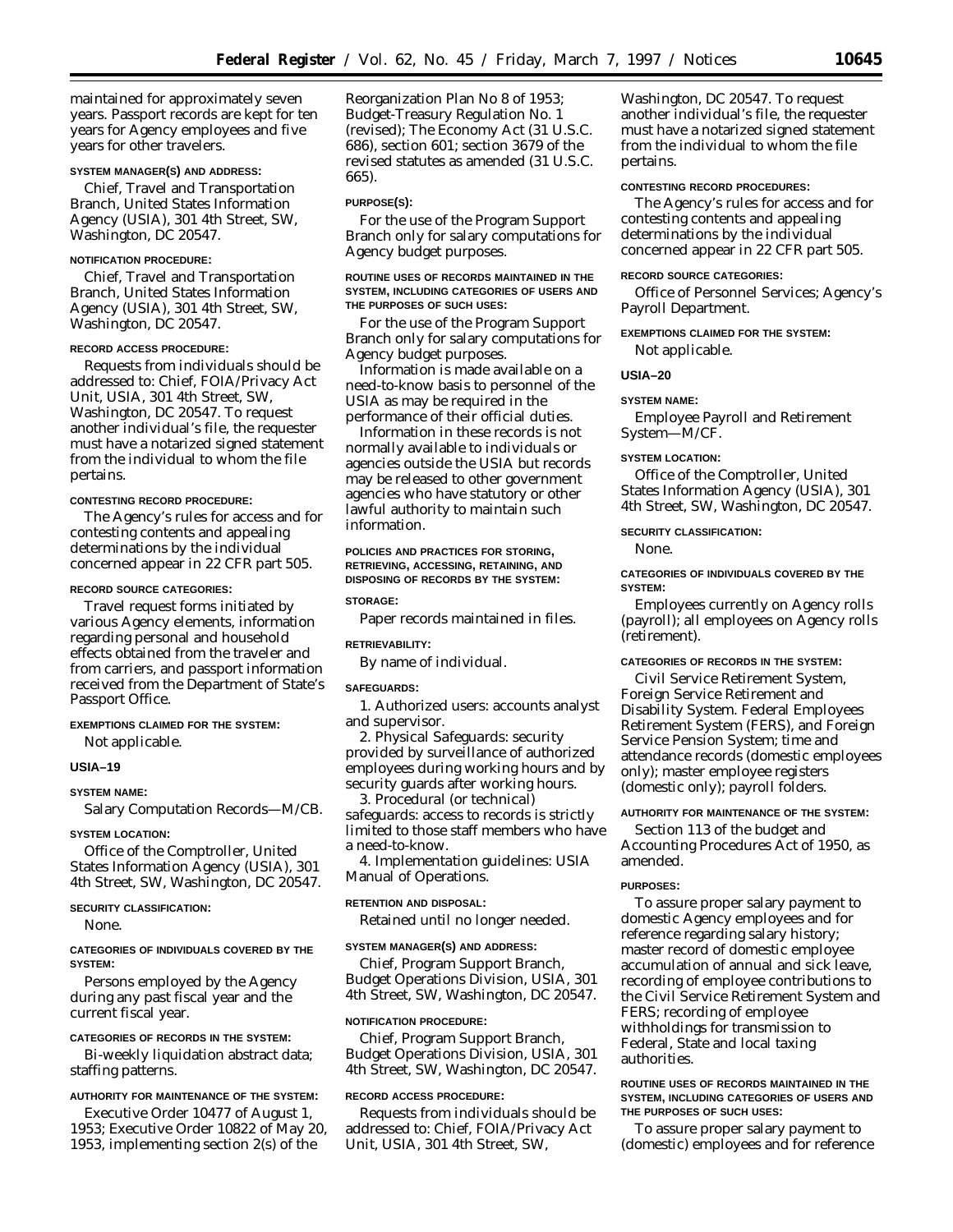regarding salary history; master record of (domestic) employee accumulation of annual and sick leave; recording of employee contributions to the Civil Service Retirement, Foreign Service Retirement and Disability, Federal Employees Retirement and Foreign Service Pension Systems; to record and transmit on a biweekly basis employee Thrift Savings Plan contributions to the Federal Retirement Thrift Investment Board; recording of employee withholdings for transmission to Federal, State and local taxing authorities.

Information is made available on a need-to-know basis to personnel of the USIA as may be required in the performance of their official duties.

The principal users of this information outside the USIA are the U.S. Treasury, the Office of Personnel Management, and the Director General of the Foreign Service, U.S. Department of State. The information may also be released to other government agencies who have statutory or other lawful authority to maintain such information.

# **POLICIES AND PRACTICES FOR STORING, RETRIEVING, ACCESSING, RETAINING, AND DISPOSING OF RECORDS BY THE SYSTEM:**

#### **STORAGE:**

Time and attendance is maintained on 81⁄2×11 time and attendance sheets or electronically; retirement records are recorded on 81⁄2×11 cards and maintained in a file cabinet or on the mainframe computer; the master employee register is a computer report; payroll records are maintained in manila folders; overseas pay cards are manually prepared or maintained as a computer report, depending upon the facilities at various overseas locations.

#### **RETRIEVABILITY:**

By the name of the individual employee (payroll); by name and/or social security number (retirement).

#### **SAFEGUARDS:**

1. *Authorized Users:* Limited access to staff members on a need to-know basis.

2. *Physical Safeguards:* security provided by surveillance of authorized employees during working hours and by security guards after working hours.

3. *Procedural (or technical) safeguards:* access to records is strictly limited to those staff members who have a need-to-know.

4. *Implementation guidelines:* USIA Manual of Operations.

# **RETENTION AND DISPOSAL:**

Retirement records are forwarded to the Office of Personnel Management for domestic employees, and the State

Department for foreign service employees, upon retirement, resignation or transfer of employee. Payroll records are retired to Federal Records Center, St. Louis, after three years.

### **SYSTEM MANAGER(S) AND ADDRESS:**

Chief, Financial Operations Division, USIA, 301 4th Street, SW, Washington, DC 20547.

### **NOTIFICATION PROCEDURE:**

Chief, Financial Operations Division, USIA, 301 4th Street, SW, Washington, DC 20547.

### **RECORD ACCESS PROCEDURE:**

Requests from individuals should be addressed to: Chief, FOIA/Privacy Act Unit, USIA, 301 4th Street, SW., Washington, DC 20547. To request another individual's file, the requester must have a notarized signed statement from the individual to whom the file pertains.

#### **CONTESTING RECORD PROCEDURES:**

The Agency's rules for access and for contesting contents and appealing initial determinations by the individual concerned appeal in 22 CFR part 505.

#### **RECORD SOURCE CATEGORIES:**

Various forms provided by individual and by USIA's Office of Personnel, i.e., personnel action forms, payroll change forms, Federal and State withholding exemption certificates, employee allotment deduction forms, time and attendance sheets.

# **EXEMPTIONS CLAIMED FOR THE SYSTEM:**

Not applicable.

### **USIA–21**

#### **SYSTEM NAME:**

Records on Shipment of Effects, Unaccompanied Baggage and Automobiles—M/CF.

### **SYSTEM LOCATION:**

Office of the Comptroller, Financial Operations, United States Information Agency (USIA), 301 4th Street, SW, Washington, DC 20547.

#### **SECURITY CLASSIFICATION:**

None.

### **CATEGORIES OF INDIVIDUALS COVERED BY THE SYSTEM:**

Foreign service employees authorized to ship effects and automobiles overseas at USIA expense.

#### **CATEGORIES OF RECORDS IN THE SYSTEM:**

Paper cards listing payments made to packers, carriers, etc., in connection with shipment of effects, baggage and automobiles pursuant to travel authorizations.

**AUTHORITY FOR MAINTENANCE OF THE SYSTEM:** 31 U.S.C. 66a.

#### **PURPOSE(S):**

To determine if unauthorized charges were incurred due to excess shipments, indirect routing or other reasons.

### **ROUTINE USES OF RECORDS MAINTAINED IN THE SYSTEM, INCLUDING CATEGORIES OF USERS AND THE PURPOSES OF SUCH USES:**

To determine if unauthorized charges were incurred due to excess shipments, indirect routing or other reasons.

Information is made available on a need-to-know basis to personnel of the USIA as may be required in the performance of their official duties.

Information in these records is not normally available to individuals or agencies outside the USIA but records may be released to other government agencies who have statutory or other lawful authority to maintain such information.

#### **POLICIES AND PRACTICES FOR STORING, RETRIEVING, ACCESSING, RETAINING, AND DISPOSING OF RECORDS BY THE SYSTEM:**

#### **STORAGE:**

Paper records maintained in tub file.

#### **RETRIEVABILITY:**

Filed alphabetically by company name.

# **SAFEGUARDS:**

1. *Authorized Users:* Accounts analyst and supervisor.

2. *Physical Safeguards:* Security provided by surveillance of authorized employees during working hours and by security guards after working hours.

3. *Procedural (or technical) safeguards:* Access to records is strictly limited to those staff members who have a need-to-know.

4. *Implementation guidelines:* USIA Manual of Operations.

#### **RETENTION AND DISPOSAL:**

Records destroyed four years after the fiscal year in which shipment is authorized.

### **SYSTEM MANAGER(S) AND ADDRESS:**

Chief, Financial Operations Division, USIA, 301 4th Street, SW, Washington, DC 20547

#### **NOTIFICATION PROCEDURE:**

Chief, Financial Operations Division, USIA, 301 4th Street, SW, Washington, DC 20547.

### **RECORD ACCESS PROCEDURE:**

Requests from individuals should be addressed to: Chief, FOIA/Privacy Act Unit, USIA, 301 4th Street, SW., Washington, DC 20547. To request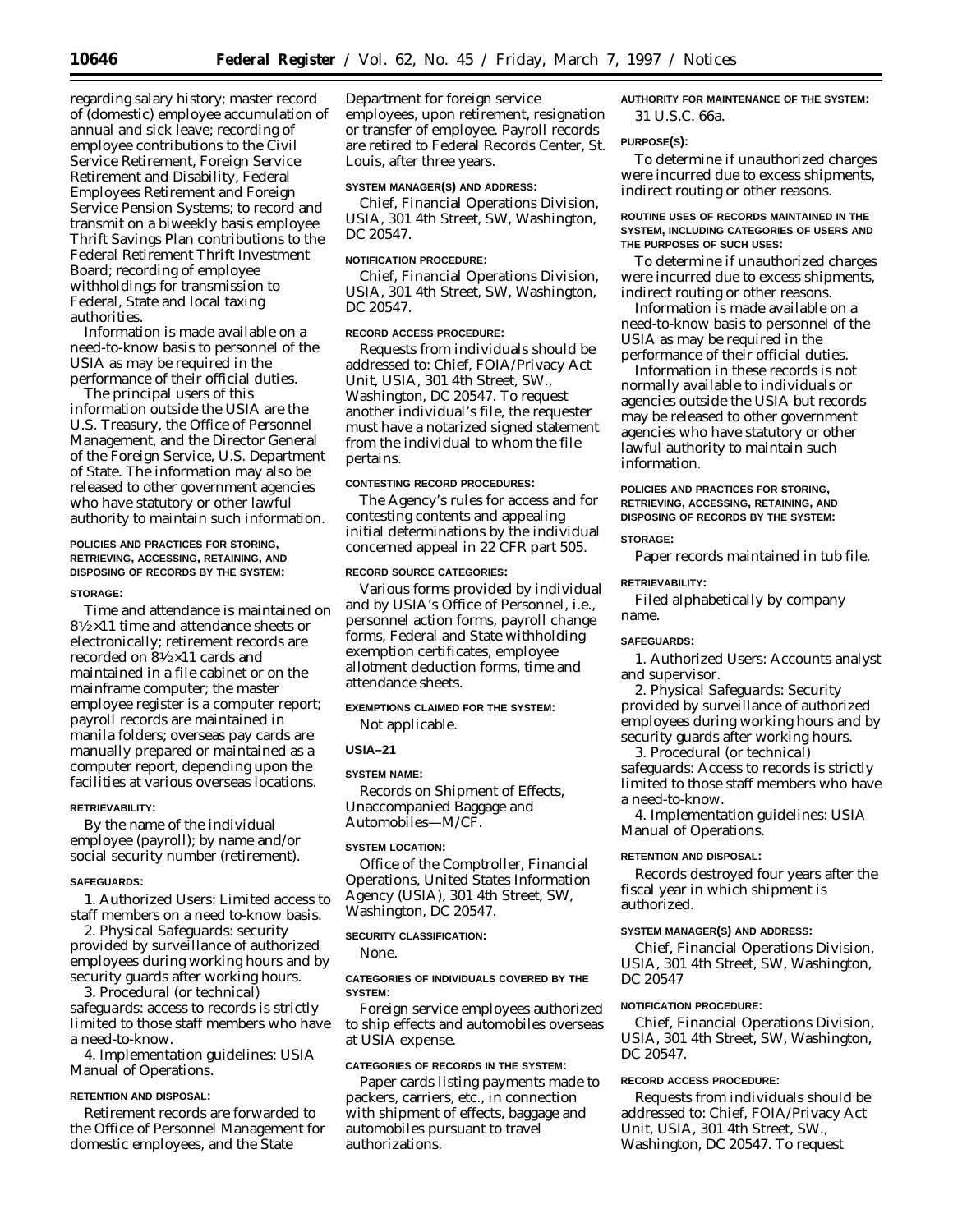another individual's file, the requester must have a notarized signed statement from the individual to whom the file pertains.

#### **CONTESTING RECORD PROCEDURES:**

The Agency's rules for access and for contesting contents and appealing initial determinations by the individual concerned appeal in 22 CFR part 505.

#### **RECORD SOURCE CATEGORIES:**

USIA offices offering travel authorizations, travel vouchers submitted by employees; invoices submitted by carriers for payment.

### **EXEMPTIONS CLAIMED FOR THE SYSTEM:**

Not applicable.

#### **USIA–22**

**SYSTEM NAME:**

Travel Authorization Obligation File—M/CF.

### **SYSTEM LOCATION:**

Office of the Comptroller, Financial Operations Division, United States Information Agency (USIA), 301 4th Street, SW, Washington, DC 20547.

#### **SECURITY CLASSIFICATION:**

None.

# **CATEGORIES OF INDIVIDUALS COVERED BY THE SYSTEM:**

Individuals authorized to travel for which costs of travel are chargeables to USIA appropriations.

### **CATEGORIES OF RECORDS IN THE SYSTEM:**

Copies of travel authorizations and copies of paid vouchers and/or abstracts or other documents relating to payments for authorized travel.

### **AUTHORITY FOR MAINTENANCE OF THE SYSTEM:** 31 U.S.C. 66a.

#### **PURPOSE(S):**

To support recording of obligations of funds for travel; for audit of travel and transportation vouchers prior to certification and payment control to avoid duplicate payment of claims.

### **ROUTINE USES OF RECORDS MAINTAINED IN THE SYSTEM, INCLUDING CATEGORIES OF USERS AND THE PURPOSES OF SUCH USES:**

To support recording of obligations of funds for travel; for audit of travel and transportation vouchers prior to certification and payment; control to avoid duplicate payment of claims. Also see Prefatory Statement of General Routine Uses.

Information is made available on a need-to-know basis to personnel of the USIA as may be required in the performance of their official duties.

Information in these records is not normally available to individuals or

agencies outside the USIA but records may be released to other government agencies who have statutory or other lawful authority to maintain such information.

### **POLICIES AND PRACTICES FOR STORING, RETRIEVING, ACCESSING, RETAINING, AND DISPOSING OF RECORDS BY THE SYSTEM:**

### **STORAGE:**

Paper files maintained in file cabinets, tubs, or accordion folders.

#### **RETRIEVABILITY:**

By name, date and/or social security number; cross-reference to travel authorization number filed by appropriation/allotment chargeable.

#### **SAFEGUARDS:**

1. *Authorized users:* Limited to those staff members who have a need-toknow.

2. *Physical safeguards:* Security provided by surveillance of authorized employees during working hours and by security guards after working hours.

3. *Procedural (or technical) safeguards:* Access to records is strictly limited to those staff members who have a need-to-know.

4. *Implementation guidelines:* USIA Manual of Operations.

### **RETENTION AND DISPOSAL:**

Alphabetical copy of travel authorizations destroyed after 3 years after close of fiscal year in which issued. Folders destroyed between 4 and 10 years after the close of the fiscal year, depending upon the type of travel.

#### **SYSTEM MANAGER(S) AND ADDRESS:**

Chief, Financial Operations Division, USIA, 301 4th Street SW, Washington, DC 20547.

#### **NOTIFICATION PROCEDURE:**

Chief, Financial Operations Division, USIA, 301 4th Street SW, Washington, DC 20547.

### **RECORD ACCESS PROCEDURE:**

Requests from individuals should be addressed to: Chief, FOIA/Privacy Act Unit, USIA, 301 4th Street, SW, Washington, DC 20547. To request another individual's file, the requester must have a notarized signed statement from the individual to whom the file pertains.

#### **CONTESTING RECORD PROCEDURES:**

The Agency's rules for access and for contesting contents and appealing initial determinations by the individual concerned appeal in 22 CFR part 505.

### **RECORD SOURCE CATEGORIES:**

Standard forms and Agency forms prepared in connection with official travel by personnel.

### **EXEMPTIONS CLAIMED FOR THE SYSTEM:**

Not applicable.

### **USIA–23**

#### **SYSTEM NAME:**

Recruitment Record—M/HR.

#### **SYSTEM LOCATION:**

Office of Personnel Services, United States Information Agency (USIA), 301 4th Street, SW., Washington, DC 20547.

### **SECURITY CLASSIFICATION:**

None.

### **CATEGORIES OF INDIVIDUALS COVERED BY THE SYSTEM:**

Applicants for foreign service or domestic employment; applicants for personnel or management intern positions; employees hired under the worker-trainee program, individuals certified by the Office of Personnel Management (OPM) for appointment consideration.

### **CATEGORIES OF RECORDS IN THE SYSTEM:**

Employment application forms; resumes and replies to employment inquiries; personnel security data forms; results of written examination; notes on interviews by selection panels; records on availability of job applicants; OPM employment certificates.

#### **AUTHORITY FOR MAINTENANCE OF THE SYSTEM:**

44 U.S.C. 3101; FPM 333 Subchapter 1–1; FPM Chapter 713. FPM Bulletin 713–31, FPM 332, Appendix B, FPM Chapter 731, FPM Chapter 732.

#### **ROUTINE USES OF RECORDS MAINTAINED IN THE SYSTEM, INCLUDING CATEGORIES OF USERS AND THE PURPOSES OF SUCH USE:**

Used for recruitment and evaluating employment applicants; to determine Agency employment needs; evaluation of minority hiring practices; selection of candidates for intern and other programs; evaluation of progress of employees on worker-trainee programs; monitor status of pre-employment security investigation. Also see Prefatory Statement of General Routine Uses.

Information is made available on a need-to-know basis to personnel of the USIA as may be required in the performance of their official duties. The principle users of this information outside the USIA are the Office of Personnel Management, the Director General of the Foreign Service, Department of State, accredited investigators; and the Board of Examiners for the Foreign Service.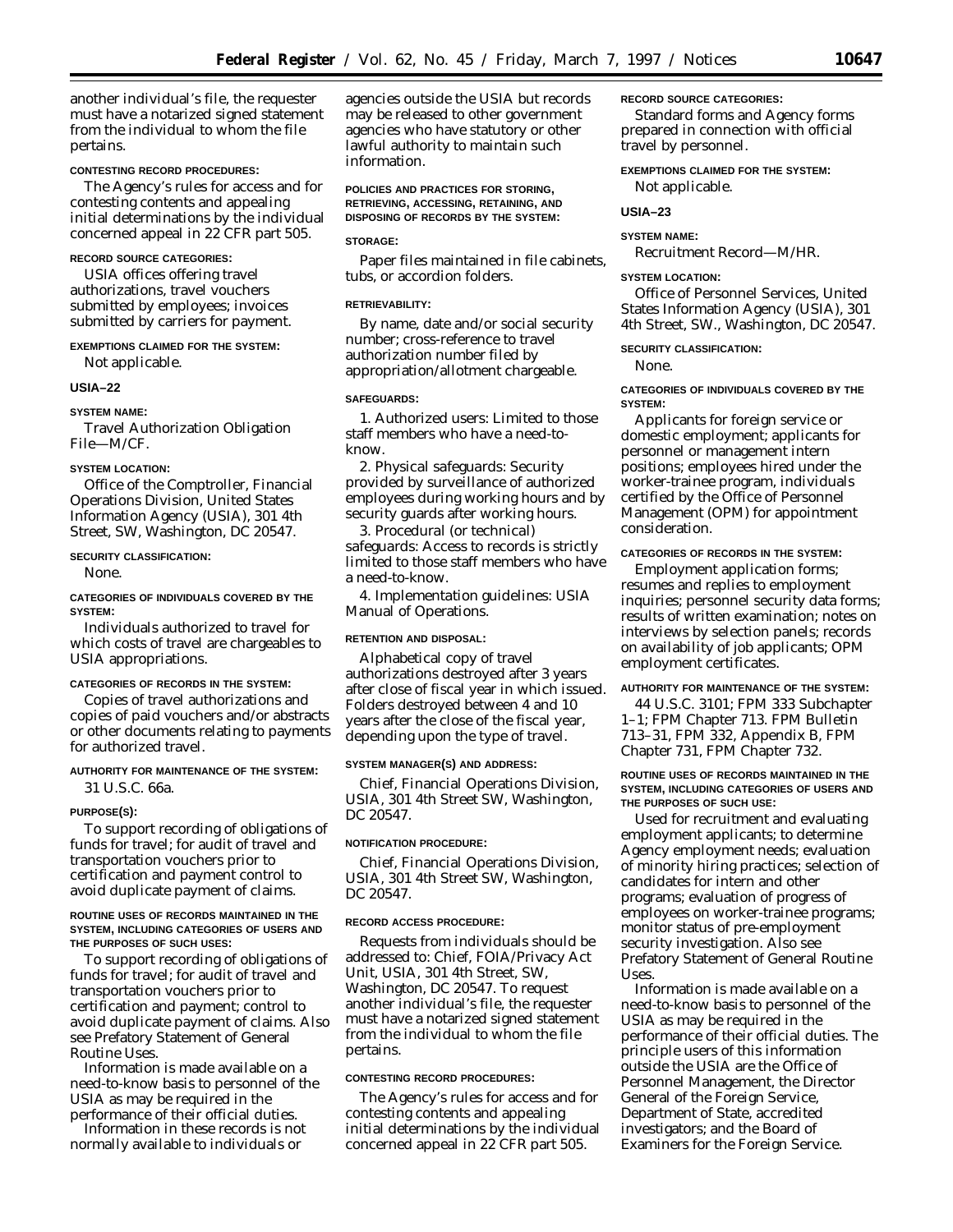The information may also be released to other government agencies who have statutory or other lawful authority to maintain such information.

### **POLICIES AND PRACTICES FOR STORING, RETRIEVING, ACCESSING, RETAINING, AND DISPOSING OF RECORDS IN THE SYSTEM:**

#### **STORAGE:**

Paper records in file folders:

### **RETRIEVABILITY:**

By name of the individual.

### **SAFEGUARDS:**

Maintained in locked file cabinets.

#### **RETENTION AND DISPOSAL:**

Records of successful employment candidates transferred to official personnel folder; records of unsuccessful candidates destroyed after two years; OPM certificates retained indefinitely; security files destroyed after candidate is given security clearance; other records retained indefinitely or disposed of in accordance with Agency's internal regulations.

### **SYSTEMS MANAGER(S) AND ADDRESS:**

Chief, Employment Branch, Office of Personnel Services, USIA, 301 4th Street, SW., Washington, DC 20547.

#### **NOTIFICATION PROCEDURE:**

Chief, Employment Branch, Office of Personnel Services, USIA, 301 4th Street, SW., Washington, DC 20547.

#### **RECORD ACCESS PROCEDURE:**

Requests from individuals should be addressed to: Chief, FOIA/Privacy Act Unit, USIA, 301 4th Street, SW., Washington, DC 20547. To request another individual's file, the requester must have a notarized signed statement from the individual to whom the file pertains.

### **CONTESTING RECORD PROCEDURES:**

The Agency's rules for access and for contesting contents and appealing determinations by the individual concerned appear in 22 CFR part 505.

#### **RECORD SOURCE CATEGORIES:**

Employment applicants; college transcripts and other recruitment sources; test scores provided by testing Agency; notes prepared by selection panels; the OPM; and the USIA Office of Security.

### **EXEMPTIONS CLAIMED FOR THE SYSTEM:**

Certain records contained within this system of records may be exempted from 5 U.S.C. 552a (c)(3), (d), (e)(1), (e)(4) (G), (H), (I) and (f). See 22 CFR 505.15.

#### **USIA–24**

#### **SYSTEM NAME:**

Employment Requests—M/HRF and M/HRCO.

#### **SYSTEM LOCATION:**

Office of Personnel, United States Information Agency (USIA), 301 4th Street, SW, Washington, DC 20547.

### **SECURITY CLASSIFICATION:**

None.

# **CATEGORIES AND INDIVIDUALS COVERED BY THE SYSTEM:**

Certain individuals seeking employment with the Agency such as Congressional referrals, referrals of Director, etc.

# **CATEGORIES AND RECORDS IN THE SYSTEM:**

Letters, memos, resumes, recommendation, biographic Personnel, for the purpose of soliciting employment with the Agency.

#### **AUTHORITY FOR MAINTENANCE OF THE SYSTEM:**

The Federal Records Act, 44 U.S.C. 3101.

### **ROUTINE USES OF RECORDS MAINTAINED IN THE SYSTEM, INCLUDING CATEGORIES OF USERS AND THE PURPOSES OF SUCH USE:**

To answer inquiries from Members of Congress regarding employment opportunities for constituents; referrals to Agency elements for qualification evaluations. Also see Prefatory Statement of General Routine uses.

Information is made available on a need-to-know basis to personnel to the USIA as may be required in the performance of their official duties.

Information in these records is not normally available to individuals or agencies outside the USIA but records may be released to other government agencies who have statutory or other lawful authority to maintain such information.

### **POLICIES AND PRACTICES FOR STORING, RETRIEVING, ACCESSING, RETAINING, AND DISPOSING OF RECORDS BY THE SYSTEM:**

### **STORAGE:**

Paper records in file folders.

### **RETRIEVABILITY:**

By name of individual and month of response.

#### **SAFEGUARDS:**

Maintained in bar-lock file cabinets.

#### **RETENTION AND DISPOSAL:**

Records retained until no longer useful, or until after two years from date of submission, whichever is first. Records are destroyed by burning.

### **SYSTEM MANAGER(S) AND ADDRESS:**

Chief, Special Services Branch (M/ PDS), Domestic Personnel Division, Office of Personnel, USIA, 301 4th Street, SW, Washington, DC 02547.

### **NOTIFICATION PROCEDURE:**

Chief, Special Services Branch (M/ PDS), Domestic Personnel Division, Office of Personnel, USIA, 301 4th Street, SW, Washington, DC 20547.

#### **RECORD ACCESS PROCEDURE;**

Requests from individuals should be addressed to: Chief, FOIA/Privacy Act Unit, USIA, 301 4th Street, SW, Washington, DC 20547. To request another individual's file, the requester must have a notarized signed statement from the individual to whom the file pertains.

#### **CONTESTING RECORD PROCEDURES:**

The Agency's rules for access and for contesting contents and appealing determinations by the individual concerned appear in 22 CFR part 505.

### **RECORD SOURCE CATEGORIES:**

Unsolicited information or referrals submitted to the Agency by individuals seeking information on employment possibilities.

### **EXEMPTIONS CLAIMED FOR THE SYSTEM:**

Not applicable.

#### **USIA–25**

#### **SYSTEM NAME:**

Employee Master Personnel Records—M/HRCS.

### **SYSTEM LOCATION:**

Office of Personnel, United States Information Agency (USIA), 301 4th Street, SW., Washington, DC 20547. Computer tape and disc records are located in M/PPS at same address.

#### **SECURITY CLASSIFICATION:**

None.

### **CATEGORIES OF INDIVIDUALS COVERED BY THE SYSTEM:**

All Agency employees and reimbursables from other agencies.

### **CATEGORIES OF RECORDS IN THE SYSTEM:**

Data on employee's work experience, assignments, promotions, transfers, within-grade increases, personnel actions, commendations, evaluations of work performance, medical information, training certificates, home address, nextof-kin information, information related to security clearance, suspense reports on various events, such as appointment expiration dates, date probation ends, date promotion eligibility, expiration of LWOP, etc.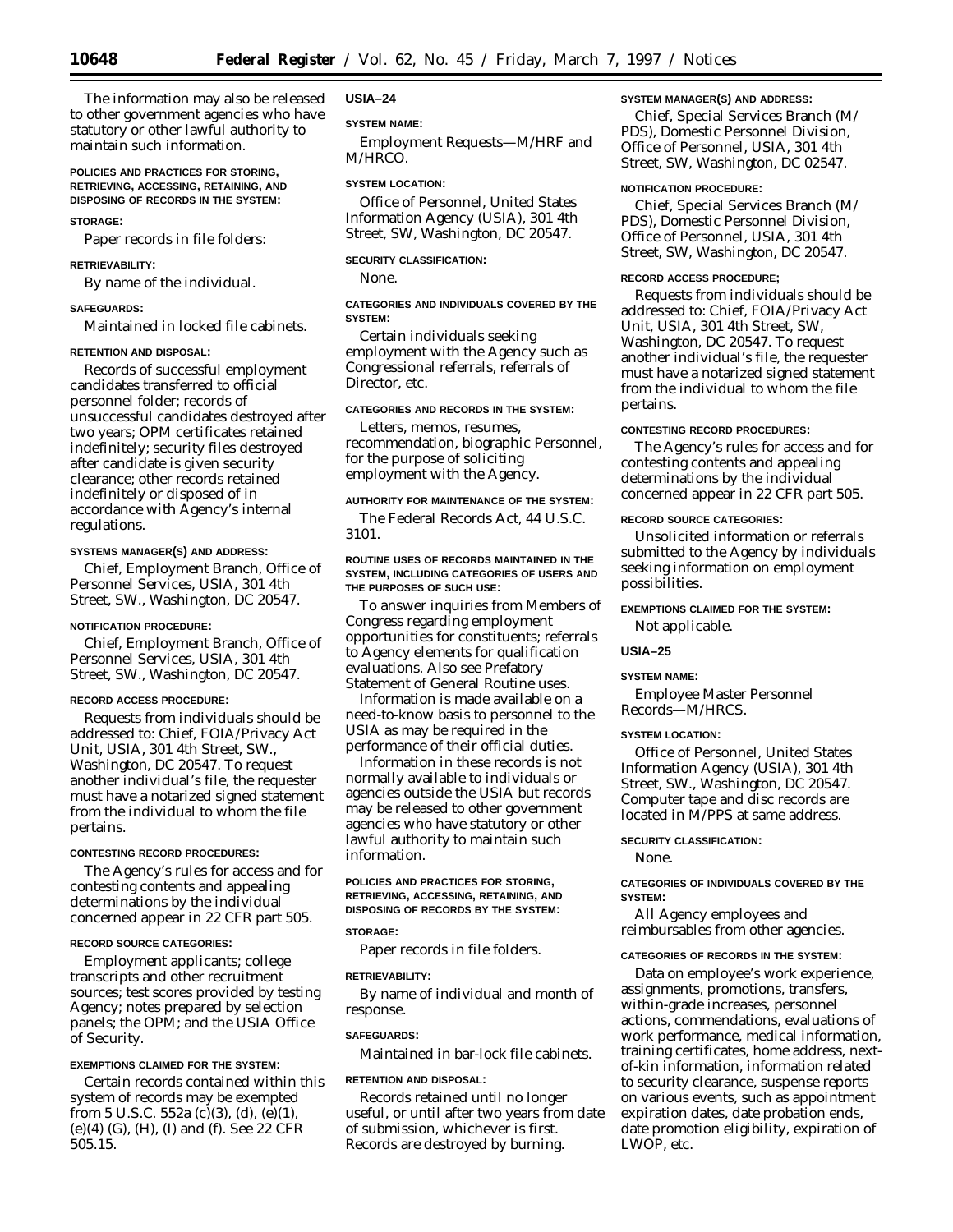# **AUTHORITY FOR MAINTENANCE OF THE SYSTEM:**

Executive Order 10561; FPM Chapter 291–93; 5 U.S.C. 13–2, 2951, 4118, 4308, 4506, FPM Chapter 713, Subchapter 3; Executive Order 14492; 44 U.S.C. 3101; FPM Chapter 732.

### **ROUTINE USES OF RECORDS MAINTAINED IN THE SYSTEM, INCLUDING CATEGORIES OF USERS AND THE PURPOSES OF SUCH USE:**

To prepare reports required by the Office of Personnel Management (OPM), Congress and OMB; used by OPM and investigatory agencies to verify employee statements on applications for employment with other agencies; investigation of discrimination complaints; statistical reporting to OPM on minority employment, handicap programs, and other special programs; control of personnel ceilings; project and assess personnel movement dynamics; conducting security checks and updating security clearances; preparation of employee performance ratings and evaluations; used by Selection Boards and Merit Promotion Panels to determine whether employees should be recommended for promotion; used for routine personnel management and administration. Also see Prefatory Statement of General Routine Uses.

Information is made available on a need-to-know basis to personnel of USIA as may be required in the performance of their official duties.

Principal users of this information outside USIA are: The Office of Personnel Management (OPM); the Department of State; the Office of Management and Budget (OMB); the General Accounting Office (GAO); and personnel offices of other government agencies when an employee seeks transfer or detail; accredited investigators.

### **POLICIES AND PRACTICES FOR STORING, RETRIEVING, ACCESSING, RETAINING, AND DISPOSING OF RECORDS IN THE SYSTEM:**

#### **STORAGE:**

Computer disc and magnetic tape; computer printouts, visual card files, paper records in file folders.

#### **RETRIEVABILITY:**

By employee name, agency element, employee identification number, grade/ class, tenure code, and other date elements.

### **SAFEGUARDS:**

Computer files are stored internally in the computer or in locked tape file cabinets and cannot be physically accessed except by authorized personnel; paper files and card trays in metal cabinets secured in a locked room; access controlled by ''sign out''

records; computer access restricted to those with user identification and pass words.

#### **RETENTION AND DISPOSAL:**

Computer printouts destroyed by shredding or burning when new listings are produced; computer tapes retained indefinitely; other records retained until employee is separated, and then disposed of by transfer to OPM, other employing agency, Federal Records Center, or destruction as directed by internal agency regulations.

# **SYSTEM MANAGERS AND ADDRESS:**

For paper or automated records— Chief, Special Services Branch M/HRCS, Office of Human Resources, USIA, 301 4th Street, SW., Washington, DC 20547.

#### **NOTIFICATION PROCEDURE:**

Chief, Special Services Branch, Office of Human Resources, USIA, 301 4th Street, SW., Washington, DC 20547.

### **RECORD ACCESS PROCEDURE:**

Requests from individuals should be addressed to: Chief, FOIA/Privacy Act Unit, USIA, 301 4th Street, SW., Washington, DC 20547. To request another individual's file, the requester must have a notarized signed statement from the individual to whom the file pertains.

#### **CONTESTING RECORD PROCEDURES:**

The Agency's rules for access and for contesting contents and appealing determinations by the individual concerned appear in 22 CFR part 505.

### **RECORD SOURCE CATEGORIES:**

Employee; employment application; official personnel records, personnel action forms; administrative file; budget and personnel authorizations; employees' supervisors; USIA Office of Security; training officers and other officials involved in personnel management.

# **EXEMPTIONS CLAIMED FOR THE SYSTEM:**

Certain records contained within this system of records may be exempted from 5 U.S.C. 552a (c)(3), (d), (e), (1), (e)(4) (G), (H), (I) and (f). See 22 CFR 505.15.

### **USIA–26**

### **SYSTEM NAME:**

Foreign Service Location File—M/ HRF.

# **SYSTEM LOCATION:**

Foreign Service Lounge, United States Information Agency (USIA), 301 4th Street, SW, Washington, DC 20547.

### **SECURITY CLASSIFICATION:**

None.

### **CATEGORIES OF INDIVIDUAL COVERED BY THE SYSTEM:**

All Agency foreign service employees and foreign service retirees.

### **CATEGORIES OF RECORDS IN THE SYSTEM:**

Foreign service employees' nature of assignment overseas; position held, home address, address of next-of-kin, employee's personal bank (if requested the Agency deposit checks); last home address of retirees.

### **AUTHORITY FOR MAINTENANCE OF THE SYSTEM:**

The Federal Records Act, 44 U.S.C. 3101; Foreign Service Act of 1980, as amended.

### **ROUTINE USES OF RECORDS MAINTAINED IN THE SYSTEM, INCLUDING CATEGORIES OF USERS AND THE PURPOSES OF SUCH USES:**

Used by USIA officials to locate a Foreign Service employee; make salary deposits; inform next-of-kin in emergency situations.

Also see Prefatory Statement of General Routine Uses.

Information is made available on a need-to-know basis to personnel of the USIA as may be required in the performance of their official duties.

Information in these records is not normally available to individuals or agencies outside the USIA but records may be released to other government agencies who have statutory or other lawful authority to maintain such information.

### **POLICIES AND PRACTICES FOR STORING, RETRIEVING, ACCESSING, RETAINING, AND DISPOSING OF RECORDS IN THE SYSTEM:**

### **STORAGE:**

Information maintained on 5×8 index cards in metal cabinets.

#### **RETRIEVABILITY:**

By the Foreign Service employee's name.

# **SAFEGUARDS:**

Records are under surveillance by authorized employee during the working hours; in locked metal cabinets after hours.

### **RETENTION AND DISPOSAL:**

Locator information destroyed when employee separates, except by retirement, in which case card maintained indefinitely.

### **SYSTEM MANAGERS AND ADDRESS:**

Chief, Foreign Service Personnel Division, USIA, 301 4th Street, SW, Washington, DC 20547.

### **NOTIFICATION PROCEDURE:**

Chief, Foreign Service Personnel Division, USIA, 301 4th Street, SW, Washington, DC 20547.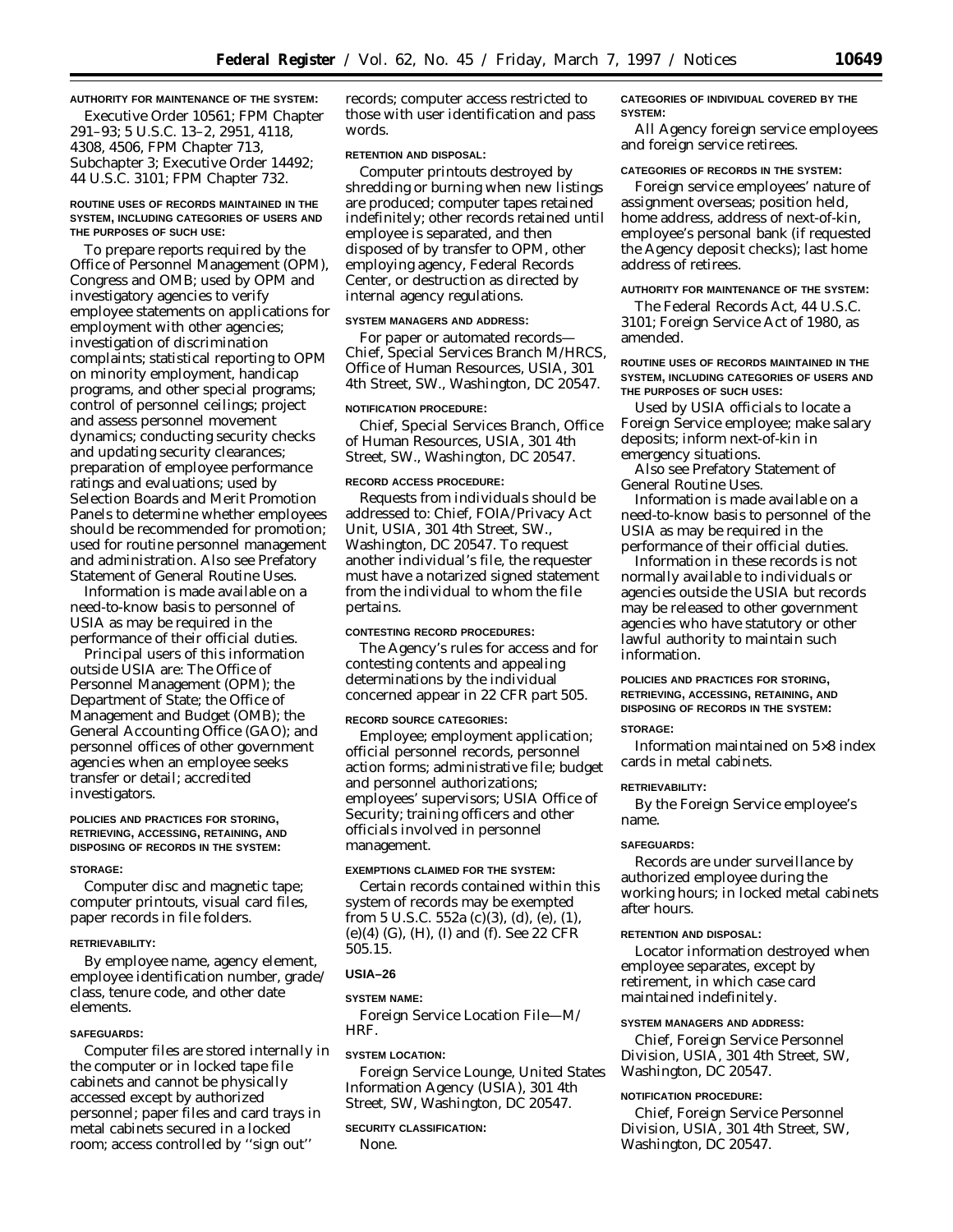### **RECORD ACCESS PROCEDURE:**

Requests from individuals should be addressed to: Chief, FOIA/Privacy Act Unit, USIA, 301 4th Street, SW, Washington, DC 20547. To request another individual's file, the requester must have a notarized signed statement from the individual to whom the file pertains.

# **CONTESTING RECORD PROCEDURES:**

The Agency's rules for access and for contesting contents and appealing determinations by the individual concerned appear in 22 CFR part 505.

#### **RECORD SOURCE CATEGORIES:**

From the officer concerned; copies of Personnel Action Forms (SF–50); travel memos.

### **EXEMPTIONS CLAIMED FOR THE SYSTEM:** Not applicable.

# **USIA–27**

# **SYSTEM NAME:**

Foreign Service Selection Board Files—M/HRF.

### **SYSTEM LOCATION:**

Foreign Service Personnel Division, United States Information Agency (USIA), 301 4th Street, SW, Washington, DC 20547.

### **SECURITY CLASSIFICATION:**

Confidential.

#### **CATEGORIES OF INDIVIDUALS IN THE SYSTEM:**

5×8 cards containing data such as name, class, specialty code, position; date OER received by N/P; as appropriate, letters of commendation or low-ranking and comments of the selection boards on foreign service promotions contained in letter files.

#### **AUTHORITY FOR MAINTENANCE OF THE SYSTEM:**

Foreign Service Act of 1946, as amended, sec. 611; 44 U.S.C. 3101 and Foreign Service Act of 1980.

### **ROUTINE USES OF RECORDS MAINTAINED IN THE SYSTEM, INCLUDING CATEGORIES OF USERS AND THE PURPOSES OF SUCH USES:**

Preparation of promotion and limited career extension projections and Foreign Service Officer commissioning actions; used to monitor and control receipt of Officer Evaluation Reports by M/HRF; used to prepare files and other information for Selection Boards; maybe by Agency's Equal Employment Opportunity Officer, or the Labor Relations Branch (grievance examiners) in the event of an employee grievance.

Also see Prefatory Statement of General Routine Uses.

Information is made available on a need-to-know basis to personnel of the USIA as may be required in the performance of their official duties. The principal user of this information outside USIA is the Director General of the Foreign Service, United States Department of State.

The information may be released to other government agencies who have statutory or other lawful authority to maintain such information.

# **POLICIES AND PRACTICES FOR STORING, RETRIEVING, ACCESSING, RETAINING, AND DISPOSING OR RECORDS IN THE SYSTEM:**

#### **STORAGE:**

Paper and card records are in file folders or metal card files. Some material derived from these records has been computerized.

#### **RETRIEVABILITY:**

Paper files manually retrieved by individual names and classes; statistical material retrieved from computer base.

#### **SAFEGUARDS:**

Paper records maintained in locked file cabinets. Computer material retrieval requires use of appropriate keys. This section adequately describes all safeguards which are applicable to records in the system, including the categories of employees who have access to the records.

# **RETENTION AND DISPOSAL:**

Maintained during period of employment with the Agency; records destroyed upon separation of the employee.

#### **SYSTEM MANAGER(S) AND ADDRESS:**

Executive Secretary for the Selection and Commissioning Boards, Foreign Service Personnel Division, USIA, 301 4th Street, SW, Washington, DC 20547.

#### **NOTIFICATION PROCEDURE:**

Executive Secretary for the Selection and Commissioning Boards, Foreign Service Personnel Division, USIA, 301 4th Street, SW, Washington, DC 20547.

# **RECORD ACCESS PROCEDURE:**

Requests from individuals should be addressed to: Chief, FOIA/Privacy Act Unit, USIA, 301 4th Street, SW, Washington, DC 20547. To request another individual's file, the requester must have a notarized signed statement from the individual to whom the file pertains.

#### **CONTESTING RECORD PROCEDURES:**

The Agency's rules for access and for contesting contents and appealing determinations by the individual concerned appear in 22 CFR part 505.

#### **RECORD SOURCES CATEGORIES:**

Reports of Selection Boards on the review of pertinent promotion documentation such as officer evaluations; notification of personnel action; foreign service residency and dependency reports; notification to officers of low ranking; materials submitted by officers on their own behalf. All current record sources are included and are correctly stated.

### **EXEMPTIONS CLAIMED FOR THE SYSTEM:**

Certain records contained in this system of records may be exempted from 5 U.S.C. 552a (c)(3), (d), (e)(1), (e)(4) (G), (H), (I) and (f). See 22 CFR 505.15.

### **USIA–28**

# **SYSTEM NAME:**

Career Counseling Records—M/HRF.

#### **SYSTEM LOCATION:**

Office of Personnel Services, United States Information Agency (USIA), 301 4th Street, SW, Washington, DC 20547.

#### **SECURITY CLASSIFICATION:**

None.

### **CATEGORIES OF INDIVIDUALS COVERED BY THE SYSTEM:**

Computer listing of work experience; biographic data; assignment history date; education data; position data; grade; title; post of assignment; date of employment; dependents' proposed position detail to ''pipeline'' complement; roster of personnel available for domestic assignments; notes of personnel discussions between counselors and individual clients on preferences and other factors bearing on assignments.

# **AUTHORITY FOR MAINTENANCE OF THE SYSTEM:**

The Foreign Service Act of 1980, as amended; 22 U.S.C. 4023.

#### **ROUTINE USES OF RECORDS MAINTAINED IN THE SYSTEM, INCLUDING CATEGORIES OF USERS AND THE PURPOSES OF SUCH USES:**

Used by career counselors and personnel officers for assignment, detail or rotation of Agency Foreign Service Officers, within USIA or to other Federal agencies. Also see Prefatory Statement of General Routine Uses.

Information is made available on a need-to-know basis to personnel of the USIA as may be required in the performance of their official duties.

Information in these records is not normally available to individuals or agencies outside the USIA but records may be released to other government agencies who have statutory or other lawful authority to maintain such information.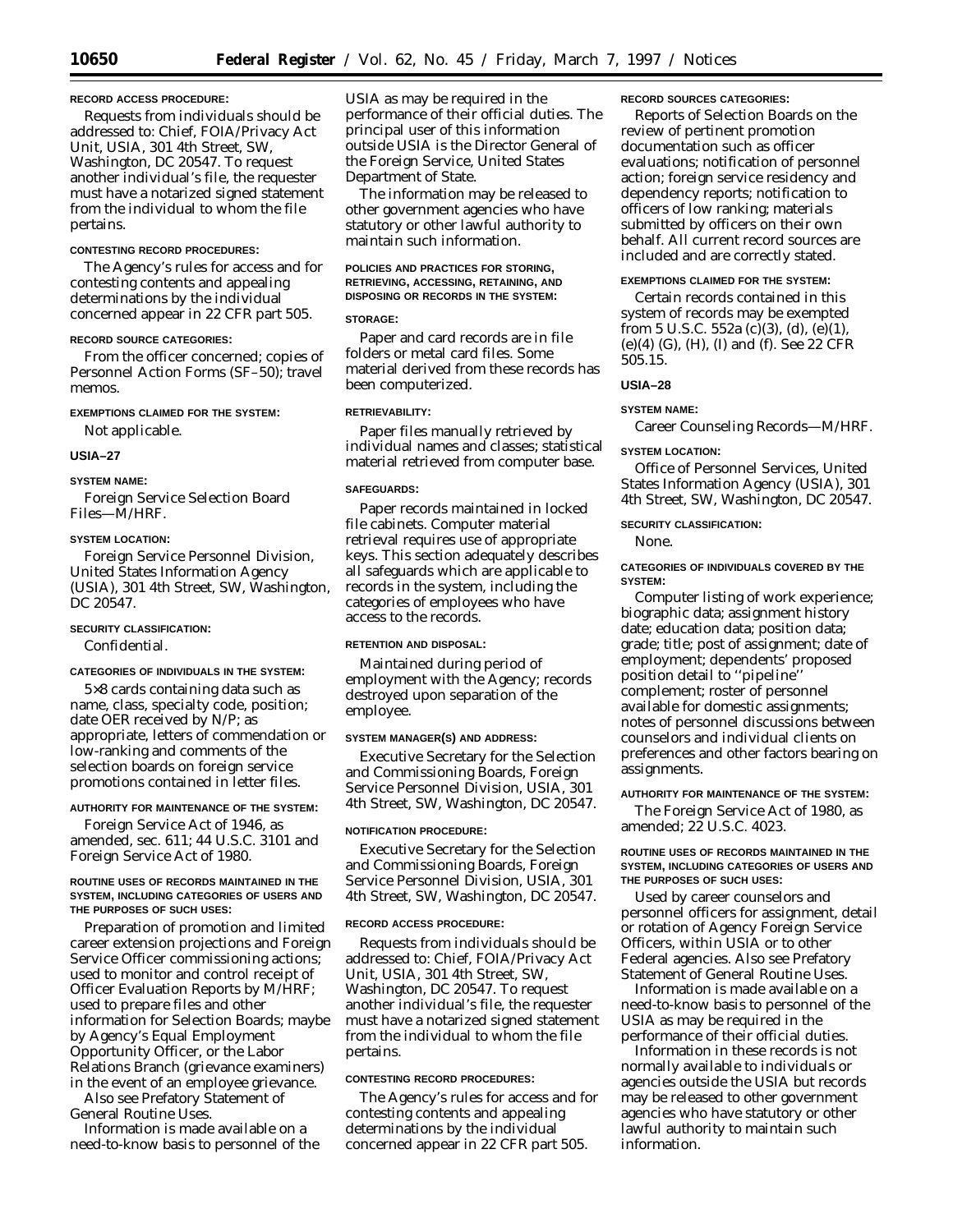**POLICIES AND PRACTICES FOR STORING, RETRIEVING, ACCESSING, RETAINING, AND DISPOSING OF RECORDS BY THE SYSTEM:**

### **STORAGE:**

Card records and paper records in file folders.

### **RETRIEVABILITY:**

By individual name, by date or place of assignment or both.

#### **SAFEGUARDS:**

Maintained in bar-locked file cabinets.

#### **RETENTION AND DISPOSAL:**

Biographic data and personnel statistical data subject to update periodically; old records destroyed by shredding when no longer needed or when employee separates.

### **SYSTEM MANAGER(S) AND ADDRESS:**

Career Counselors, Foreign Service Personnel Division (M/HRF), USIA, 301 4th Street, SW, Washington, DC 20547.

#### **NOTIFICATION PROCEDURE:**

Chief, Foreign Service Personnel Division (M/HRF), USIA, 301 4th Street, SW, Washington, DC 20547.

# **RECORD ACCESS PROCEDURE:**

Requests from individuals should be addressed to: Chief, FOIA/Privacy Act Unit, USIA, 301 4th Street, SW, Washington, DC 20547. To request another individual's file, the requester must have a notarized signed statement from the individual to whom the file pertains.

### **CONTESTING RECORD PROCEDURES:**

The Agency's rules for access and for contesting contents and appealing determinations by the individual concerned appear in 22 CFR part 505.

#### **RECORD SOURCE CATEGORIES:**

Officer Evaluation Reports, Official Personnel File (OPF); records of interviews and correspondence with officer, minutes of meeting of the career management staff held to discuss assignment of Foreign Service Officers.

# **EXEMPTIONS CLAIMED FOR THE SYSTEM:**

Not applicable.

#### **USIA–29**

#### **SYSTEM NAME:**

Officer/Specialist Assignment Requests—M/HRF.

### **SYSTEM LOCATION:**

Foreign Service Personnel Division (M/HRF), United States Information Agency (USIA), 301 4th Street, SW, Washington, DC 20547.

#### **SECURITY CLASSIFICATION:**

None.

### **CATEGORIES OF INDIVIDUALS COVERED BY THE SYSTEM:**

Agency officers who have written or spoken to the Director, Office of Personnel Services, regarding assignment preferences or problems.

#### **CATEGORIES OF RECORDS IN THE SYSTEM:**

Letters, memos, and occasionally biographic data submitted by the individual seeking particular assignments; written answers to specific requests.

# **AUTHORITY FOR MAINTENANCE OF THE SYSTEM:**

The Federal Records Act, 44 U.S.C. 3101.

### **ROUTINE USES OF RECORDS MAINTAINED IN THE SYSTEM, INCLUDING CATEGORIES OF USERS AND THE PURPOSES OF SUCH USES:**

Used exclusively by the Director and the Deputy Director, Office of Personnel Services, for discussion of assignments and officer career interests.

Also see Prefatory Statement of General Routine Uses. Information is made available on a need-to-know basis to personnel of the USIA as may be required in the performance of their official duties.

Information in these records is not normally available to individuals or agencies outside the USIA but records may be released to other government agencies who have statutory or other lawful authority to maintain such information.

### **POLICIES AND PRACTICES FOR STORING, RETRIEVING, ACCESSING, RETAINING, AND DISPOSING OF RECORDS BY THE SYSTEM: STORAGE:**

Paper records in file folders.

#### **RETRIEVABILITY:**

By the name of the individual.

### **SAFEGUARDS:**

Maintained in metal bar-locked file cabinets. System scheduled to be automated.

### **RETENTION AND DISPOSAL:**

Usually retained until officer is assigned or for longer period depending upon the assignment actions; destroyed when no longer needed.

#### **SYSTEM MANAGER(S) AND ADDRESS:**

Chief, Foreign Service Personnel Division (M/HRF), USIA, 301 4th Street, SW, Washington, DC 20547.

### **NOTIFICATION PROCEDURE:**

Chief, Foreign Service Personnel Division (M/HRF), USIA, 301 4th Street, SW, Washington, DC 20547.

### **RECORD ACCESS PROCEDURE:**

Requests from individuals should be addressed to: Chief, FOIA/Privacy Act

Unit, USIA, 301 4th Street, SW, Washington, DC 20547. To request another individual's file, the requester must have a notarized signed statement from the individual to whom the file pertains.

### **CONTESTING RECORD PROCEDURES:**

The Agency's rules for access and for contesting contents and appealing determinations by the individual concerned appear in 22 CFR part 505.

### **RECORD SOURCE CATEGORIES:**

From the officer requesting assignment consultation; replies of the Director, Office of Personnel Services, to such requests.

### **EXEMPTIONS CLAIMED FOR THE SYSTEM:**

Not applicable.

### **USIA–30**

#### **SYSTEM NAME:**

Advisory, Referral and Counseling Records—M/HRL.

### **SYSTEM LOCATION:**

Office of Personnel Service, United States Information Agency (USIA), 301 4th Street, SW, Washington, DC 20547.

### **SECURITY CLASSIFICATION:**

Confidential.

### **CATEGORIES OF INDIVIDUALS COVERED IN THE SYSTEM:**

Employees with serious personal, job related or medical problems such as alcoholism, drug abuse, or behavioral problems.

## **CATEGORIES OF RECORDS IN THE SYSTEM:**

Confidential statements relating to specific problems.

#### **AUTHORITY FOR MAINTENANCE OF THE SYSTEM:**

Public Law 91–616, section 201 (Comprehensive Alcohol Abuse and Alcoholism Prevention Treatment and Rehabilitation Act of 1970); Pubic Law 92–255, section 413 (Drug Abuse Treatment Act of 1972).

### **ROUTINE USES OF RECORDS MAINTAINED IN THE SYSTEM, INCLUDING CATEGORIES OF USERS AND THE PURPOSE OF SUCH USES:**

Used on occasion to provide necessary background to medical personnel to arrange for medical examinations, treatment of employees, or for in-house counseling purposes. The program is a confidential resource within the Agency available voluntarily to employees for assistance with personal or job related problems. Employees are advised of rights, obligations as well as benefits available; referrals of employees to professional resources within the government and in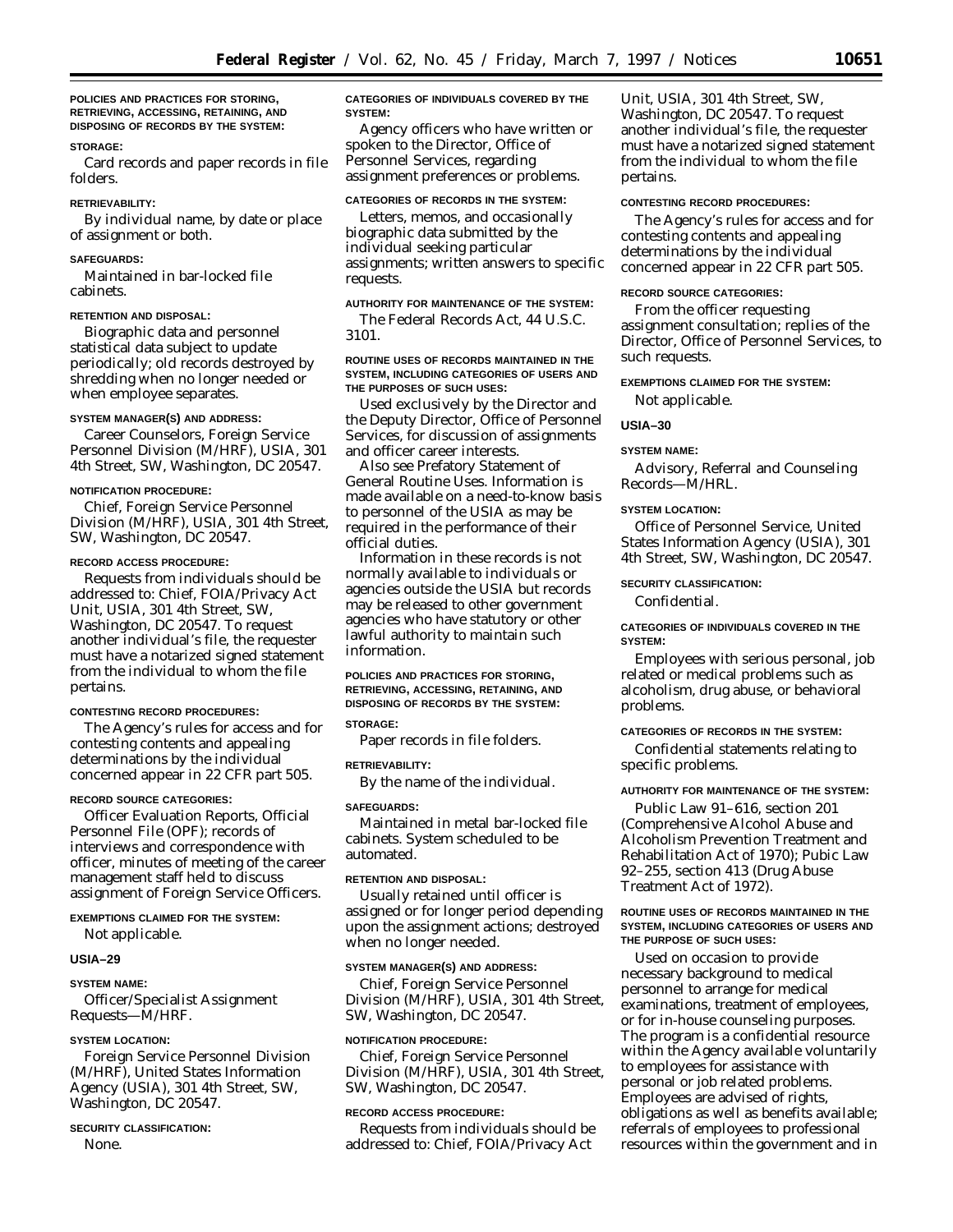the community; continuing on-the-job counseling available.

Also see Prefatory Statement of General Routine Uses.

Without the express written consent of the employee, this information is not available to other personnel of the USIA. The only users of this information outside the USIA are appropriate medical personnel of the Department of State and appropriate health professionals in the community, only with the employee's consent.

### **POLICIES AND PRACTICES FOR STORING, RETRIEVING, ACCESSING, RETAINING, AND DISPOSING OF RECORDS IN THE SYSTEM:**

### **STORAGE:**

Paper records in file folders.

### **RETRIEVABILITY:**

By the name of the individual.

### **SAFEGUARDS:**

Records are maintained in a combination bar-locked cabinet at all times, accessible only to the Advisory, Referral and Counseling personnel.

#### **RETENTION AND DISPOSAL:**

Records retained as long as individual is an employee of the Agency; file destroyed by shredding when employee is separated, or when ARCS personnel considers there is no need to retain file, or when incumbent counselor is separated from the Agency; exceptions to rules for retention can be made only with the concerned employee's specific approval.

### **SYSTEM MANAGER(S) AND ADDRESS:**

Chief, Policies and Services Staff (M/ HRL), Office of Personnel Services, USIA, 301 4th Street, SW, Washington, DC 20547.

### **NOTIFICATION PROCEDURE:**

Chief, Policies and Services Staff (M/ HRL), Office of Personnel Services, USIA, 301 4th Street, SW, Washington, DC 20547.

#### **RECORD ACCESS PROCEDURE:**

Requests from individuals should be addressed to: Chief, FOIA/Privacy Act Unit, USIA, 301 4th Street, SW, Washington, DC 20547. To request another individual's file, the requester must have a notarized signed statement from the individual to whom the file pertains.

#### **CONTESTING RECORD PROCEDURES:**

The Agency's rules for access and for contesting contents and appealing determinations by the individual concerned appear in 22 CFR part 505.

### **RECORDS SOURCE CATEGORIES:**

Principally from the individual employee concerned; background information provided by the person who initiates referral of the employee, such as supervisors, union representatives, or medical personnel.

# **EXEMPTIONS CLAIMED FOR THE SYSTEM:**

Not applicable.

# **USIA–31**

# **SYSTEM NAME:**

Employee Grievance Files—M/HRL.

### **SYSTEM LOCATION:**

Office of Personnel, United States Information Agency (USIA), 301 4th Street, SW, Washington, DC 20547.

# **SECURITY CLASSIFICATION:**

Top secret.

### **CATEGORIES OF INDIVIDUALS COVERED BY THE SYSTEM:**

Agency employees who have filed informal grievances or complaints, or who have filed formal grievances for Agency level review; employees for whom special disciplinary action is in process.

### **CATEGORIES OF RECORDS IN THE SYSTEM:**

All documents necessary in the processing of a grievance or special disciplinary actions, such as position descriptions, performance evaluations, grievance investigation reports, special investigation reports, OIG reports, Post Audit and Inspection Report; statements of supervisors, witnesses, representatives of grievants; arbitration awards, Foreign Service Grievance Board letters and decisions; and miscellaneous housekeeping records.

# **AUTHORITY FOR MAINTENANCE OF THE SYSTEM:**

5 U.S.C. 1302, 3301, 3302, 7301; 22 U.S.C. 3901; 5 U.S.C. 7121; 44 U.S.C. 3101; Public Law 93–181; Agency's Manual of Operations and Administration (MOA); FPM 511- Subchapter 6; FPM— Letter 630–22; FPM Chapter 335, 752, 831; Foreign Affairs Manual (3 FAM 660).

### **ROUTINE USES OF RECORDS MAINTAINED IN THE SYSTEM, INCLUDING CATEGORIES OF USERS AND THE PURPOSES OF SUCH USES:**

Investigation and resolution of employee grievances; to provide information and documentation to the greivant's counsel or representatives, Arbitrators, the Foreign Service Grievance Board, Federal Appeals Board, United States Courts, and to Members of Congress on the written request of the individual; to provide information to the Agency's General Counsel in connection with the

processing of a grievance, an appeal, or an adverse action. Information is also available on a need-to-know basis to personnel of the USIA in the performance of their official duties. The principal users of this information outside the USIA are: The Office of Personnel Management (OPM); Department of Justice; other government agencies which have statutory or legal authority to access or maintain such information. Also see Prefatory Statement of General Routine Uses.

# **POLICIES AND PRACTICE FOR STORING, RETRIEVING, ACCESSING, RETAINING, AND DISPOSING OF RECORDS IN THE SYSTEM:**

#### **STORAGE:**

Paper records in file folders, filed alphabetically, and stored in metal cabinets with bar-locks.

### **RETRIEVABILITY:**

Alphabetically by name of individuals.

### **SAFEGUARDS:**

Authorized users—personnel of the USIA on a substantial need-to-know basis and in the performance of their official duties, e.g., General Counsel staff, Labor Relations Officers (grievance examiners and investigators); ''deciding officials'' (under negotiated or Agency Grievance Procedures); members of the Foreign Service Grievance Board and Staff; grievants and representative of grievants.

*Physical Safeguards:* Documents classified in the national security interest pursuant to E.O. 12958, thus the files are afforded a high level of protection against unauthorized access. Security guards perform random checks on the physical security of the files data.

*Procedural Safeguards:* Access to records is strictly limited to those staff members with substantial need-toknow, who have been thoroughly indoctrinated on Privacy Act provisions and requirements. Staff members are also responsible for protecting grievance records from the general public entering the grievance office areas.

*Implementation Guidelines:* Safeguards implemented are developed in accordance with ''Access to and Protection of Records on Individuals,'' USIA MOA V–A (Domestic), Sections 560–565.

# **RETENTION AND DISPOSAL:**

Records are maintained in the active file for 3 years or until no longer needed; records removed from the ''active files'' are stored in metal file cabinets, bar-locked, and in a secure, locked room with controlled access.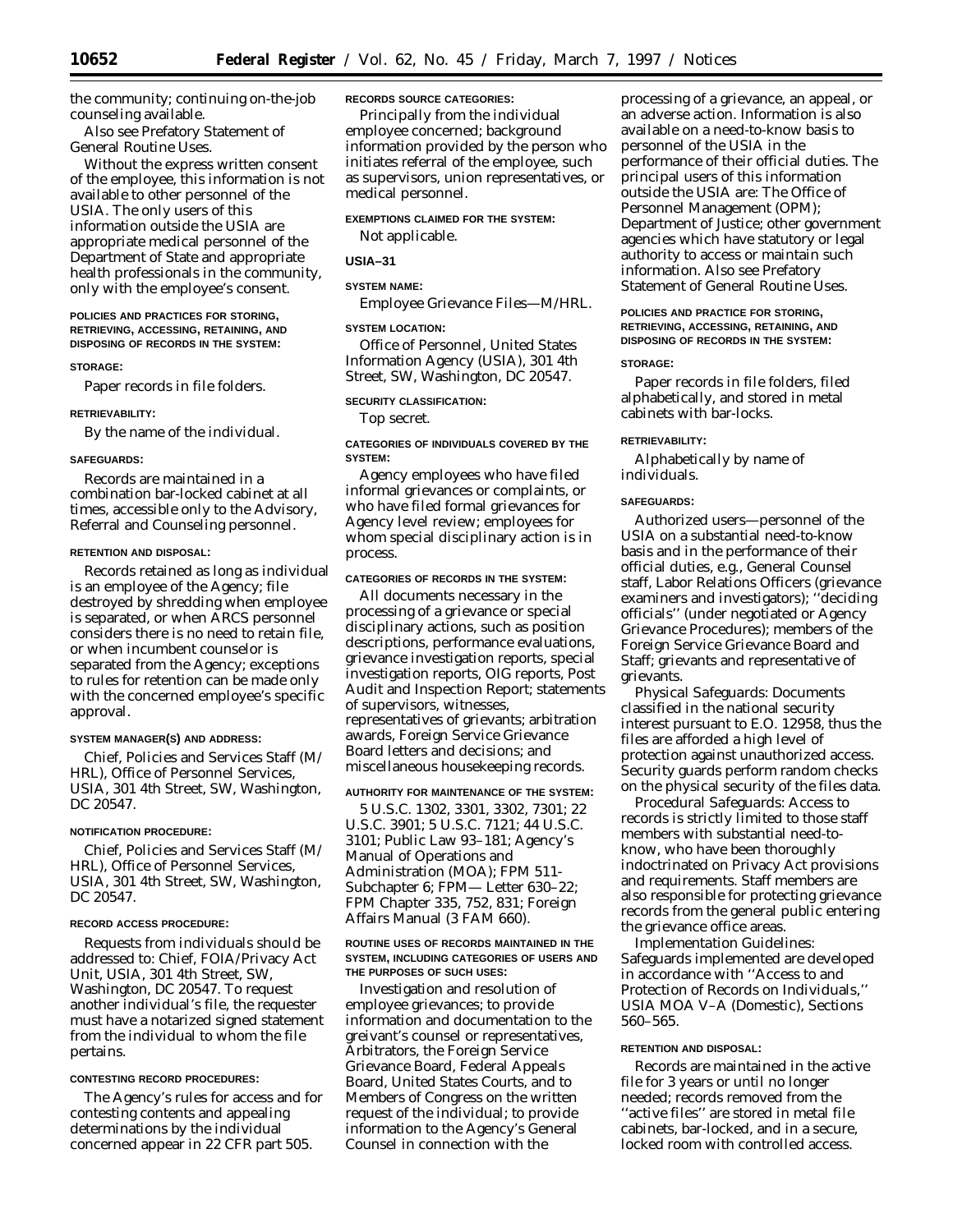### **SYSTEM MANAGER(S) AND ADDRESS:**

Chief, Labor Relations Staff (M/HRL), Office of Human Resources, USIA, 301 4th Street, SW, Washington, DC 20547.

### **NOTIFICATION PROCEDURE:**

Office of Human Resources, USIA, 301 4th Street, SW, Washington, DC 20547.

### **RECORD ACCESS PROCEDURE:**

Requests from individuals should be addressed to: Chief, FOIA/Privacy Act Unit, USIA, 301 4th Street, SW, Washington, DC 20547. To request another individual's file, the requester must have a notarized signed statement from the individual to whom the file pertains.

#### **CONTESTING RECORD PROCEDURES:**

The Agency's rules for access and for contesting contents and appealing determinations by the individual concerned appear in 22 CFR Part 505.

### **RECORD SOURCE CATEGORIES:**

Individual employee concerned, Agency officials, testimony of witnesses, employee's representative, relevant documents.

### **EXEMPTIONS CLAIMED FOR THE SYSTEM:**

Certain records in the system may be exempted from 5 U.S.C. 552 (a), (c)(3), (d), (e)(1), (e)(4), (G), (H), (I), and (f). See 22 CFR 505.15.

#### **USIA–32**

### **SYSTEM NAME:**

Incentive Awards File—M/HRL.

#### **SYSTEM LOCATION:**

Office of Labor, Policies and Benefits, United States Information Agency (USIA), 301 4th Street, SW, Washington, DC 20547.

#### **SECURITY CLASSIFICATION:**

None.

### **CATEGORIES OF INDIVIDUALS COVERED BY THE SYSTEM:**

Employees who are nominated for Special, Honor, Unit, Cash or other incentive awards; employees who are to receive Length-of-Service Certificates.

### **CATEGORIES OF RECORDS IN THE SYSTEM:**

Nomination forms or narratives; copies of award certificates with citations; cards containing name, award, and date awarded.

# **AUTHORITY FOR MAINTENANCE OF THE SYSTEM:**

3 FAM 640; 5 CFR part 451; FPM Chapter 451; MOOA V–A/B 570.

**ROUTINE USES OF RECORDS MAINTAINED IN THE SYSTEM, INCLUDING CATEGORIES OF USERS AND THE PURPOSES OF SUCH USES:**

Used only by awards staff selection committee and approving officials to process and record nominations and for presentation of incentive and length of service awards; used to prepare annual statistical reports for the OPM. Also see Prefatory Statement of General Routine Uses.

Information is made available on a need-to-know basis to personnel of the USIA as may be required in the performance of their official duties.

Information in these records is not normally available to individuals or agencies outside the USIA but records may be released to other government agencies who have statutory or other lawful authority to maintain such information.

**POLICIES AND PRACTICES FOR STORING, RETRIEVING, ACCESSING, RETAINING, AND DISPOSING OF RECORDS BY THE SYSTEM::**

### **STORAGE:**

Temporary paper records in file folders.

### **RETRIEVABILITY:**

Manually by name and/or type of award.

### **SAFEGUARDS:**

File folders maintained in locked file cabinets.

### **RENTENTION AND DISPOSAL:**

Record cards, a copy of the award nomination and the award certificate, if one was issued, are maintained indefinitely.

### **SYSTEM MANAGER(S) AND ADDRESS:**

Chief, Labor, Policies and Benefits Staff, United States Information Agency (USIA), 301 4th Street, SW, Washington, DC 20547.

### **NOTIFICATION PROCEDURE:**

Chief, Labor, Policies and Benefits Staff, United States Information Agency (USIA), 301 4th Street, SW, Washington, DC 20547.

#### **RECORD ACCESS PROCEDURE:**

Requests from individuals should be addressed to: Chief, FOIA/Privacy Act Unit, USIA, 301 4th Street, SW, Washington, DC 20547. To request another individual's file, the requester must have a notarized signed statement from the individual to whom the file pertains.

### **CONTESTING RECORD PROCEDURES:**

The Agency's rules for access and for contesting contents and appealing determinations by the individual concerned appear in 22 CFR part 505.

#### **RECORD SOURCE CATEGORIES:**

Nominations; supervisors; official personnel folders; awards committee and approving officials.

### **EXEMPTIONS CLAIMED FOR THE SYSTEM:**

Not applicable.

### **USIA–33**

#### **SYSTEM NAME:**

Retirement and Insurance Records— M/HRL.

### **SYSTEM LOCATION:**

Office of Human Resources, United States Information Agency (USIA), 301 4th Street, SW, Washington, DC 20547.

#### **SECURITY CLASSIFICATION:**

None for the system. Treated as privacy sensitive.

### **CATEGORIES OF INDIVIDUALS COVERED BY THE SYSTEM:**

USIA employees in retirement processing, approaching mandatory retirement, or actually retired from USIA. (Contact VOA/P for VOA employees.)

#### **CATEGORIES OF RECORDS IN THE SYSTEM:**

Retirement service history (USIA only); computer listings of: (1) Persons retiring mandatorily; (2) persons who are projected to retire within 5 years. Lists give name, date of birth, service computation date, grade/step, salary, location code, and retirement code.

#### **AUTHORITY FOR MAINTENANCE OF THE SYSTEM:**

From Supplement 830–1; 3 FAM 670; Federal Records Act of 1950, as amended, 44 U.S.C. 3101.

### **ROUTINE USES OF RECORDS MAINTAINED IN THE SYSTEM, INCLUDING CATEGORIES OF USERS AND THE PURPOSES OF SUCH USES:**

Processing retirement applications and counseling prospective retirees on annuities and other benefits. Also see Prefatory Statement of General Routine Uses.

Information is made available on a need-to-know basis to personnel of the USIA as may be required in the performance of their official duties.

Information in these records is not normally available to individuals or agencies outside the USIA but records may be released to other government agencies who have statutory or other lawful authority to maintain such information.

# **POLICIES AND PRACTICES FOR STORING, RETRIEVING, ACCESSING, RETAINING, AND DISPOSING OF RECORDS BY THE SYSTEM:**

### **STORAGE:**

Paper records in individual file folders.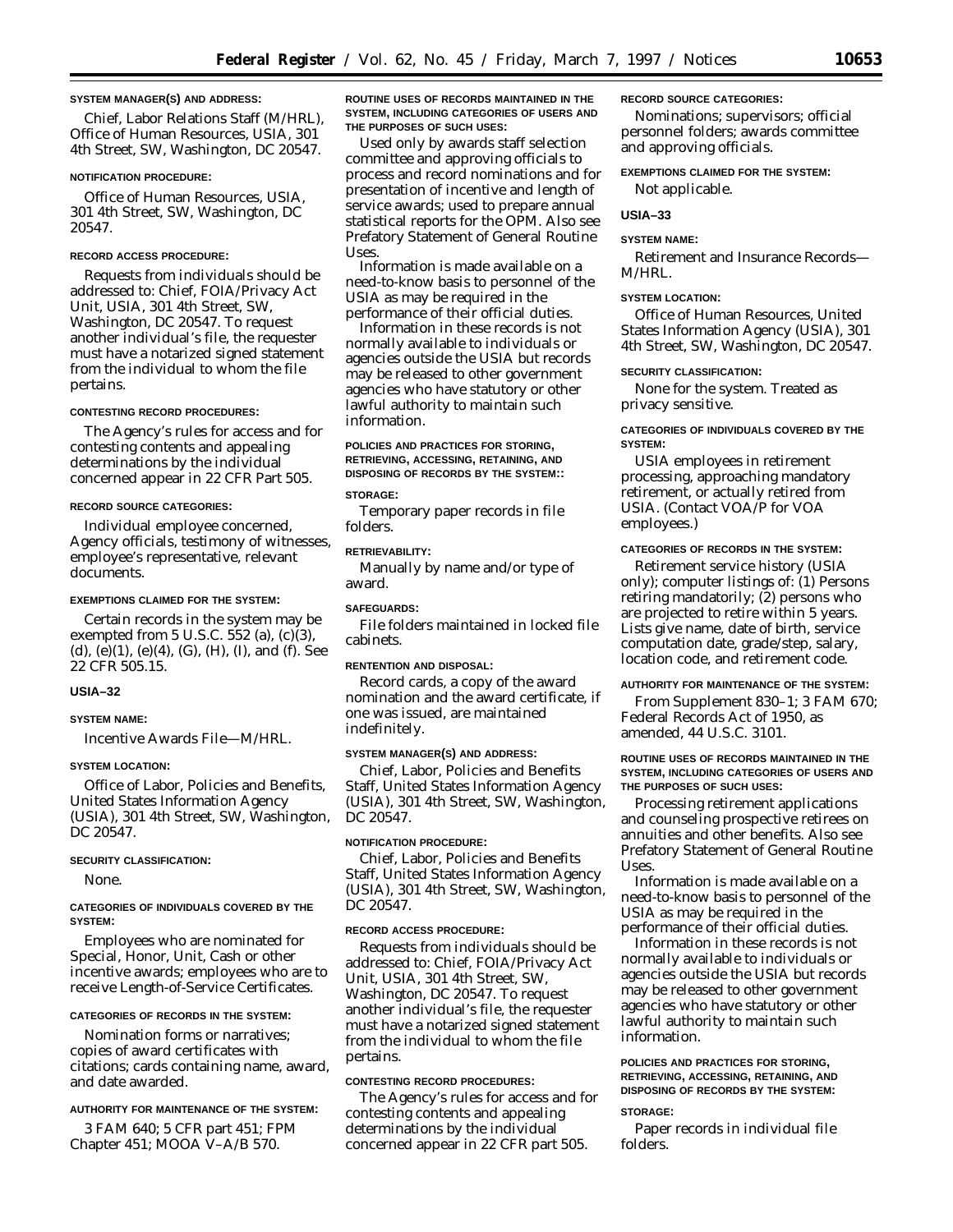# **RETRIEVABILITY:** Manually by name of employee.

# **SAFEGUARDS:**

Maintained in locked file cabinets.

### **RETENTION AND DISPOSAL:**

Employee retirement files retained indefinitely. After retirement, retained one year and then destroyed since records transferred to the retirement system. Old computer listings destroyed when updated; individual retirement computation worksheets filed in employee's retirement file.

### **SYSTEM MANAGERS AND ADDRESS:**

Chief, Retirement and Insurance Section (M/HRL), Special Service Branch, Domestic Personnel Division, Office of Human Resources, USIA, 301 4th Street, SW, Washington, DC 20547.

### **NOTIFICATION PROCEDURE:**

Chief, Special Services Branch, Office of Human Resources, USIA, 301 4th Street, SW, Washington, DC 20547.

### **RECORD ACCESS PROCEDURE:**

Requests from individuals should be addressed to: Chief, FOIA/Privacy Act Unit, USIA, 301 4th Street, SW, Washington, DC 20547. To request another individual's file, the requester must have a notarized signed statement from the individual to whom the file pertains.

### **CONTESTING RECORD PROCEDURES:**

The Agency's rules for access and for contesting contents and appealing determinations by the individual concerned appear in 22 CFR part 505.

#### **RECORD SOURCE CATEGORIES:**

Employees; Official Personnel File; supervisors; Agency's payroll and leave office; appropriate retirement systems of the Office of Personnel Management, or Department of State.

### **EXEMPTIONS CLAIMED FOR THE SYSTEM:**

Not applicable.

### **USIA–34**

### **SYSTEM NAME:**

Senior Officer Files—M/HRL.

# **SYSTEM LOCATION:**

Office of Human Resources, United States Information Agency (USIA), 301 4th Street, SW., Washington, DC 20547.

### **SECURITY CLASSIFICATION:**

None.

### **CATEGORIES OF INDIVIDUALS COVERED BY THE SYSTEM:**

Employees in grades GS–14, 15, 16, 17, 18 and Foreign Service Officer Class equivalents.

# **CATEGORIES OF RECORDS IN THE SYSTEM:**

Biolographical, professional and experience information on employees nominated for senior level positions, position descriptions and position evaluations.

### **AUTHORITY FOR MAINTENANCE IN THE SYSTEM:**

FPM 305, Supp. 305–1, FPM–300, Subchapter 3.

#### **ROUTINE USES OF RECORDS MAINTAINED IN THE SYSTEM, INCLUDING CATEGORIES OF USERS AND THE PURPOSES OF SUCH USE:**

Reference material for the Director's staff, element heads and personnel officers; placement of high level employees in proper management positions and to ensure their consideration for vacancies governmentwide; used by personnel officers for personnel management functions; requested from time to time by OPM, and OMB, and Congress for position control of supergrade employees. Also see Prefatory Statement of General Routine Uses.

Information is made available on a need-to-know basis to personnel of the USIA as may be required in the performance of their official duties. The principal users of this information outside the USIA are: The Office of Personnel Management (OPM); the Office of Management and Budget (OMB); the Congress; personnel officers in other government agencies as a result of a transfer or potential transfer of the individual to whom the record pertain.

The information may also be released to other government agencies who have statutory or other lawful authority to maintain such information.

# **POLICIES AND PRACTICES FOR STORING, RETRIEVING, ACCESSING, RETAINING, AND DISPOSING OF RECORDS IN THE SYSTEM:**

# **STORAGE:**

Paper records in file folders.

#### **RETRIEVABILITY:**

By name and grade of individual, or combinations of name and grade

#### **SAFEGUARDS:**

Maintained in locked file cabinet.

# **RETENTION AND DISPOSAL:**

Records maintained indefinitely, or until employee is separated, at which time pertinent information is filed in the Official Personnel File; all other material is destroyed as provided in Agency internal regulations.

#### **SYSTEM MANAGER(S) AND ADDRESS:**

Chief, Domestic Personnel Division, USIA, 301 4th Street, SW., Washington, DC 20547.

### **NOTIFICATION PROCEDURE:**

Chief, Domestic Personnel Division, USIA, 301 4th Street, SW., Washington, DC 20547.

# **RECORD ACCESS PROCEDURE:**

Request from individuals should be addressed to: Chief, FOIA/Privacy Act Unit, USIA, 301 4th Street, SW., Washington, DC 20547. To request another individual's file, the requester must have a notarized signed statement from the individual to whom the file pertains.

# **CONTESTING RECORD PROCEDURES:**

The Agency's rules for access and for contesting contents and appealing determinations by the individual concerned appear in 22 CFR Part 505.

# **RECORD SOURCE CATEGORIES:**

Official Personnel Files; from the employee; element heads; position classifiers.

# **EXEMPTIONS CLAIMED FOR THE SYSTEM:** Not applicable.

### **USIA–35**

#### **SYSTEM NAME:**

Solicitation Mailing List Application—M/K.

### **SYSTEM LOCATION:**

Office of Contracts, United States Information Agency (USIA), 301 4th Street, SW, Washington, DC 20547.

# **SECURITY CLASSIFICATION**

None.

### **CATEGORIES OF INDIVIDUALS COVERED BY THE SYSTEM:**

Prospective government contractors and Agency contractors.

### **CATEGORIES OF RECORDS IN THE SYSTEM:**

Information is contained on a standard form which requests the individual's name and address, type of business, number of employees, average annual sales or receipts, facilities (space), net worth, security clearances held, and a certification of the accuracy of the information provided on the form.

#### **AUTHORITY FOR MAINTENANCE OF THE SYSTEM:**

Federal Acquisition Regulation (48 CFR 14.205–1(c) and 53.214(e)).

### **ROUTINE USES OR RECORDS MAINTAINED IN THE SYSTEM, INCLUDING CATEGORIES OF USERS AND THE PURPOSES OF SUCH USES:**

To prepare the Agency's Solicitation Mailing List and for use of contracting specialists to determine adequacy of facilities, and financial responsibility of prospective contractors. Also see Prefatory Statement of General Routine Uses.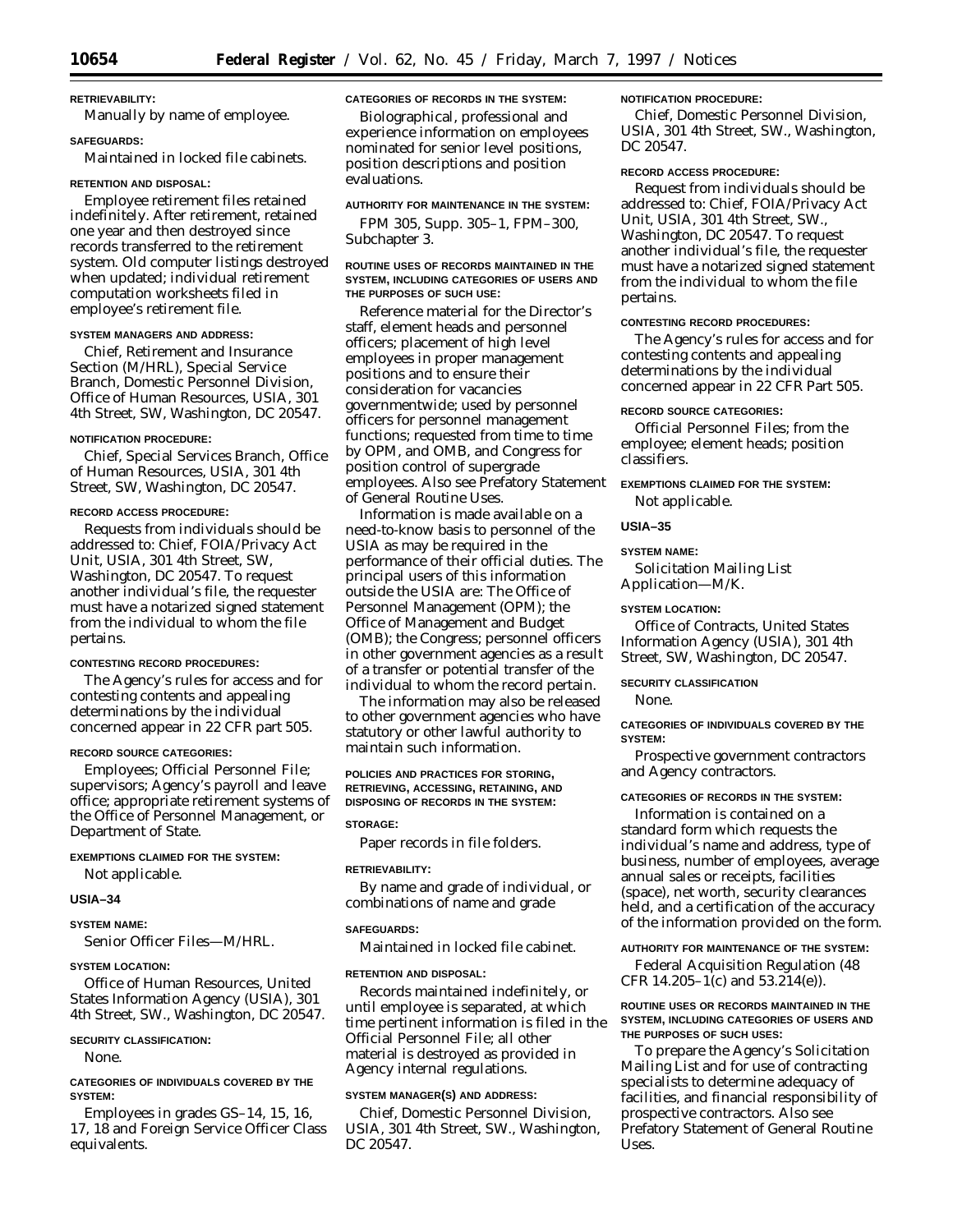Information is made available on a need-to-know basis to personnel of the USIA as may be required in the performance of their official duties.

The information may also be released to other government agencies who have statutory or other lawful authority to maintain such information.

The principal user of this information outside the USIA is the General Services Administration.

### **POLICIES AND PRACTICES AND STORING, RETRIEVING, ACCESSING, RETAINING, AND DISPOSING OR RECORDS IN THE SYSTEM:**

### **STORAGE:**

Information included on Standard Form 129 is maintained in a lektriever filing system. Records are also fully automated on the Agency's VS-100 "D" system. Records are backed up daily to computer tape and stored in the Agency's computer library.

# **RETRIEVABILITY:**

By the name of the individual.

### **SAFEGUARDS:**

1. *Authorized users:* Contracting personnel and other authorized Agency personnel.

2. *Physicial safeguards:* All records are stored in a lektriever filing system in a secured area. Automated records are maintained in the Agency's computer library.

3. *Procedural safeguards.* All users of the information stored in these systems protect the information from public view and unauthorized personnel. Data stored in computers are accessed through the use of passwords known only to authorized personnel.

4. *Implementation guidelines:* USIA Manual of Operations and Administration (MOA) III–500; Records Management Handbook (Domestic) Section 560–565.

# **RETENTION AND DISPOSAL:**

A routine update of information is conducted approximately every 3 years. Outdated information is disposed of internally.

### **SYSTEM MANAGERS AND ADDRESS:**

Director, Office of Contracts, USIA, 301 4th Street, SW, Washington, DC 20547.

#### **NOTIFICATION PROCEDURES:**

Director, Office of Contracts, USIA, 301 4th Street, SW, Washington, DC 20547.

#### **RECORD ACCESS PROCEDURE:**

Requests from individuals should be addressed to: Chief, FOIA/Privacy Act Unit, USIA, 301 4th Street, SW, Washington, DC 20547. To request

another individual's file, the requester must have a notarized signed statement from the individual to whom the file pertains.

### **CONTESTING RECORD PROCEDURES:**

The Agency's rules for access and for contesting contents and appealing determinations by the individual concerned appear in 22 CFR part 505.

### **RECORD SOURCE CATEGORIES:**

Information provided by individuals, companies and corporations.

### **EXEMPTION CLAIMED FOR THE SYSTEM:**

Not applicable.

# **USIA–36**

# **SYSTEM NAME:**

United States Information Agency (USIA) Procurement Personnel Information System—M/K.

#### **SYSTEM LOCATION:**

Office of Contracts, United States Information Agency (USIA), 301 4th Street, SW, Washington, DC 20547.

### **SECURITY CLASSIFICATION:**

None.

### **CATEGORIES OF INDIVIDUALS COVERED BY THE SYSTEM:**

USIA employees involved with procurement activities.

#### **CATEGORIES OF RECORDS IN THE SYSTEM:**

Names, office, position title, series and grade, service computation date, position description, education, training, experience, professional recognition, career objectives.

#### **AUTHORITY FOR MAINTENANCE IN THE SYSTEM:**

Authority for this system is derived from the Federal Records Act, 44 U.S.C. 3101, and Federal Acquisition Regulation, subpart 1–6.

### **ROUTINE USES OF RECORDS MAINTAINED IN THE SYSTEM, INCLUDING CATEGORIES OF USERS AND THE PURPOSES OF SUCH USE:**

Identification of employees who have met standards of experience, education, and training for appointment as Contracting Officers and to analyze procurement system performance such as functional placement, system training needs, and workforce size. Information is available to personnel of the USIA as may be required for performance of official duties. Information on individual will not normally be available outside the USIA as it falls within the expected guidelines of the Privacy Act (PA).

Also see Prefatory Statement of General Routine Uses.

# **POLICIES AND PRACTICES FOR STORING, RETRIEVING, ACCESSING, RETAINING, AND DISPOSING OF RECORDS IN THE SYSTEM:**

### **STORAGE:**

All information will be maintained in a paper hard copy file which will be automated as soon as possible.

#### **RETRIEVABILITY:**

Records are retrieved by name, office, series and grade.

### **SAFEGUARDS:**

1. *Authorized users:* Office of Contracts personnel.

2. *Physical safeguards:* Files are kept in the Office of Contracts in a bar-locked cabinet.

3. *Procedural Safeguards:* All users of personal information in connection with the performance of their jobs protect information from public view and from unauthorized personnel entering into the office. Access to records is strictly limited to the Office of Contract Personnel.

4. *Implementation guidelines:* USIA Manual of Operations and Administration (MOA) III–500, Records Management Handbook (Domestic) Section 560–565.

#### **RETENTION AND DISPOSAL:**

Files will be retained as long as the individual remains an employee of the USIA, and will be destroyed upon the employee's separation.

# **SYSTEM MANAGER(S) AND ADDRESS:**

Director, Office of Contracts, USIA, 301 4th Street, SW, WAshington, DC 20547.

### **NOTIFICATION PROCEDURE:**

Director, Office of Contracts, USIA, 301 4th Street, SW, Washington, DC 20547.

### **RECORD ACCESS PROCEDURE:**

Requests from individuals should be addressed to: Chief, FOIA/Privacy Act Unit, 301 4th Street, SW, Washington, DC 20547. To request another individual's file, the requester must have a notarized signed statement from the individual to whom the file pertains.

### **CONTESTING RECORD PROCEDURES:**

The Agency's rules for access and for contesting contents and appealing determinations by the individual concerned appear in 22 CFR part 505.

#### **RECORD SOURCE CATEGORIES:**

Information is provided by the individual concerned.

**EXEMPTIONS CLAIMED FOR THE SYSTEM:** Not applicable.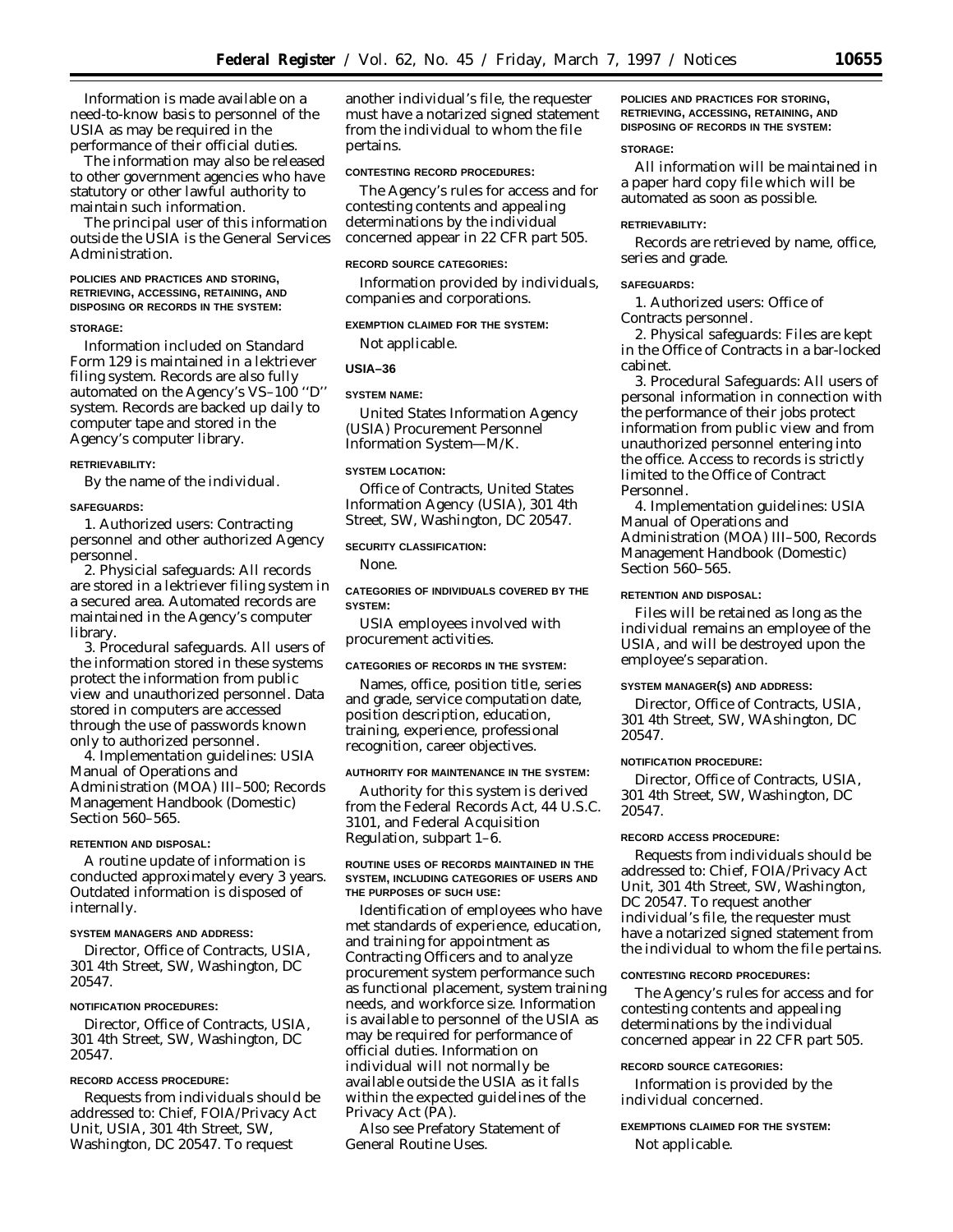# **USIA–37 SYSTEM NAME:**

Employee Training Files—M/PT.

### **SYSTEM LOCATION:**

Training and Development Division, Office of Human Resources, United States Information Agency (USIA), 330 C Street, SW, Washington, DC 20547.

### **SECURITY CLASSIFICATION:**

None.

### **CATEGORIES OF INDIVIDUALS COVERED BY THE SYSTEM:**

Agency employees receiving training: Workshops, language, lectures, or seminars, university or service colleges, personnel and management interns.

#### **CATEGORIES OF RECORDS IN THE SYSTEM:**

Employee training applications, biographic data, educational background, record of training received by the Agency, outline of training program, performance evaluation extracts; language proficiency and test scores, course grade, and employee's evaluation of training courses.

### **AUTHORITY FOR MAINTENANCE OF THE SYSTEM:**

Pub. L. 85–507, 72 Stat. 335, Reorganization Plan No. 8 of 1953, 22 U.S.C. 1461, 67 Stat. 642, Pub. L. 79– 724, Foreign Service Act of 1980, as amended, FPM 410, Subchapter 3.

#### **PURPOSE(S):**

#### **ROUTINE USES OF RECORDS MAINTAINED IN THE SYSTEM, INCLUDING CATEGORIES OF USERS AND THE PURPOSES OF SUCH USE:**

Background material used to determine eligibility for training; assignment and progress in language courses; used by career counselors to determine training needs; justification of training reports and record-keeping; evaluation of intern training and potential for job growth; used to evaluate and select lecturers for agency workshops or seminars; preparation of reports to Congress and other government agencies on training provided and costs, as well as projected training needs and costs. Also see Prefatory Statement of General Routine Uses.

Information is made available on a need-to-know basis to personnel of the USIA as may be required in the performance of their official duties. The principal users of this information outside the USIA are: The Office of Personnel Management (OPM); personnel officers in other government agencies as a result of transfer of the individual to whom the records pertain; other agencies considering employees for detail purposes; accredited investigators.

The information may also be released to other government agencies who have statutory or other lawful authority to maintain such information.

### **POLICIES AND PRACTICES FOR STORING, RETRIEVING, ACCESSING, RETAINING, AND DISPOSING OF RECORDS IN THE SYSTEM:**

#### **STORAGE:**

Paper records stored in file folders. Computer records stored on magnetic tape or disc.

#### **RETRIEVABILITY:**

Manually retrieved by name, by computer generated lists of training statistics or by training course title.

#### **SAFEGUARDS:**

1. *Authorized users:* Access to files is limited to only authorized USIA individuals having a substantiated need for the information.

2. *Physical safeguards:* All files are maintained in locked cabinets during non-duty hours and are protected by office personnel when being used during duty hours.

3. *Procedural safeguards:* All users of personal information in connection with the performance of their jobs protect information from public view and from unauthorized personnel entering an unsupervised office. Access to records is strictly limited to those staff members trained in accordance with the Privacy Act.

4. *Implementation guidelines:* Privacy Act guidelines covered in the USIA Manual of Operations and Administration (MOA) are strictly observed.

### **RETENTION AND DISPOSAL:**

Training records maintained until employee is separated, at which time records are included with official personnel folder, other records are included with official personnel folder, other records are retained indefinitely or until no longer needed; budget records and cost statistics retained indefinitely.

#### **SYSTEM MANAGER(S) AND ADDRESS:**

Chief, Training and Development Division (M/PT), Office of Human Resources, USIA, 330 C Street, SW, Washington, DC 20547.

#### **NOTIFICATION PROCEDURES:**

Chief, Training and Development Division (M/PT), Office of Human Resources, USIA, 330 C Street, SW, Washington, DC 20547.

### **RECORD ACCESS PROCEDURE:**

Requests from individuals should be addressed to: Chief, FOIA/Privacy Act Unit, USIA, 301 4th Street, SW, Washington, DC 20547. To request

another individual's file, the requester must have a notarized signed statement from the individual to whom the file pertains.

### **CONTESTING RECORD PROCEDURES:**

The Agency's rules for access and for contesting contents and appealing determinations by the individual concerned appear in 22 CFR part 505.

### **RECORD SOURCE CATEGORIES:**

The employee; employment applications; official personnel records; personnel action forms; personnel officers; training officers and other officers involved in personnel management; supervisors; training records; application for training; trainee evaluation of courses.

### **EXEMPTIONS CLAIMED FOR THE SYSTEM:**

Certain records contained within this system of records may be exempted from 5 U.S.C.  $552a(c)(3)$ , (d), (e)(1), (e) (4)(G), (H), (I), and (f). See 22 CFR 505.15.

### **USIA–38**

#### **SYSTEM NAME:**

Personnel Security and Integrity Records—M/S.

### **SYSTEM LOCATION:**

Office of Security, Untied States Information Agency (USIA), 301 4th Street, SW, Washington, DC 20547. Retired records stored at Washington National Records Center, 4205 Suitland Road, Suitland, Maryland 20409.

### **SECURITY CLASSIFICATION:**

Most records are unclassified, but include records classified confidential, secret and top secret.

#### **SYSTEM LOCATION:**

Office of Security, United States Information Agency (USIA), 301 4th Street, SW, Washington, DC 2000547. Retired records stored at Washington National Records Center, 4205 Suitland Road, Suitland, Maryland 20409.

### **CATEGORIES OF INDIVIDUALS COVERED BY THE SYSTEM:**

All persons currently or formerly employed by USIA in the United States; all Americans currently or formerly employed by USIA in other countries; some but not all foreign nationals currently or formerly employed in other countries; some but not all persons currently or formerly used under contract, both in the United States and in other countries; some persons whose services are or were otherwise utilized by USIA, whether compensated or not; some former applicants who were not employed; some prospective spouses of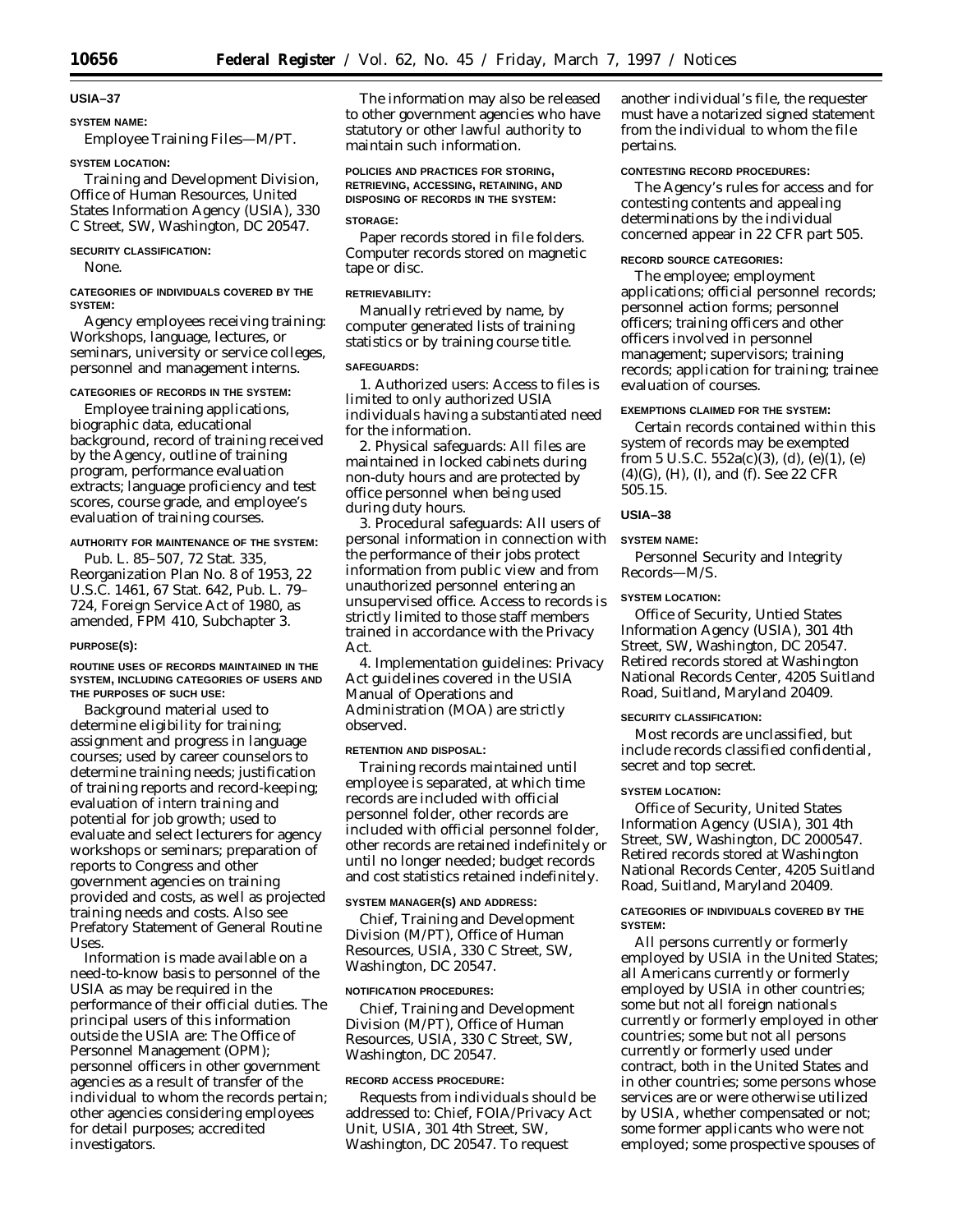USIA employees; some other persons who were significantly identified with persons whose services were at one time utilized or considered in one or more of the capacities described herein; some persons who were significantly involved in non-security related administrative inquiries conducted by M/S; some persons of counterintelligence interest whose names appeared in the press, or are contained in documents furnished by other agencies of the U.S. Government.

### **CATEGORIES OF RECORDS IN THE SYSTEM:**

Application and security forms provided by subject of records; reports of investigation conducted by M/S, and by other Government agencies; Personnel Security Worksheet Records evaluating investigative material; security clearance and security certification forms; intra-office, intra-Agency and inter-agency correspondence relating to investigations security and suitability determinations, and administrative matters; correspondence to and from Federal law enforcement and counterintelligence agencies; correspondence to and from state and local law enforcement jurisdictions, credit bureaus, private employers, schools, and individuals relating to investigative inquiries; records regarding briefings and debriefings, security certifications to other agencies, contact reports, and security violations; photographs, Cross Reference Sheets, and Records of Release of Information; records from Security Identification Card System (USIA–39) concerning former employees; not all files, however, contain all of the above elements.

#### **AUTHORITY FOR MAINTENANCE OF THE SYSTEM:**

The authority of M/S to collect and maintain security data is based on section 1001 of the U.S. Information and Education Act of 1948, 62 Stat. 13, 22 U.S.C. 1434, as amended, 66 Stat. 43 (1952); Reorganization Plan No. 8 of 1953, 67 Stat. 642; Executive Order 10477 of August 1, 1953, as amended; the Act of August 26, 1950, 64 Stat. 476; 5 U.S.C.A. 3571, 7312, 7501, 7412 and 7532; Executive Order 10450 of April 27, 1953, as amended; Executive Order 10450 of April 27, 1953, as amended; Executive Order 12048 of March 27, 1978; the Act of August 24, 1982, 96 Stat. 291, and Executive Order 12968 of August 2, 1995 and Executive Order 12958 of April 17, 1995, the authority of M/S to collect and maintain certain administrative data, as an investigative arm of the USIA is based on 22 U.S.C. 1494; the Foreign Service Act of 1946,

sec. 611; Reorganization Plan No. 8; Executive Order 10477, and 5 U.S.C. Chap. 33.

### **PURPOSE:**

To collect and maintain record information necessary to make security and suitability determinations regarding applicants for employment with and employees of the USIA; make security determinations regarding the advisability of assigning certain employees to certain areas of the world, or to certain positions within the USIA domestically; make security determinations regarding the advisability of certain promotions, as required by USIA regulations; make determinations regarding the advisability of granting employees special clearances, as required for certain jobs; make determinations regarding the effect on an employee's security clearance of marriage to a non-U.S. citizen; make determinations whether certain non-citizen employees of USIA abroad should be granted security certification; disclose information to the Office of Inspector General as necessary for that office to carry out its investigative and other responsibilities; disclose information to certain officials of the Office of Personnel and other USIA elements, as necessary for them to make required decisions.

Records are used by the Director and Deputy Director of M/S as reference in contacts and correspondence with USIA Director, Deputy Director, General Counsel, Associate Directors, and other Agency officials when necessary to resolve specific personnel security matters.

### **ROUTINE USES OF RECORDS MAINTAINED IN THE SYSTEM, INCLUDING CATEGORIES OF USERS AND THE PURPOSES OF SUCH USES:**

Data may be disclosed to Foreign Service Board of Examiners as necessary to determine qualifications and suitability of an applicant; data may be disclosed to the Department of State, Office of Medical Services, as necessary to determine whether applicant or employee should be granted or retain medical clearance; data may be disclosed to other Government agencies as necessary for those agencies to determine whether employees should be granted special clearances required in connection with USIA duties; relevant data may be disclosed in advising duly authorized security officers of other agencies of significant security information in the file of a USIA employee or applicant; relevant data may be disclosed in advising the Office of Personnel Management that

significant security or suitability information was developed or obtained regarding an applicant or employee; USIA investigative material having counter-intelligence significance may be disclosed to other U.S. Government agencies with responsibilities in that area; records may be used by the Director of M/S in correspondence and contacts with officials of other Government agencies when it becomes necessary to inform them of information available to the USIA Office of Security.

Also see Prefatory Statement of General Routine Uses.

# **POLICIES AND PRACTICES FOR STORING, RETRIEVING, ACCESSING RETAINING, AND DISPOSING OF RECORDS IN THE SYSTEM:**

### **STORAGE:**

Paper records kept in file folders.

### **RETRIEVABILITY:**

By name of individual to whom record pertains, and number assigned (chronologically) to each file. Names are filed alphabetically in card index, and index cards provide file numbers.

### **SAFEGUARDS:**

1. *Authorized Users:* Employees of the Records Management Unit, and all other employees of M/S, with the exception of Guard Staff.

2. *Physical safeguards:* Files are maintained in a secure which during duty hours is staffed by Records Unit personnel. Room is locked and alarmed during non-duty hours. Files in possession of other authorized users are kept in approved safe or locked cabinets when not in use and during non-duty hours. Entire building is secured during non-duty hours, and security guards patrol.

3. *Procedural (or technical) safeguards:* Records management Unit personnel furnish files to other authorized users in exchange for properly executed ''Chargeout Record'' form. Records Management Unit is provided properly executed ''Recharge'' form if file is passed from one authorized user to another. All personnel having routine access to records have top secret security clearances.

4. *Citation of Implementing Guidelines:* Volume 12, Foreign Affairs Manual, Chapter 500, Executive Order 12958, and the Privacy Act of 1974 (5 U.S.C. 552a). Top secret records are maintained separately in accordance with provisions of 12 FAM 500.

#### **RETENTION AND DISPOSAL:**

Files pertaining to employees, contractors, and others whose relationship with USIA required a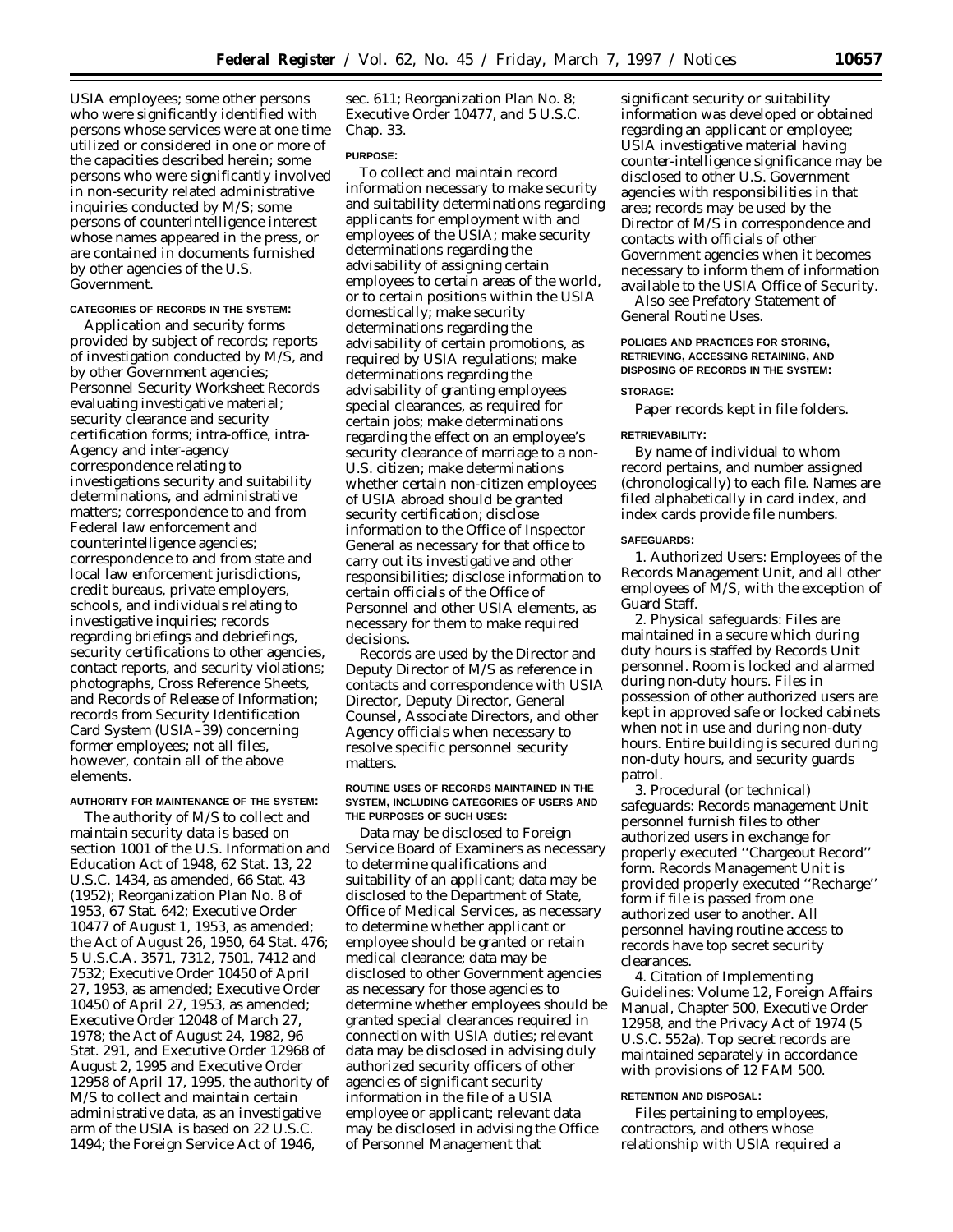security clearance or certification may be transferred to Washington National Records Center after individual leaves Agency. Records may be destroyed upon notification of death or not later than five years after separation or transfer of employee or termination of contract, whichever is applicable. Files pertaining to unsuccessful applicants may be transferred to Washington National Records Center 120 days after non-selection, and destroyed ten years after date of last action; index and crossindex cards may be destroyed as files are destroyed. All destruction under appropriate security controls.

## **SYSTEM MANAGERS AND ADDRESS:**

Director, Office of Security, USIA, 301 4th Street., SW, Washington, DC 20547.

#### **NOTIFICATION PROCEDURES:**

Director, Office of Security, USIA, 301 4th Street, SW., Washington, DC 20547. Provide full name, name(s) used while affiliated with or an applicant to USIA, and date and place of birth.

#### **RECORD ACCESS PROCEDURE:**

Persons requesting access should furnish full name, including name(s) while affiliated with or when applicant was with USIA, date and place of birth, present mailing address including zip code, and telephone number (optional) to the Chief, FOIA/Privacy Act Unit, USIA, 301 4th Street, SW., Washington, DC 20547. To request another individual's file, the requester must have a notarized signed statement from the individual to whom the file pertains.

#### **CONTESTING RECORD PROCEDURES:**

The Agency's rules for access and for contesting contents and appealing determinations by the individual concerned appear in 22 CFR part 505. The right to contest records is limited to information which is incomplete, irrelevant incorrect or untimely.

# **RECORD SOURCE CATEGORIES:**

Biographic and personal history information furnished voluntarily by the subject individual on application and security forms; the subject individual during personal interviews; reports of investigation conducted by M/S; reports of investigation conducted by the Office of Personnel Management, Department of State, Federal Bureau of Investigation and other Government agencies; other Federal agencies, state and local law enforcement agencies, credit bureaus, current and former employers, supervisors, co-workers, schools, teachers, rental and real estate agencies, landlords, neighbors, references and other acquaintances; records of professional organizations, baptismal

records and medical records; counterintelligence reports relating to USIA interests which are furnished by other Federal agencies; various public records and indices such as those produced by committees of Congress; other elements of USIA; employees of USIA, employees of other Government agencies, nongovernment entities, and members of the public at large who occasionally furnish information to M/ S in the interests of national security or the integrity of the Federal service; photographs from Security Identification Card File (USIA–39).

### **EXEMPTIONS CLAIMED FOR THE SYSTEM:**

Records in this system of the types described in 5 U.S.C.  $552a(k)(1)$ ,  $(k)(2)$ and (k)(5) may be exempted from 5 U.S.C.  $552a(c)(3)$ , (d), (e)(1), (e)(4)(G)  $(e)(4)(H)$ ,  $(e)(4)(I)$  and/or (f). See 22 CFR 505.15.

### **USIA–39**

#### **SYSTEM NAME:**

Security Identification Cards and Automated Access Control Files—M/S.

### **SYSTEM LOCATION:**

Office of Security, United States Information Agency (USIA), 301 4th Street, SW., Washington, DC 20547.

#### **SECURITY CLASSIFICATION:**

All records are unclassified.

### **CATEGORIES OF INDIVIDUALS COVERED BY THE SYSTEM:**

Current employees of USIA, some contractors, members of advisory committees, student interns, and persons on detail from other Government agencies. System also contains photographs of dependents of some employees traveling overseas.

### **CATEGORIES OF RECORDS IN THE SYSTEM:**

Identificaiton card and related information including full face photograph, electronic signature, social security number, date of birth, access code(s), citizenships code, department, position sensitivity, security clearance, M/S file number (USIA–38), authorized access in USIA buildings.

### **AUTHORITY FOR MAINTENANCE OF THE SYSTEM:**

Executive Order 10450 dated April 27, 1953, as amended, and Executive Order 12968 dated April 2, 1995, and Executive Order 12958 of April 17, 1995.

### **PURPOSE(S):**

Provide positive identification of employees, contractors and others for entry into and movement within USIA premises.

Provide passport and visa photographs to employees and their dependents for use during official travel.

Provide photographs for use by the Office of Public Liaison and other USIA elements having official need for visual identification records.

Provide photographs to employees for other official uses. Provide automated records of access to select areas/ facilities within USIA buildings.

### **ROUTINE USES OF RECORDS MAINTAINED, INCLUDING CATEGORIES OF USERS AND THE PURPOSES OF SUCH USES:**

Employees may use identification cards to verify USIA employment when seeking entry to other U.S. Government agencies with which they have official business.

Disclosure may be made to other Government agencies having statutory authority or other lawful authority to receive such information.

Also see Prefatory Statement of General Routine Uses.

# **POLICIES AND PRACTICES FOR STORING, RETRIEVING, ACCESSING, RETAINING, AND DISPOSING OF RECORDS IN THE SYSTEM:**

#### **STORAGE:**

Records and photographs are stored in/on paper envelopes if identification card issued before June 1995. All other records and photographs are stored in electronic form (magnetic disk).

# **RETRIEVABILITY:**

Name, social security number, ID card number, and any combination of search criteria formed from other related fields (see Categories of Records in the System) which are met.

### **SAFEGUARDS:**

1. *Authorized users:* Access is limited to employees of the Physical Security Division and authorized investigative personnel.

2. *Physical safeguards:* Records and photographs are stored in lockable steel cabinets located in rooms with limited access during duty hours. During nonduty hours, the room is locked and alarmed.

3. *Procedural (or Technical) Safeguards:* Electronic records are safeguarded from unauthorized disclosure/modification through use of physical access controls and ID/ password usage.

### **RETENTION AND DISPOSAL:**

Records remain in system as long as person to whom they pertain is employed by or affiliated with USIA, Records of former employees and persons with past affiliations are placed in security files (USIA–37) and retained and destroyed with those records and/ or are retained in their electronic format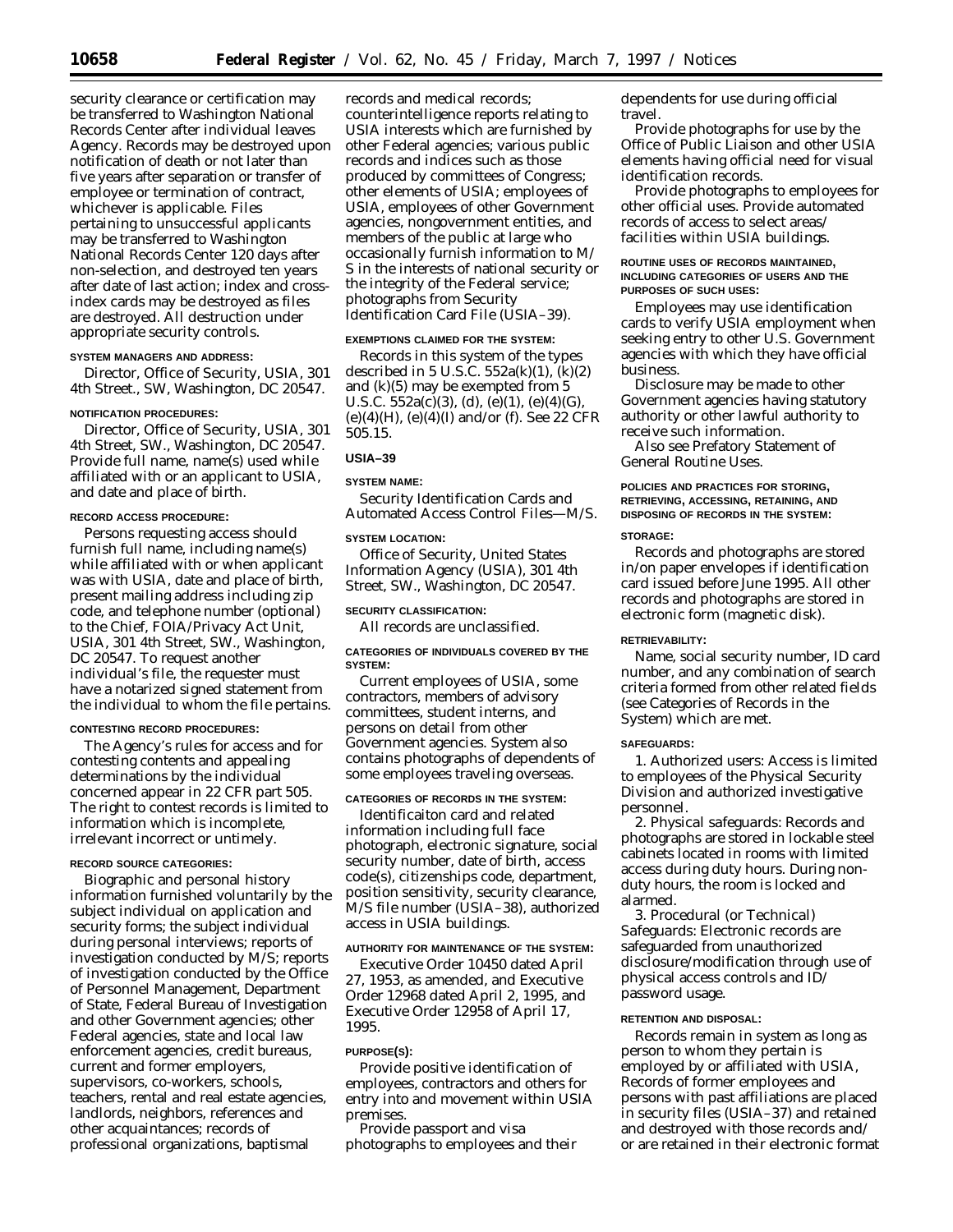for five years. All destruction is accomplished under appropriate security controls.

#### **SYSTEM MANAGER(S) AND ADDRESS:**

Chief, Physical Security Division, Office of Security, USIA, 301 4th Street, SW, Washington, DC 20547.

# **NOTIFICATION PROCEDURES:**

Chief, Physical Security Division, Office of Security, USIA, 301 4th Street, SW, Washington, DC 20547.

### **RECORD ACCESS PROCEDURE:**

Persons requesting access should furnish full name, date of birth, present mailing address (including zip code), and telephone number to the Chief, FOI/ Privacy Act Unit, USIA, 301 4th Street, SW, Washington, DC 20547. Documentary proof of identity may be required if there is reason to question whether the requester is the subject of the record.

Subject of record may request an accounting of disclosures.

#### **CONTESTING RECORD PROCEDURES:**

The Agency's rules for access and for contesting contents and appealing determinations by the individual concerned appear in 22 CFR part 505. The right to contest records is limited to information which is incomplete, irrevelant, incorrect or untimely.

### **RECORD SOURCE CATEGORIES:**

Personnel Security and Integrity Records (USIA—38), photographs, and access control readers.

#### **EXEMPTIONS CLAIMED FOR THE SYSTEM:**

Not applicable.

#### **USIA–40**

**SYSTEM NAME:**

Locator Cards—M/TN.

#### **SYSTEM LOCATION:**

Office of Technology, Networks and System Support Division, United States Information Agency (USIA), 301 4th Street, SW, Washington, DC 20547.

### **SECURITY CLASSIFICATION:**

None.

## **CATEGORIES OF INDIVIDUAL COVERED BY THE SYSTEM:**

Past and present domestic employees of USIA.

### **CATEGORIES OF RECORDS IN THE SYSTEM:**

Locator card prepared for each domestic employee, containing the name, social security number, office location, telephone number, home address and telephone number of person to contact in case of emergency.

# **AUTHORITY FOR MAINTENANCE OF THE SYSTEM:**

USIA's Manual of Operations and Administration, part II 495.1.

### **ROUTINE USES OF RECORDS MAINTAINED IN THE SYSTEM, INCLUDING CATEGORIES OF USERS AND THE PURPOSES OF SUCH USES:**

To assist USIA elements and others in locating employees; basic input source for telephone directory; also see Prefatory Statement of General Routine Uses.

Information is made available on a need-to-know basis to personnel of the USIA as may be required in the performance of their official duties.

The information may also be released to other government agencies who have statutory or other lawful authority to maintain such information.

### **POLICIES AND PRACTICES FOR STORING, RETRIEVING, ACCESSING, RETAINING, AND DISPOSING OF RECORDS IN THE SYSTEM:**

### **STORAGE:**

Material maintained on index cards.

#### **RETRIEVABILITY:**

Filed alphabetically by name, sorted as active and inactive.

# **SAFEGUARDS:**

Card maintained in index card boxes which are locked in bar-lock cabinets after working hours.

#### **RETENTION AND DISPOSAL:**

Cards retained for one year after departure of employee and disposed of by shredding.

#### **SYSTEM MANAGERS AND ADDRESS:**

Chief, Operations Branch, USIA, 301 4th Street, SW, Washington, DC 20547

#### **RECORD ACCESS PROCEDURE:**

Persons requesting access should furnish full name, including names(s) while affiliated with or when applicant was with USIA, date and place of birth, present mailing address including zip code, and telephone number (optional) to the Chief, FOIA/Privacy Act Unit, USIA, 301 4th Street, SW, Washington, DC 20547. To request another individual's file, the requester must have a notarized signed statement from the individual to whom the file pertains.

#### **CONTESTING RECORD PROCEDURES:**

The Agency's rules for access and for contesting contents and appealing determinations by the individual concerned appear in 322 CFR part 505.

### **RECORD SOURCE CATEGORIES:**

The individual on whom information is maintained.

# **EXEMPTIONS CLAIMED FOR THE SYSTEM:** Not applicable.

# **USIA–34**

#### **SYSTEM NAME:**

Office of Civil Rights Complaint Files—OCR.

## **SYSTEM LOCATION:**

Office of Civil Rights, United States Information Agency (USIA), 301 4th Street, SW, Washington, DC 20547.

#### **SECURITY CLASSIFICATION:**

None.

### **CATEGORIES OF INDIVIDUALS COVERED BY THE SYSTEM:**

Any grieved employee with USIA who believes she or he has been discriminated against because of race, color, religion, sex, national original, age, and/or handicap, or retaliated against for having filed a previous compliant of discrimination, and who has consulted with an Office of Civil Rights Counselor of the Agency or a member of the OCR staff about the matter.

#### **AUTHORITY FOR MAINTENANCE IN THE SYSTEM:**

42 U.S.C. 2000e–16; 29 U.S.C. 633a; 29 U.S.C. 206(d).

# **PURPOSE(S):**

To record actions taken, with verifying statements, regarding employees' and employment applicants' complaints of discrimination.

#### **ROUTINE USES OF RECORDS MAINTAINED IN THE SYSTEM, INCLUDING CATEGORIES OF USERS AND THE PURPOSES OF SUCH USERS:**

Principal users of this information outside the Agency are the Department of Justice and the Merit Systems Protection Board. The information may also be released to other government agencies having statutory or other lawful authority to maintain such information.

Information is made available on a need-to-know basis to personnel of the Agency as may be required in the performance of their official duties. Also see Prefatory Statement of General Routine Uses.

#### **POLICIES AND PRACTICES FOR STORING, RETRIEVING, ACCESSING, RETAINING, AND DISPOSING OF RECORDS IN THE SYSTEM:**

# **STORAGE:**

Partially automated system. Most information is stored in paper folders; however, some is also maintained on computer disks.

### **SAFEGUARDS:**

Access is limited to OCR staff and contract EEO investigators. Records are stored in cabinets with bar locks. Files are not removed from the OCR office; however, copies are provided to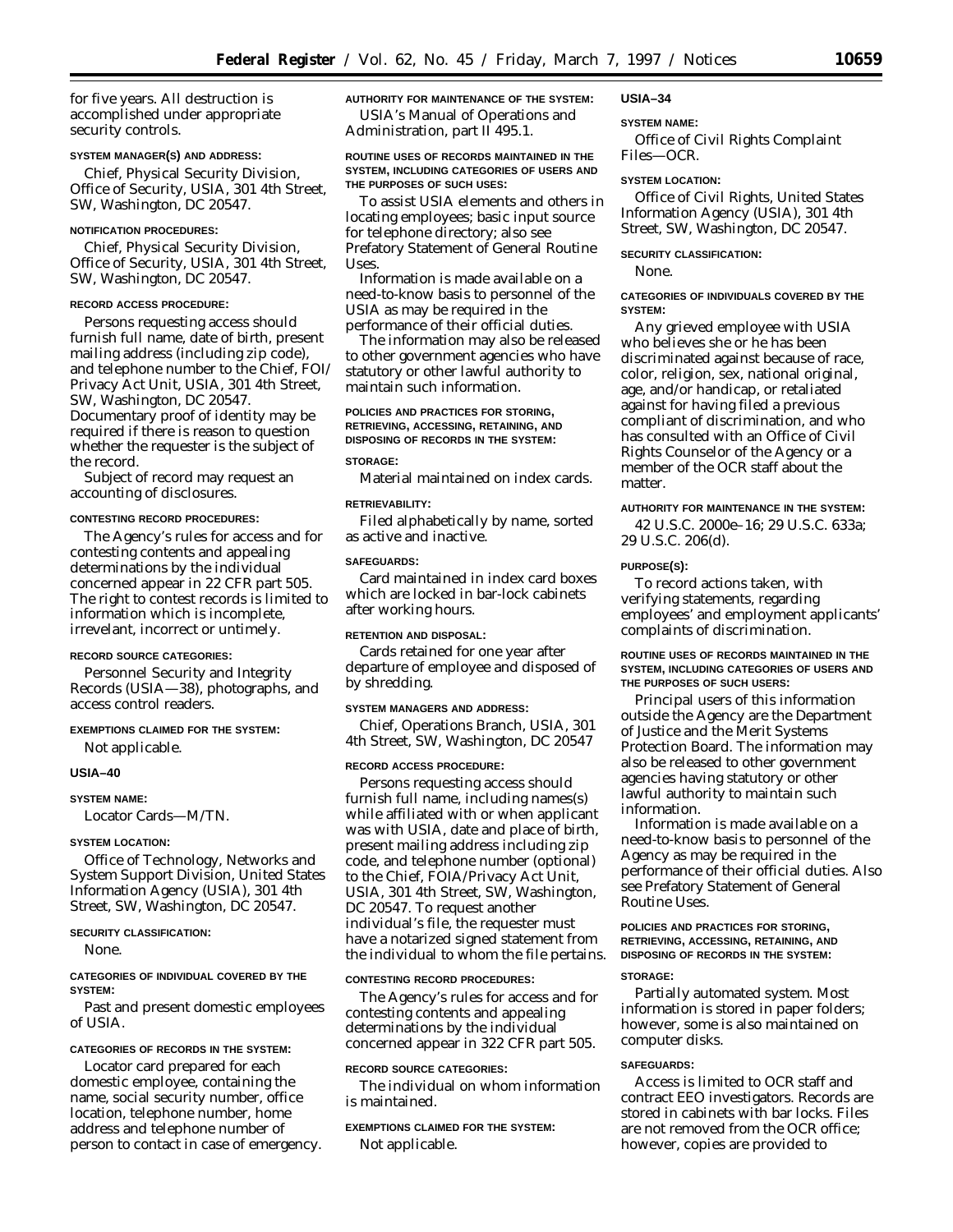complainant and/or complainant representative, and may be provided to authorized government agencies. Computer-stored data is accessed by use of password known only to OCR officials. Maintained as per USIA MOA, V–A (Domestic), Sections 560–565.

### **SYSTEM MANAGER(S) AND ADDRESS:**

Director, Office of Civil Rights, USIA, 301 4th Street, SW, Washington, DC 20547.

### **NOTIFICATION PROCEDURES:**

Director, Office of Civil Rights, USIA, 301 4th Street, SW, Washington, DC 20547.

The individual must furnish name, status (current or former employee, applicant, etc.), reason for inquiry, address and telephone number, and social security number.

#### **RECORD ACCESS PROCEDURE:**

Persons requesting access should furnish full name, including name(s) while affiliated with or when applicant was with USIA, date and place of birth, present mailing address including zip code, and telephone number (optional) to the Chief, FOIA/Privacy Act Unit, USIA, 301 4th Street, SW, Washington, DC 20547. To request individual's file, the requester must have a notarized signed statement from the individual to whom the file pertains.

### **CONTESTING RECORD PROCEDURES:**

The Agency's rules for access and for contesting contents and appealing determinations by the individual concerned appear in 22 CFR part 505.

#### **RECORD SOURCE CATEGORIES:**

Personal interviews, affidavits, USIA Personnel and Employment Records and Procedures. Transcript of Hearings, and related correspondence.

# **EXEMPTION CLAIMED FOR THE SYSTEM:**

Not applicable.

#### **USIA–42**

### **SYSTEM NAME:**

Office of Civil Rights General Files— OCR.

## **SYSTEM LOCATION:**

Office of Civil Rights, United States Information Agency (USIA), 301 4th Street, SW., Washington, DC 20547.

#### **SECURITY CLASSIFICATION:**

Some documents may be classified confidential.

### **CATEGORIES OF INDIVIDUALS COVERED BY THE SYSTEM:**

Employees of the Agency, applicants for positions in the Agency,

organizations and institutes of higher education applying for grants from the Agency, recruitment contacts, prominent individuals who may be appropriate contacts for promotion panels, speakers, Amparts, electronic media experts, and other individuals with whom the office is in contact, such as contractors and consultants.

# **CATEGORIES OF RECORDS IN THE SYSTEM:**

Copies of applications, resumes, correspondence and bibliographical information regarding the individuals covered by the system, including memoranda to the files of employees covered by the system, who seek career counseling. General administrative files, including those dealing with travel, budget, training and personnel matters. Various affirmative action plans, correspondence with Agency officials, and others such as correspondence with other agencies and individuals requesting information. Chron files and historical files outlining a variety of actions taken by the office and others in the area of EEO and Civil Rights. Computer generated lists of employees, and statistical studies of various parts of the Agency. Medical records of applicants and employees with disabling conditions and compliance records containing information about the EEO status of Agency grantee organizations and action taken on their applications.

# **AUTHORITY FOR MAINTENANCE IN THE SYSTEM:**

29 CFR parts 1613 et seq.

### **PURPOSE(S):**

To enable the office to carry out activities designed to recruit, hire, train, promote, assign and otherwise provide equal employment opportunity to employees of and applicants for employment in the USIA. Compliance Review files containing information about grant applicant's implementation of Titles VI, VII, and IX of the Civil Rights Act of 1964, as amended, the Rehabilitation Act of 1974, as amended, and the Age Discrimination in Employment Act, as amended, enable the office to monitor and implement Federal regulations as stipulated in these statutes.

### **ROUTINE USES OF RECORDS MAINTAINED IN THE SYSTEM, INCLUDING CATEGORIES OF USERS AND THE PURPOSES OF SUCH USE:**

See Standardized General Routine Uses (not including 12 through 18). Also this information is made available on a need-to-know basis to Personnel Officers of the USIA as may be required in the performance of their duties. It may also be provided to Congressional Committees, individual Members of

Congress, the White House, the Department of Justice, the Office of Personnel Management, the Equal Employment Opportunity Commission and to other government entities who have statutory or other lawful authority to maintain such information. Compliance Review information may also be released to grant applicants on request. Also see Prefatory Statement of General Routine Uses.

# **POLICIES AND PRACTICES FOR STORING, RETRIEVING, ACCESSING, RETAINING, AND DISPOSING OF RECORDS IN THE SYSTEM:**

### **STORAGE:**

The system is partially automated. Some information is also maintained on discs, and some in paper folders:

### **RETRIEVABILITY:**

Records are retrieved by name and types of activities, i.e., affirmative action plans, travel, training, Amparts, etc.

#### **SAFEGUARDS:**

1. Authorized users include OCR staff members and contract EEO investigators who are authorized to have access to the system of records in the performance of their duties.

2. Physical safeguards include barlocked safes, back-up discs, fire extinguisher within twenty feet, security guard patrol (off-duty hours).

3. Procedural safeguards include separate maintenance of tables linking codes, data encryption, security software providing restricted commands programs, employee training, procedures for recording and reporting security violations, computer log-on codes. Contract investigator has security clearance and is supervised by an OCR staff member.

### **SYSTEM MANAGER(S) AND ADDRESS:**

Director, Office of Civil Rights, USIA 301 4th Street, SW., Washington, DC 20547.

### **NOTIFICATION PROCEDURE:**

Director, Office of Civil Rights, USIA, 301 4th Street, SW., Washington, DC 20547.

The individual must furnish name, status (current or former employee, applicant, etc.), reason for inquiry, address and telephone number, and social security number.

### **RECORD ACCESS PROCEDURE:**

Persons requesting access should furnish full name, including name(s) while affiliated with or when applicant was with USIA, date and place of birth, present mailing address including zip code, and telephone number (optional) to the Chief, FOIA/Privacy Act Unit, USIA, 301 4th Street, SW., Washington,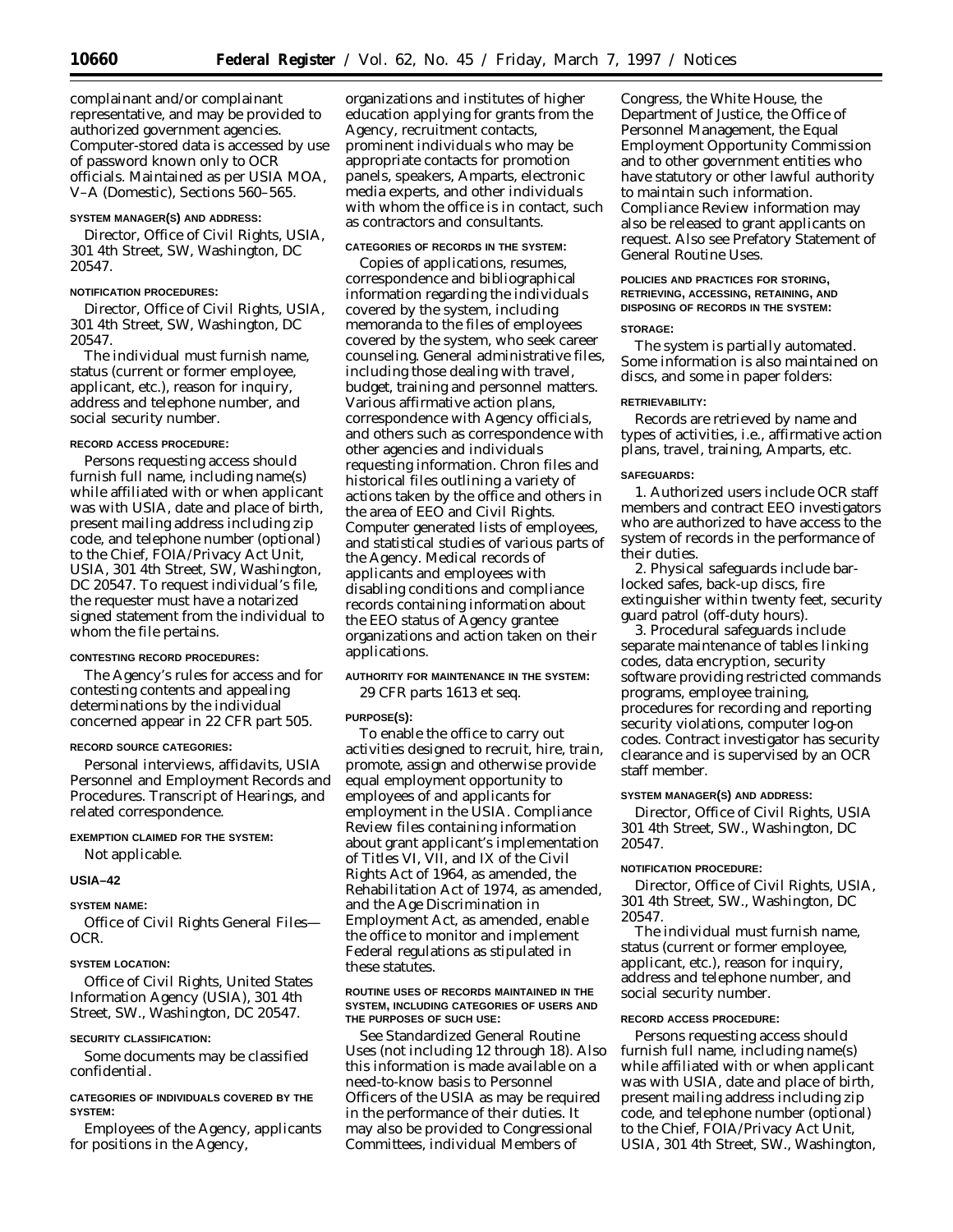DC 20547. To request another individual's file, the requester must have a notarized signed statement from the individual to whom the file pertains.

#### **CONTESTING RECORD PROCEDURES:**

The Agency's rules for access and for contesting contents and appealing determinations by the individual concerned appear in 22 CFR part 505.

### **RECORD SOURCE CATEGORIES:**

Correspondence, memos of conversation, Agency records of personnel actions, published biographical sources.

### **EXEMPTIONS CLAIMED FOR THE SYSTEM:**

Not applicable.

#### **USIA–43**

**SYSTEM NAME:**

Minority Group Data—OCR.

#### **SYSTEM LOCATION:**

Office of Civil Rights, United States Information Agency (USIA), 301 4th Street, SW, Washington, DC 20547.

### **SECURITY CLASSIFICATION:**

None.

### **CATEGORIES OF INDIVIDUALS COVERED BY THE SYSTEM:**

All employees of USIA and some applicants for employment in USIA.

#### **CATEGORIES OF RECORDS IN THE SYSTEM:**

Records are categorized by name, race, sex, national origin, age, grade or wage level, handicap or lack thereof and may contain medical records.

#### **AUTHORITY FOR MAINTENANCE IN THE SYSTEM:**

29 CFR 1613.301, 29 CFR 1613.302.

#### **PURPOSE(S):**

To compile statistical records of women, minorities, and individuals with disabling conditions who are considered for employment, hired, promoted, assigned, training, awarded, disciplined, and/or separated or who resign from USIA. To measure EEO progress and to identify problems.

#### **ROUTINE USES OF RECORDS MAINTAINED IN THE SYSTEM, INCLUDING CATEGORIES OF USERS AND THE PURPOSES OF SUCH USE:**

Information is made available on a need-to-know basis to personnel of the USIA as may be required in the performance of their official duties, in implementing affirmative action plans and in processing complaints of discrimination. Information is not normally available to individuals or agencies outside the USIA, but records may be released to other government agencies having a statutory or other lawful authority to maintain such

information. The principal users of this information outside of USIA are the Equal Employment Opportunity Commission, the Office of Personnel Management, the Department of Justice, the Department of State, and the Congress. Also see Prefatory Statement of General Routine Uses.

### **POLICIES AND PRACTICES FOR STORING, RETRIEVING, ACCESSING, RETAINING, AND DISPOSING OF RECORDS IN THE SYSTEM:**

# **STORAGE:**

Paper records and computer disks.

#### **RETRIEVABILITY:**

By name, race, sex, age, handicap, national origin, agency location, date of entry or separation, date of last promotion, grade or wage level.

# **SAFEGUARDS:**

1. Authorized users are members of the OCR staff and certain authorized members of the Office of Personnel, Policy and Services Staff.

2. Physical safeguards include barlocked safes, back-up discs, fire extinguisher within twenty feet, security guard patrol (off-duty hours).

3. Procedural safeguards include separate maintenance of tables linking codes, data encryption, security software providing restricted commands programs, employee training, procedures for recording and reporting security violations. Contractors are supervised by employees with security clearances.

4. The source of security standards is 29 CFR 1613.301 et seq.

#### **SYSTEM MANAGER(S) AND ADDRESS:**

Director, Office of Civil Rights, USIA, 301 4th Street, SE, Washington, DC 20547.

### **NOTIFICATION PROCEDURE:**

Director, Office of Civil Rights, USIA, 301 4th Street, SW, Washington, DC 20547.

# **RECORD ACCESS PROCEDURE:**

Persons requesting access should furnish full name, including name(s) while affiliated with or when applicant was with USIA, date and place of birth, present mailing address including zip code, and telephone number (optional) to the Chief, FOIA/Privacy Act Unit, USIA, 301 4th Street, SW, Washington, DC 20547. To request another individual's file, the requester must have a notarized signed statement from the individual to whom the file pertains.

### **CONTESTING RECORD PROCEDURES:**

The Agency's rules for access and for contesting contents and appealing determinations by the individual concerned appear in 22 CFR part 505.

### **RECORD SOURCE CATEGORIES:**

From the employee or applicant concerned, USIA personnel data, visual inspection of the employee or applicant.

**EXEMPTIONS CLAIMED FOR THE SYSTEM:** Not applicable.

# **USIA–44**

#### **SYSTEM NAME:**

Senior Officer and Prominent Employee Information—PL/USIA.

#### **SYSTEM LOCATION:**

Office of Public Liaison (PL), United States Information Agency (USIA), 301 4th Street, SW., Washington, DC 20547.

#### **SECURITY CLASSIFICATION:**

None.

**CATEGORIES OF INDIVIDUALS COVERED BY THE SYSTEM:**

Leaders of the USIA and other prominent employees.

### **CATEGORIES OF RECORDS IN THE SYSTEM:**

Photographs, biographic data sheets and press releases.

# **AUTHORITY FOR MAINTENANCE OF THE SYSTEM:** Federal Records Act, 44 U.S.C. 3101.

### **ROUTINE USES OF RECORDS MAINTAINED IN THE SYSTEM, INCLUDING CATEGORIES OF USERS AND THE PURPOSES OF SUCH USE:**

For responding to press inquiries and in the preparation of Agency press releases concerning leaders of the USIA and prominent employees. Also see Prefatory Statement of General Routine Uses.

Information is made available on a need-to-know basis to personnel of the USIA as may be required in the performance of their official duties.

Information in these records is not normally available to individuals or agencies outside the USIA but records may be released to other government agencies who have statutory or other lawful authority to maintain such information.

### **POLICIES AND PRACTICES FOR STORING, RETRIEVING, ACCESSING, RETAINING, AND DISPOSING OF RECORDS IN THE SYSTEM:**

#### **STORAGE:**

Paper records and photographs in file folders.

#### **RETRIEVABILITY:**

By name of the individual employee.

#### **SAFEGUARDS:**

Maintained in locked file cabinets.

#### **RETENTION AND DISPOSAL:**

Records are disposed of in accordance with Federal Records Management procedures.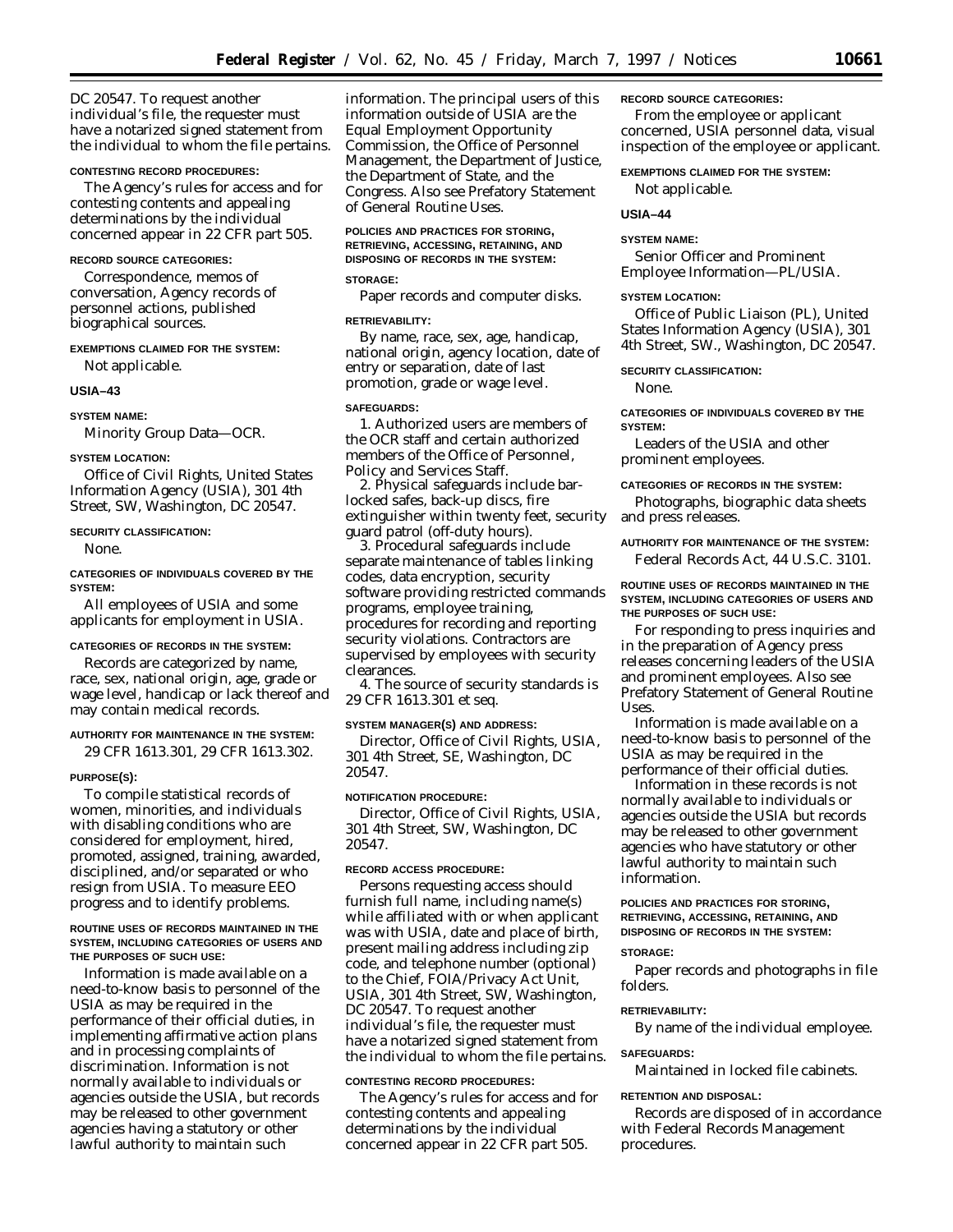### **SYSTEM MANAGERS AND ADDRESS:**

Director, Office of Public Liaison (PL), USIA, 301 4th Street, SW., Washington, DC 20547.

## **NOTIFICATION PROCEDURE:**

Director, Office of Public Liaison (PL), USIA, 301 4th Street, SW., Washington, DC 20547.

## **RECORD ACCESS PROCEDURE:**

Requests from individuals should be addressed to: Chief, FOIA/Privacy Act Unit, USIA, 301 4th Street, SW., Washington, DC 20547. To request another individual's file, the requester must have a notarized signed statement from the individual to whom the file pertains.

### **CONTESTING RECORD PROCEDURES:**

The Agency's rules for access and for contesting contents and appealing determinations by the individual concerned appear in 22 CFR part 505.

### **RECORD SOURCE CATEGORIES:**

The Department of State Biographic Register, ''Who's Who;'' from the individual concerned; and from press releases concerning the individual.

# **EXEMPTIONS CLAIMED FOR THE SYSTEM:**

Not applicable.

# **USIA–45**

**SYSTEM NAME:**

Office of Research—R.

# **SYSTEM LOCATION:**

Office of Research, United States Information Agency (USIA), 301 4th Street, SW, Washington, DC 20547.

#### **SECURITY CLASSIFICATION:**

None. However a portion of the records are classified at the level of Confidential and Secret.

### **CATEGORIES OF INDIVIDUALS COVERED BY THE SYSTEM:**

Job applicants, prospective contractors or vendors, and any other individuals from whom services (compensated or not) may be formally solicited by the Office of Research.

# **CATEGORIES OF RECORDS IN THE SYSTEM:**

Résumés, employment inquiries, and related correspondence, and records on the security clearance status of prospective vendors.

# **AUTHORITY FOR MAINTENANCE OF THE SYSTEM:**

Federal Record Act of 1950, as amended, 44 U.S.C. 3101.

#### **ROUTINE USES OF RECORDS MAINTAINED IN THE SYSTEM, INCLUDING CATEGORIES OF USERS AND THE PURPOSES OF SUCH USES:**

To review qualifications of candidates for employment, to comply with

security regulations in procurement actions or when soliciting services from outsiders. Also see Prefatory Statement of General Routine Uses.

Information in these records is not normally available to individuals or agencies outside the USIA but records may be released to other government agencies who have statutory or other lawful authority to maintain such information.

### **POLICIES AND PRACTICES FOR STORING, RETRIEVING, ACCESSING, RETAINING, AND DISPOSING OF RECORDS IN THE SYSTEM:**

# **STORAGE:**

Paper records in file folders.

### **RETRIEVABILITY:**

Indexed alphabetically by individual name.

### **SAFEGUARDS:**

Maintained in bar-locked file cabinets or combination lock safes.

### **RETENTION AND DISPOSAL:**

Records on security clearance status of contractors and vendors are maintained indefinitely; employee applications and inquiries are retained for two years or as long as there is an interest or prospect of employment of the individual with disposal in accordance with internal disposal requirements.

### **SYSTEM MANAGER(S) AND ADDRESS:**

Director, Office of Research, USIA, 301 4th Street, SW, Washington, DC 20547.

### **NOTIFICATION PROCEDURE:**

Director, Office of Research, USIA, 301 4th Street, SW, Washington, DC 20547.

### **RECORD ACCESS PROCEDURE:**

Requests from individuals should be addressed to: Chief, FOIA/Privacy Act Unit, USIA, 301 4th Street, SW, Washington, DC 20547. To request another individual's file, the requester must have a notarized signed statement from the individual to whom the file pertains.

# **CONTESTING RECORD PROCEDURES:**

The Agency's rules for access and for contesting contents and appealing determinations by the individual concerned appear in 22 CFR part 505.

#### **RECORD SOURCE CATEGORIES:**

From the individuals concerned and from USIA's Office of Security.

# **EXEMPTIONS CLAIMED FOR THE SYSTEM:** Not applicable.

### **USIA–46**

#### **SYSTEM NAME:**

Americans Residing in Foreign Countries—USIA.

### **SYSTEM LOCATION:**

The United States Information Agency (USIA) maintains establishments overseas in 147 foreign countries which are designated as mission posts, branch posts, regional service centers, VOA relay stations and media extensions. A current listing of names and addresses of overseas establishments is not considered practical for Privacy Act purposes due to the fact that such a list would require frequent amendment. Changing of office locations, opening of new offices, closing of established offices and realignment of geographic areas have become practical realities in conducing the Agency's mission overseas. Individuals who feel that records pertaining to themselves are maintained at any of our overseas locations may contact the Director, USIA, 301 4th Street, SW, Washington, DC 20547. The Agency maintains a current listing of overseas posts, which is available to the public as indicated in 22 CFR ch. V, § 504.2.

#### **SECURITY CLASSIFICATION:**

None.

### **CATEGORIES AND INDIVIDUALS COVERED BY THE SYSTEM:**

American citizens and aliens admitted for permanent U.S. residence who are residing overseas, i.e., journalists, businessmen, scholars, artists, representatives of other U.S. government agencies, missionaries.

# **CATEGORIES OF RECORDS IN THE SYSTEM:**

Name and addresses.

## **AUTHORITY FOR MAINTENANCE OF THE SYSTEM:**

Pub. L. 80–402, Information and Educational Exchange Act of 1948, as amended; Federal Records Act 44 U.S.C. 3101.

### **ROUTINE USES OF RECORDS MAINTAINED IN THE SYSTEM, INCLUDING CATEGORIES OF USERS AND THE PURPOSES OF SUCH USES:**

Distribution of printed matter; invitation lists of official social functions and programs; selection of candidates for temporary employment, as needed; location of specialists to arrange, conduct, appear in or appraise Agency programs organized overseas; press briefings for American journalists residing in foreign countries; appraisal for American specialists whose services are utilized in Agency programming overseas.

Also see Prefatory Statement of General Routine Uses.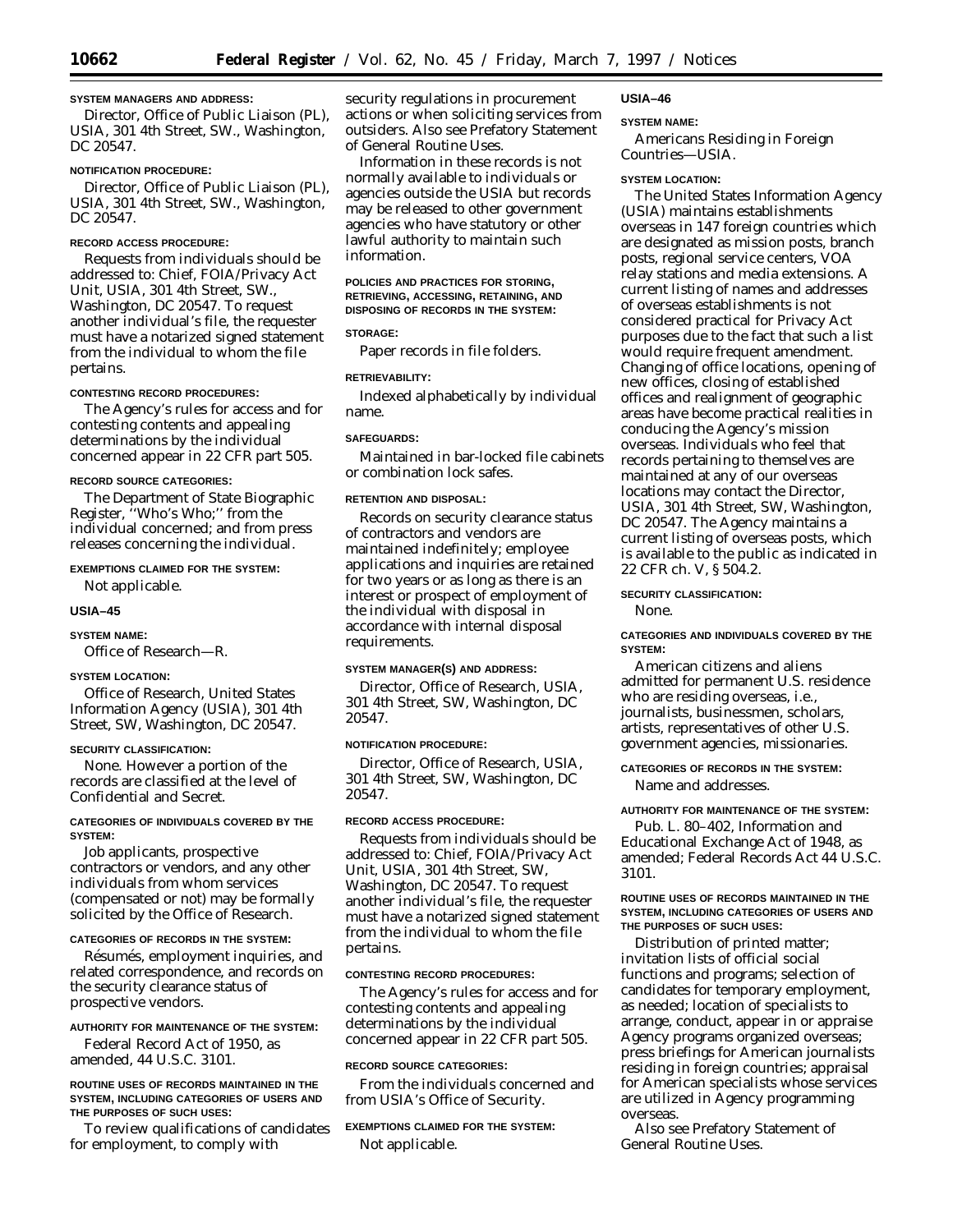Information is made available on a need-to-know basis to personnel of the USIA as may be required in the performance of their official duties.

Information in these records is not normally available to individuals or agencies outside the USIA but records may be released to other government agencies who have statutory or other lawful authority to maintain such information.

#### **POLICIES AND PRACTICES FOR STORING, RETRIEVING, ACCESSING, RETAINING, AND DISPOSING OF RECORDS IN THE SYSTEM:**

### **STORAGE:**

Addressograph plates or paper records in file folders.

#### **RETRIEVABILITY:**

By name of the individual.

#### **SAFEGUARDS:**

Records are kept in locked file cabinets or in locked rooms when not is use.

# **RETENTION AND DISPOSAL:**

Records are updated regularly and plates or paper files no longer useful or current are destroyed.

#### **SYSTEM MANAGER(S) AND ADDRESS:**

See ''System Location'' above.

### **NOTIFICATION PROCEDURE:**

Director, USIA, 301 4th Street, SW, Washington, DC 20547.

### **RECORD ACCESS PROCEDURE:**

Requests from individuals should be addressed to: Chief, FOIA/Privacy Act Unit, USIA, 301 4th Street, SW, Washington, DC 20547. To request another individual's file, the requester must have a notarized signed statement from the individual to whom the file pertains.

#### **CONTESTING RECORD PROCEDURES:**

The Agency's rules for access and for contesting contents and appealing determinations by the individual concerned appear in 22 CFR part 505.

### **RECORD SOURCE CATEGORIES:**

Information obtained from the individuals concerned.

# **EXEMPTIONS CLAIMED FOR THE SYSTEM:**

Not applicable.

### **USIA–47**

### **SYSTEM NAME:**

Overseas Personnel Files and Records—USIA.

#### **SYSTEM LOCATION:**

The United States Information Agency (USIA) maintains establishments

overseas in 147 foreign countries which are designated as mission posts, branch posts, regional service centers, VOA relay stations and media extensions. A current listing of names and addresses of overseas establishments is not considered practical for Privacy Act purposes due to the fact that such a list would require frequent amendment. Changing of office locations, opening of new offices, closing of established offices and realignment of geographic areas have become practical realities in conducting the Agency's mission overseas. Individuals who feel that records pertaining to themselves are maintained at nay of our overseas locations may contact the Freedom of Information Unit (GC/FOI) of the United States Information Agency (USIA), 301 4th Street, SW, Washington, DC 20547.

# **SECURITY CLASSIFICATION:**

Some of the records are classified at the level of Confidential and Secret.

### **CATEGORIES OF INDIVIDUALS COVERED BY THE SYSTEM:**

Foreign Service employees of the U.S. Information Agency who are serving or have served at any of the Agency's overseas establishments.

### **CATEGORIES OF RECORDS IN THE SYSTEM:**

Personnel evaluation reports, travel orders, personnel action forms, payroll change forms, residency and dependency reports, correspondence related to transfer of duty station or training assignments.

# **AUTHORITY FOR MAINTENANCE OF THE SYSTEM:**

The Foreign Service Act of 1980.

### **ROUTINE USES OF RECORDS MAINTAINED IN THE SYSTEM, INCLUDING CATEGORIES OF USERS AND THE PURPOSES OF SUCH USES:**

Maintained for convenience due to separation from main office; for use by senior USIA officers at overseas establishments in evaluating the performance of subordinate officers; for planning future staffing requirements, dates of reassignment of officers, entitlement to foreign service allowances, home address and next of kin in the United States in case of emergency, settlement of personal business after departure of employee from the overseas establishment. Also see Prefatory Statement of General Routine Uses.

Information is made available on a need-to-know basis to personnel of the USIA as may be required in the performance of their official duties.

Information in these records is not normally available to individuals or agencies outside the USIA but records may be released to other government

agencies who have statutory or other lawful authority to maintain such information.

The principal user of this information outside the USIA is the Department of State.

# **POLICIES AND PRACTICES FOR STORING, RETRIEVING, ACCESSING, RETAINING, AND DISPOSING OF RECORDS IN THE SYSTEM:**

# **STORAGE:**

Paper records in file folders.

# **RETRIEVABILITY:**

**SAFEGUARDS:**

#### Maintained in locked file cabinets.

Alphabetically by name of individual.

### **RETENTION AND DISPOSAL:**

Some information is kept as long as an employee remains with USIA, while other information is destroyed three years after employee's departure from post. (Reference USIA's Manual of Operations and Administration, Part III, Exhibit 630–A–3, page 3.)

### **SYSTEM MANAGER(S) AND ADDRESS:**

Chief, Foreign Service Personnel Division, Office of Human Resources, USIA, 301 4th Street, SW, Washington, DC 20547.

#### **NOTIFICATION PROCEDURE:**

Chief, Foreign Service Personnel Division, Office of Human Resources, USIA, 301 4th Street, SW., Washington, DC 20547.

#### **RECORD ACCESS PROCEDURE:**

Requests from individuals should be addressed to: Chief, FOIA/Privacy Act Unit, USIA, 301 4th Street, SW., Washington, DC 20547. To request another individual's file, the requester must have a notarized signed statement from the individual to whom the file pertains.

#### **CONTESTING RECORD PROCEDURES:**

The Agency's rules fro access and for contesting contents and appealing determinations by the individual concerned appear in 22 CFR part 505.

#### **RECORD SOURCE CATEGORIES:**

Documents contained in these records include both materials generated by the Agency's Foreign Service Personnel Division and by other elements of the U.S. Information Agency or, in some instances, by the Department of State.

#### **EXEMPTIONS CLAIMED FOR THE SYSTEM:**

Not applicable.

**Appendix I—Prefatory Statement of General Routine Uses**

The following routine uses apply to and are incorporated by reference into each system of records set forth above.